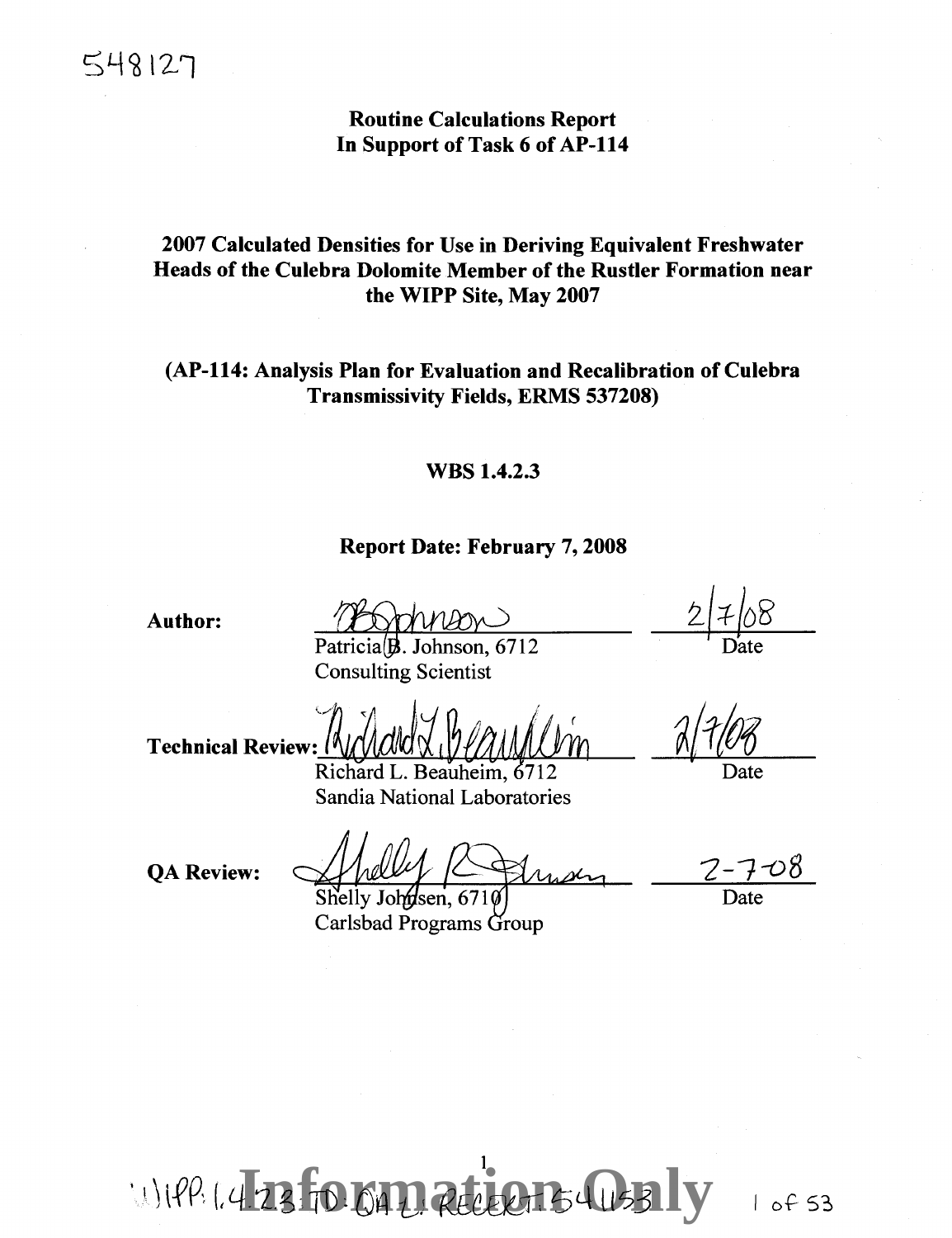#### **Title of Calculation:**

2007 Calculated Densities for Use in Deriving Equivalent Freshwater Heads of the Culebra Dolomite Member of the Rustler Formation near the WIPP Site, May 2007 in support of Task 6 of AP-114.

### **1. Planning Document:**

AP-114 (ERMS 537208): Analysis Plan for Evaluation and Recalibration of Culebra Transmissivity Fields, Task 6, Calculation of Freshwater Heads and Compilation of Transient Heads to be Used in T-Field Calibration.

Note: A slight deviation from the task 6 specifications in AP-114 is more recent data (2007) were used to calculate the densities for the wells than was specified in AP-114 (late 2004 or early 2005) so that more current head data could be used.

#### **2. Description of Calculation Process:**

The densities of the water in the WIPP wells in the Culebra Dolomite Member of the Rustler Formation were calculated using pressure data collected by downhole pressure gauges, the depths of the pressure gauges, and the corresponding water level data. In-Situ miniTrolls or LevelTrolls were used to collect the downhole pressure data. Specifically, the pressure values were divided by the corresponding water level minus the Troll depth, and that result was then divided by 0.4335 (pressure to feet of water conversion). When using pressure data from a LevelTroll, barometric pressure values were subtracted from the water pressure prior to dividing by the water level minus the Troll depth, then dividing that result by 0.4335. This calculation resulted in a density value for the date and time of the subject water level data and the corresponding pressure data. Depending on data availability, densities were calculated and averaged for a final value. Initially, attempts were made to consistently use April and May 2007 water level and pressure data to calculate the densities; however, because the data during this time period were not always available, some of the densities were calculated using data from other time periods. The densities are used for the purposes of calculating equivalent freshwater heads for the Culebra wells.

The densities that will be used to calculate freshwater head equivalents for 2007 were calculated in the *May07 Troll Calc Dens.xls* file created in Excel. The worksheet *Summ of Calc Dens* summarizes all of the resulting density values and supporting information for the calculated densities and the worksheet *Summ of Calc Dens \_Formulas* provides the formulas in the worksheet. In addition, there are worksheets for each of the wells that include the actual data used for the calculations and a plot of the Troll pressure data. The resulting density values and the supporting information are included in the worksheet *Summ of Calc Dens* and the formulas are included in the worksheet *Summ of Calc Dens\_ Formulas.* The spreadsheet entries were verified by Shelly Johnsen, Organization 6710. The columns in the worksheets and their contents are described below:

- $\bullet$  A Monitor Well Well name
- B Calc Dens Calculated Density Value (no units)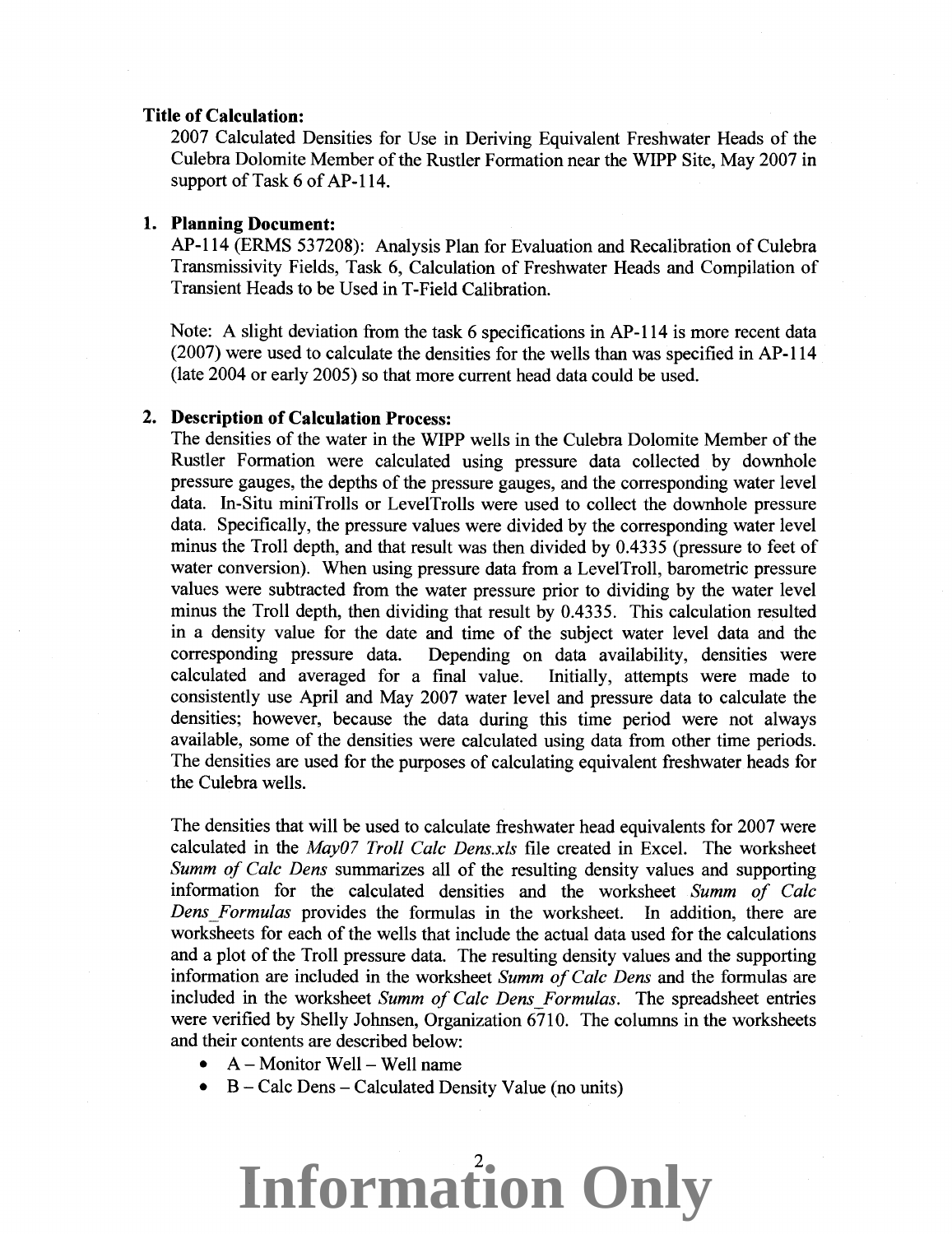- $C \#$  of Dens Averaged number of density values averaged to get the final value
- $D I$  roll Mini or Level/Vented (v) or Non-Vented (nv) information on the type of Troll and cable used to collect pressure measurements
- $E -$  Range of Data Used for Calc  $-$  Time period for pressure data used in calculations
- $F Troll$  File Name(s) File names for pressure data
- $G Date$  of Install date that the Troll was installed into the well
- $H-$  I roll Install Depth (if  $BTOC$ ) Depth the Troll was installed to below top of casing
- $I I$  roll Ideal Install Depth (ft BTOC) Mid-Culebra depth (unless otherwise noted)
- J Actual-Ideal Install Depth Number of feet the Troll was installed off Ideal
- $K -$  Installation Logbook Page  $-$  Reference to the logbook and page where the Troll installation was documented
- L Data Source/Other Issues Comments and or issues regarding data

Notes regarding the plots on individual well worksheets:

- Depth to water measurements are referenced to top of casing unless otherwise noted.
- Troll depth measurements are referenced to top of casing unless otherwise noted.

### **3. Identification/Listing of Input, Input sources, and Output:**

- Excel spreadsheet including the data May07 Troll Calc Dens.xls
	- $\triangleright$  Worksheet 1 Summ of Calc Dens (printed copy attached)
	- $\triangleright$  Worksheet 2 Summ of Calc Dens Formulas (printed copy attached)
	- $\triangleright$  Worksheet 3 AEC-7
	- $\triangleright$  Worksheet 4 C-2737
	- $\triangleright$  Worksheet 5 ERDA-9
	- $\triangleright$  Worksheet  $6 H 2b2$
	- $\triangleright$  Worksheet 7 H-3b2
	- $\triangleright$  Worksheet 8 H-4b
	- $\triangleright$  Worksheet 9 H-5b
	- $\triangleright$  Worksheet 10 H-6b
	- $\triangleright$  Worksheet 11 H-7b1
	- $\triangleright$  Worksheet  $12 H$ -9c
	- $\triangleright$  Worksheet 13 H-10c
	- $\triangleright$  Worksheet 14 H-11b4
	- $\triangleright$  Worksheet 15 H-12
	- $\triangleright$  Worksheet 16 H-15
	- $\triangleright$  Worksheet 17 H-17
	- $\triangleright$  Worksheet 18 H-19b0
	- $\triangleright$  Worksheet 19 H-19b2
	- $\triangleright$  Worksheet 20 H-19b3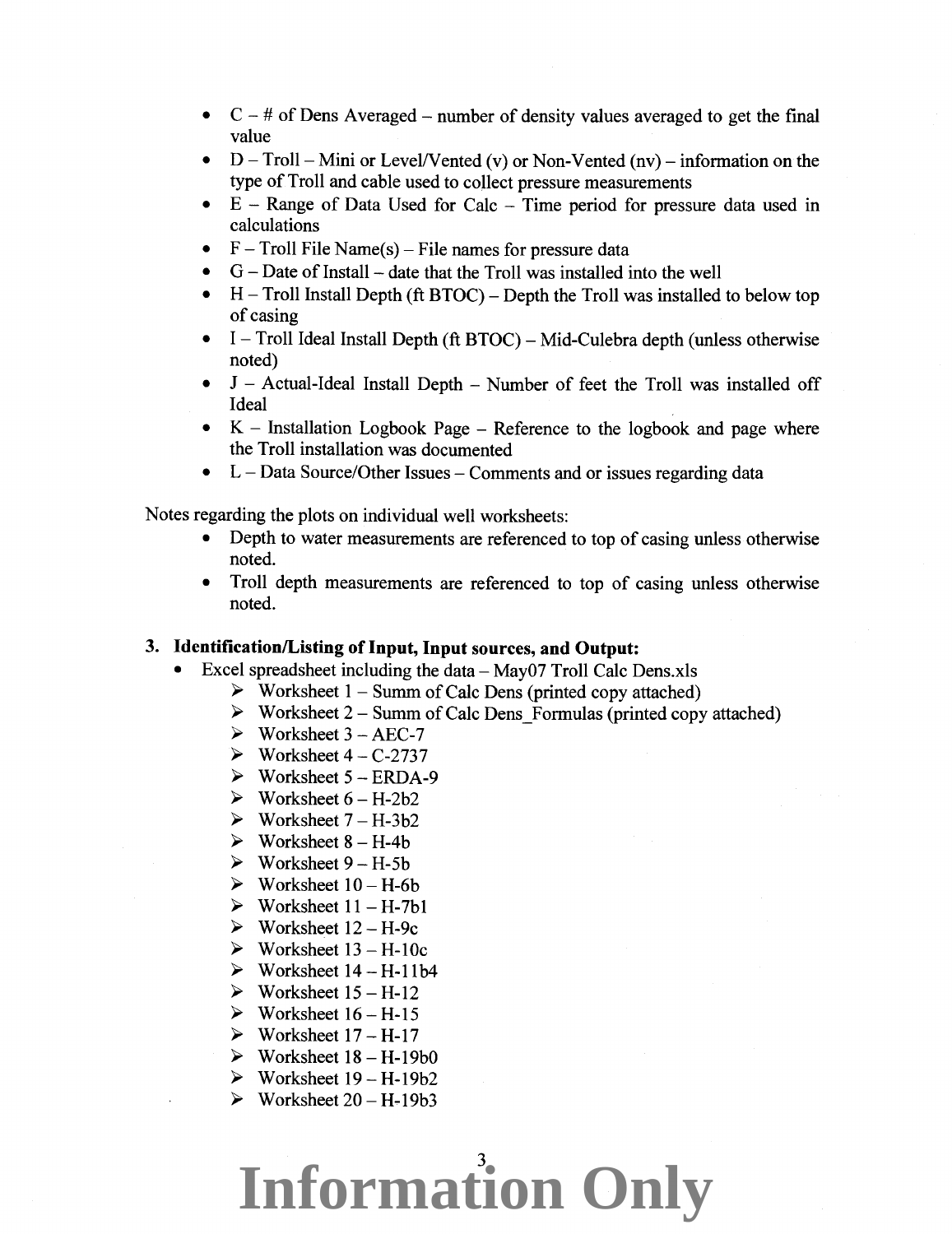- $\triangleright$  Worksheet 21 H-19b4
- $\triangleright$  Worksheet 22 H-19b5
- $\triangleright$  Worksheet 23 H-19b6
- $\triangleright$  Worksheet 24 H-19b7
- $\triangleright$  Worksheet 25 IMC-461
- $\triangleright$  Worksheet 26 SNL-1
- $\triangleright$  Worksheet 27 SNL-2
- $\triangleright$  Worksheet 28 SNL-3
- $\triangleright$  Worksheet 29 SNL-5
- $\triangleright$  Worksheet 30 SNL-6
- $\triangleright$  Worksheet 31 SNL-8
- $\triangleright$  Worksheet 32 SNL-9
- $\triangleright$  Worksheet 33 SNL-10
- $\triangleright$  Worksheet 34 SNL-12
- $\triangleright$  Worksheet 35 SNL-13
- $\triangleright$  Worksheet 36 SNL-14
- $\triangleright$  Worksheet 37 SNL-15
- $\triangleright$  Worksheet 38 SNL-16
- $\triangleright$  Worksheet 39 SNL-17
- $\triangleright$  Worksheet 40 SNL-18
- $\triangleright$  Worksheet 41 SNL-19
- $\triangleright$  Worksheet 42 USGS-4
- $\triangleright$  Worksheet 43 WIPP-11
- $\triangleright$  Worksheet 44 WIPP-13
- $\triangleright$  Worksheet 45 WIPP-19
- $\triangleright$  Worksheet 46 WIPP-25
- $\triangleright$  Worksheet 47 WIPP-30

## 4. Data Qualification for Compliance Decision Analysis:

Data sources provided in Column F (Troll File Name(s)), Column K (Installation Logbook Page), and in Section 7.0.

#### 5. Software Used:

Microsoft Office Excel 2003 SP2, Intel Pentium 2 Quad CPU processor under Microsoft Windows XP

### 6. Reviews:

Technical: Richard L. Beauheim, 6712 QA: Shelly Johnsen, 6710

#### 7. References:

• Troll installation data and SNL water level data from the following logbooks: Long-Term Monitoring Notebook (LTM) 2 (ERMS 545216) Long-Term Monitoring Notebook (LTM) 3 (ERMS 546179) Long-Term Monitoring Notebook (LTM) 4 (ERMS 547753) Long-Term Monitoring Notebook (LTM) 5 (ERMS 547072)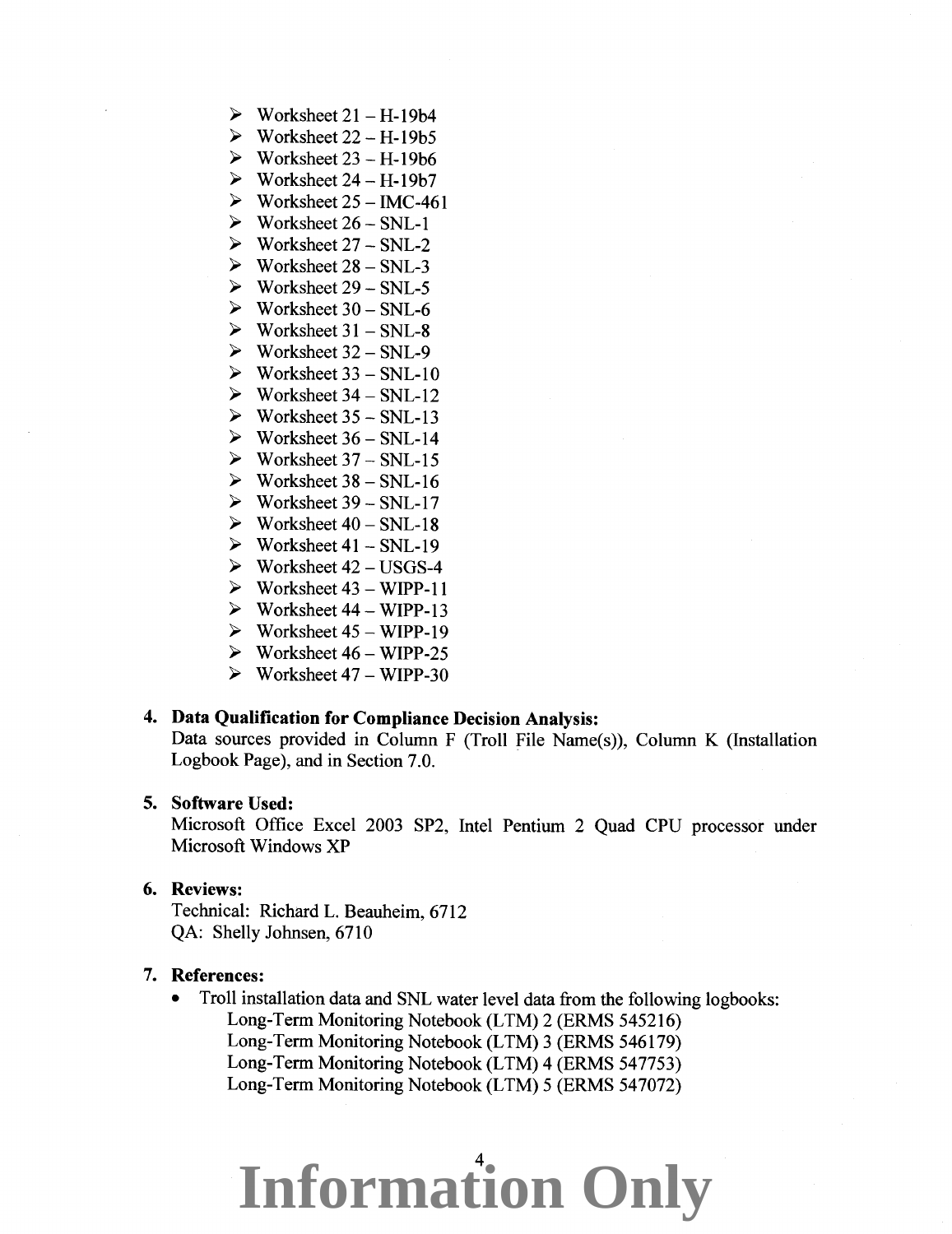Long-Term Monitoring Notebook (LTM) 6 (ERMS 548068) WIPP Site Well Testing (WSWT) 9 (ERMS 545596) WIPP Site Well Testing (WSWT) 11 (ERMS 548076)

- Culebra Center Depths for Use in Calculating Equivalent Freshwater Heads (ERMS 548032)
- WRES Water Level Data submitted to SNL in monthly memoranda (package ERMS 546636)

### **8. List of Attachments:**

- 1. Printout of Excel file worksheet Summ of Calc Dens.xls
- 2. Printout of Excel file worksheet Summ of Calc Dens Formulas.xls
- 3. Worksheet  $3 \text{AEC-7}$  (calculated density table and plot)<br>4. Worksheet  $4 \text{C-2737}$  (calculated density table and plot)
- 4. Worksheet  $4 C$ -2737 (calculated density table and plot)<br>5. Worksheet  $5 \text{ERDA-9}$  (calculated density table and plot)
- 5. Worksheet  $5 \text{ERDA-9}$  (calculated density table and plot)<br>6. Worksheet  $6 \text{H-2b2}$  (calculated density table and plot)
- 6. Worksheet  $6 H-2b2$  (calculated density table and plot)<br>7. Worksheet  $7 H-3b2$  (calculated density table and plot)
- 7. Worksheet  $7 H-3b2$  (calculated density table and plot)<br>8. Worksheet  $8 H-4b$  (calculated density table and plot)
- 8. Worksheet  $8 H-4b$  (calculated density table and plot)<br>9. Worksheet  $9 H-5b$  (calculated density table and plot)
- 9. Worksheet  $9 H-5b$  (calculated density table and plot)<br>10. Worksheet 10 H-6b (calculated density table and plot
- 10. Worksheet  $10 H$ -6b (calculated density table and plot)<br>11. Worksheet  $11 H$ -7b1 (calculated density table and plot
- 11. Worksheet 11- H-7b1 (calculated density table and plot)
- 12. Worksheet 12- H-9c (calculated density table and plot)
- 13. Worksheet  $13 H-10c$  (calculated density table and plot)<br>14. Worksheet  $14 H-11h4$  (calculated density table and plot)
- 14. Worksheet 14- H-11b4 (calculated density table and plot)
- 15. Worksheet  $15 H-12$  (calculated density table and plot)<br>16. Worksheet  $16 H-15$  (calculated density table and plot)
- 16. Worksheet  $16 H-15$  (calculated density table and plot)<br>17. Worksheet  $17 H-17$  (calculated density table and plot)
- 17. Worksheet  $17 H-17$  (calculated density table and plot)<br>18. Worksheet  $18 H-19b0$  (calculated density table and plot)
- 18. Worksheet  $18 H-19b0$  (calculated density table and plot)<br>19. Worksheet  $19 H-19b2$  (calculated density table and plot)
- 19. Worksheet  $19 H-19b2$  (calculated density table and plot)<br>20. Worksheet  $20 H-19b3$  (calculated density table and plot)
- 20. Worksheet  $20 H-19b3$  (calculated density table and plot)<br>21. Worksheet  $21 H-19b4$  (calculated density table and plot)
- 21. Worksheet  $21 H 19b4$  (calculated density table and plot)<br>22. Worksheet  $22 H 19b5$  (calculated density table and plot)
- 22. Worksheet  $22 H-19b5$  (calculated density table and plot)
- 23. Worksheet  $23 H-19b6$  (calculated density table and plot)<br>24. Worksheet  $24 H-19b7$  (calculated density table and plot)
- 24. Worksheet 24- H-19b7 (calculated density table and plot)
- 25. Worksheet  $25 \text{IMC-461}$  (calculated density table and plot)<br>26. Worksheet  $26 \text{SNI} 1$  (calculated density table and plot)
- 26. Worksheet  $26 SNL-1$  (calculated density table and plot)<br>27. Worksheet  $27 SNL-2$  (calculated density table and plot)
- 27. Worksheet  $27 SNL-2$  (calculated density table and plot)<br>28. Worksheet  $28 SNL-3$  (calculated density table and plot)
- 28. Worksheet  $28 SNL-3$  (calculated density table and plot)<br>29. Worksheet  $29 SNL-5$  (calculated density table and plot)
- 29. Worksheet  $29 SNL-5$  (calculated density table and plot)<br>30. Worksheet  $30 SNL-6$  (calculated density table and plot)
- 30. Worksheet  $30 SNL-6$  (calculated density table and plot)<br>31. Worksheet  $31 SNL-8$  (calculated density table and plot)
- 31. Worksheet  $31 SNL-8$  (calculated density table and plot)<br>32. Worksheet  $32 SNL-9$  (calculated density table and plot)
- 32. Worksheet  $32 SNL-9$  (calculated density table and plot)<br>33. Worksheet  $33 SNL-10$  (calculated density table and plot
- 33. Worksheet  $33 SNL-10$  (calculated density table and plot)<br>34. Worksheet  $34 SNL-12$  (calculated density table and plot)
- 34. Worksheet  $34 SNL-12$  (calculated density table and plot)<br>35. Worksheet  $35 SNL-13$  (calculated density table and plot)
- 35. Worksheet  $35 SNL-13$  (calculated density table and plot)<br>36. Worksheet  $36 SNL-14$  (calculated density table and plot)
- 36. Worksheet 36- SNL-14 (calculated density table and plot)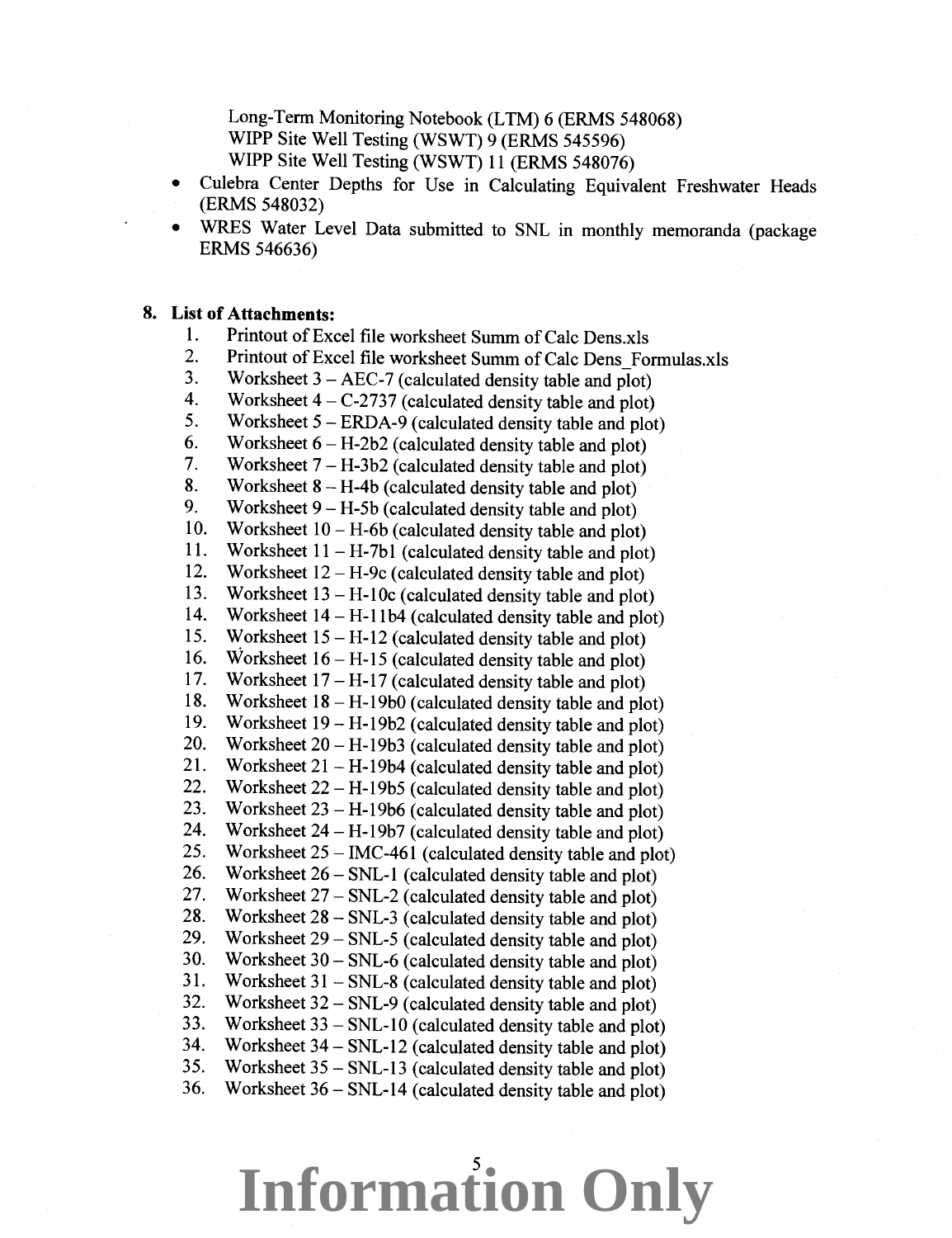37. Worksheet  $37 - SNL-15$  (calculated density table and plot)<br>38. Worksheet  $38 - SNL-16$  (calculated density table and plot)

38. Worksheet  $38 - \text{SNL-16}$  (calculated density table and plot)<br>39. Worksheet  $39 - \text{SNL-17}$  (calculated density table and plot)

39. Worksheet 39 – SNL-17 (calculated density table and plot)<br>40. Worksheet 40 – SNL-18 (calculated density table and plot)

40. Worksheet  $40 - SNL-18$  (calculated density table and plot)<br>41. Worksheet  $41 - SNL-19$  (calculated density table and plot)

41. Worksheet  $41 - SNL-19$  (calculated density table and plot)<br>42. Worksheet  $42 - USGS-4$  (calculated density table and plot)

42. Worksheet 42- USGS-4 (calculated density table and plot)

43. Worksheet  $43 - WIPP-11$  (calculated density table and plot)<br>44. Worksheet  $44 - WIPP-13$  (calculated density table and plot)

44. Worksheet  $44 - WIPP-13$  (calculated density table and plot)<br>45. Worksheet  $45 - WIPP-19$  (calculated density table and plot)

45. Worksheet  $45 - WIPP-19$  (calculated density table and plot)<br>46. Worksheet  $46 - WIPP-25$  (calculated density table and plot)

46. Worksheet  $46 - \text{WIPP-25}$  (calculated density table and plot)<br>47. Worksheet  $47 - \text{WIPP-30}$  (calculated density table and plot)

47. Worksheet  $47 - WIPP-30$  (calculated density table and plot)  $48.$  CD including the Excel file and documentation of calculation

48. CD including the Excel file and documentation of calculation file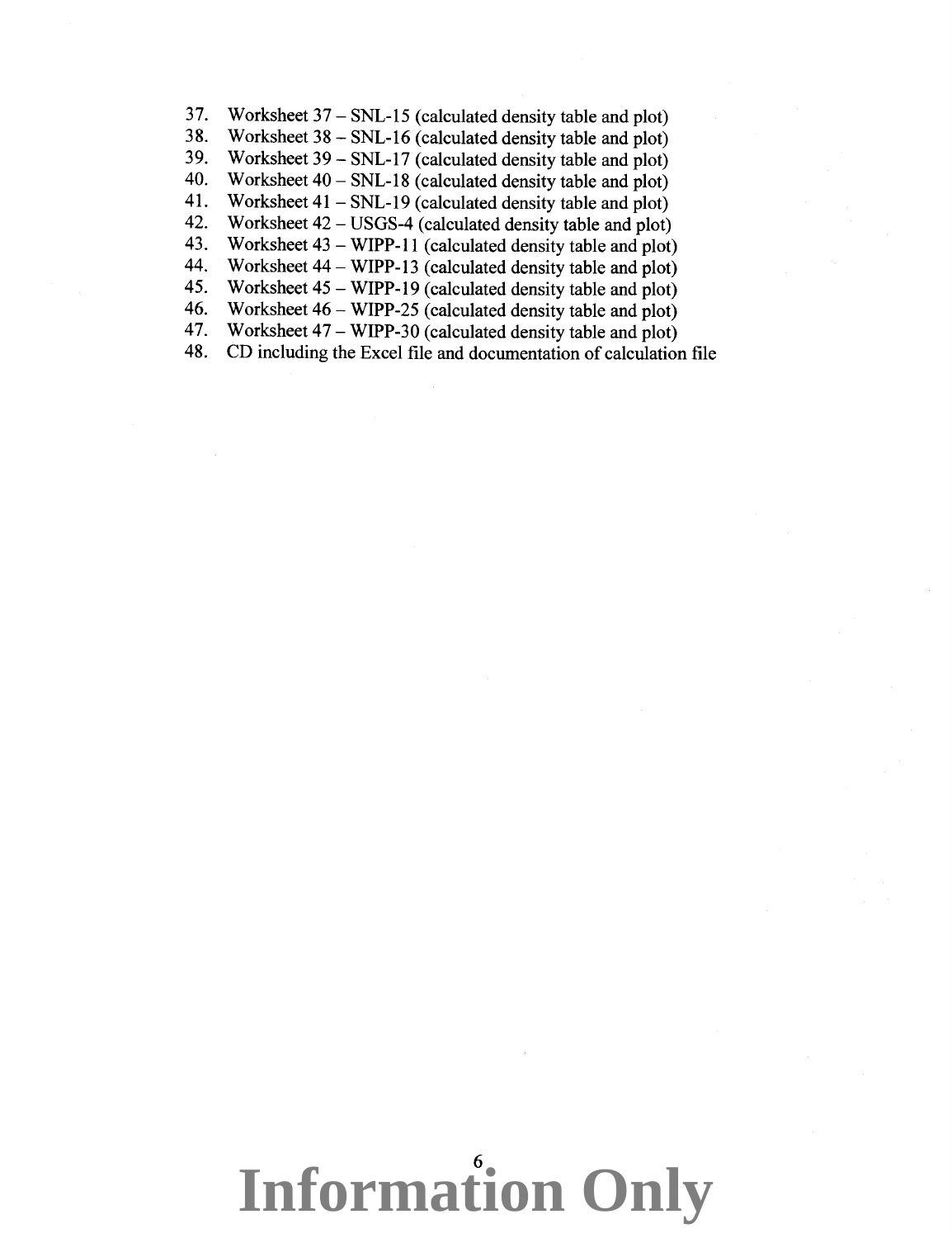| A                              | В              | C.                              | D                                                           | E.                                       | F.                                                                                                          | G.                    | H                                                 |                                                         | J                                           | K                                   |                                                                                                        |
|--------------------------------|----------------|---------------------------------|-------------------------------------------------------------|------------------------------------------|-------------------------------------------------------------------------------------------------------------|-----------------------|---------------------------------------------------|---------------------------------------------------------|---------------------------------------------|-------------------------------------|--------------------------------------------------------------------------------------------------------|
| Monitor Well Calc Dens         |                | # of Dens<br>Averaged           | Troll - Mini or Level/<br>Vented (v) or Non-<br>Vented (nv) | Range of<br><b>Data Used</b><br>for Calc | <b>Troll File Name(s)</b>                                                                                   | Date of Install       | <b>Troll Install</b><br>Depth (ft<br><b>BTOC)</b> | <b>Troll Ideal</b><br><b>Install Depth</b><br>(ft BTOC) | <b>Actual-Ideal</b><br><b>Install Depth</b> | <b>Installation Logbook</b><br>Page | <b>Data Source/Other Issues</b>                                                                        |
| AEC-7                          | 1.211          | -6                              | Level, nv                                                   | 12/07                                    | SN106823 120507 AEC-7(C-den) 2007-12-05 14.20.11.wsl                                                        | 12/5/2007             | 870                                               | 874.2                                                   | $-4.1$                                      | $LTM6 - 29$                         |                                                                                                        |
| C-2737                         | 1.010          |                                 | Level, nv                                                   | 5-6/07                                   | SN110382 041907 C-2737(C14) 2007-05-21 09.14.26.wsl,<br>SN110382 041907 C-2737(C14) 2007-06-18 08.07.42.wsl | 4/19/2007             | 690.5                                             | 686.5                                                   | 4.0                                         | LTM 4 - 67                          | Freshwater was added during PIP installation and<br>appears to have not been removed                   |
| ERDA-9                         | 1.047          | -4                              | Mini, v                                                     | $4 - 5/07$                               | SN13566 2007-03-14 150000 ERDA-9(C6).bin                                                                    | 3/14/2007             | 450.8                                             | 715.9                                                   | $-265.1$                                    | $LTM4 - 10$                         |                                                                                                        |
| $H-2b2$                        | 1.014          | $\mathbf{3}$                    | Mini, v                                                     | $8 - 9/07$                               | SN17353 2007-08-08 120000 H-2b2(C2).bin                                                                     | 8/6/2007              | 550.1                                             | 634.0                                                   | $-83.9$                                     | $LTM4 - 137$                        |                                                                                                        |
| $H-3b2$                        | 1.042          | $\overline{3}$                  | Mini, v                                                     | 8-9/07                                   | SN17764 2007-08-08 120000 H-3b2 (C2).bin                                                                    | 8/6/2007              | 602.7                                             | 686.5                                                   | $-83.8$                                     | $LTM4 - 138$                        |                                                                                                        |
| $H-4b$                         | 1.015          | $\overline{4}$                  | Mini, v                                                     | $4 - 5/07$                               | SN17310 2006-07-25 140000 H-4b(C4).bin                                                                      | 7/25/2006             | 500.8                                             | 503.0                                                   | $-2.2$                                      | $LTM2 - 68$                         |                                                                                                        |
| $H-5b$                         | 1.091          | - 4                             | Mini, v                                                     | $4 - 5/07$                               | SN11336 2007-03-14 160000 H-5b(C5).bin                                                                      | 3/13/2007             | 550.8                                             | 908.5                                                   | $-357.7$                                    | $LTM4 - 7$                          |                                                                                                        |
| $H-6b$                         | 1.034          | $\overline{2}$                  | Mini, v                                                     | 4/07                                     | SN17400 2006-08-22 120000 H-6b(C10).bin                                                                     | 8/22/2006             | 450.8                                             | 615.5                                                   | $-164.7$                                    | $LTM3 - 82$                         |                                                                                                        |
| $H-7b1$                        | 1.002          | $\overline{4}$                  | Mini, v                                                     | 4-5/07                                   | SN08268 2007-01-25 170000 H-7b1 (C7).bin                                                                    | 1/25/2007             | 275.8                                             | 268.5                                                   | 7.3                                         | $LTM3 - 114$                        |                                                                                                        |
| $H-9c$                         | 1.001          | $\overline{\mathbf{3}}$         | Mini, v                                                     | $4 - 5/07$                               | SN17403 2006-11-22 120000 H-9C (C12).bin                                                                    | 11/22/2006            | 500.1                                             | 662.0                                                   | $-161.9$                                    | $LTM3 - 66$                         |                                                                                                        |
| $H-10c$                        | 1.008          | $\overline{2}$                  | Level, nv                                                   | 10/07                                    | SN116453 101207 H-10c (C3) 2007-10-17 09.48.13.wsl                                                          | 10/12/2007            | 1365.8                                            | 1371.2                                                  | $-5.4$                                      | $LTM 5 - 86$                        |                                                                                                        |
| $H-11b4$                       | 1.070          | -4                              | Mini, v                                                     | $4 - 5/07$                               | SN11231 2006-08-21 120000 H-11b4(C5).bin                                                                    | 8/21/2006             | 500.8                                             | 734.7                                                   | $-233.9$                                    | $LTM2 - 106$                        |                                                                                                        |
| $H-12$                         | 1.097          | $\mathbf{3}$                    | Mini, v                                                     | $5 - 6/07$                               | SN18758 2007-05-21 120000 H-12(C11).bin                                                                     | 5/21/2007             | 600.8                                             | 836.4                                                   | $-235.6$                                    | $LTM4 - 75$                         |                                                                                                        |
| $H-15$                         | 1.053          |                                 | Mini, v                                                     | $4 - 5/07$                               | SN17359 2007-04-10 110000 H-15(CX1).bin                                                                     | 1/29/2007             | 650.8                                             | 870.8                                                   | $-220.0$                                    | LTM 3 - 129                         | Freshwater was added during PIP installation and<br>appears to have not been removed                   |
| $H-17$                         | 1.133          |                                 | Mini, v                                                     | 8-9/07                                   | SN17386 1999-04-06 030000 H-17(c1).bin, SN17386 2007-08-<br>27 110000 H-17 (C1).bin                         | 8/6/2007              | 700.8                                             | 718.6                                                   | $-17.8$                                     | LTM 4 - 140                         |                                                                                                        |
| $H-19b0$                       | 1.068          | Δ                               | Mini, v                                                     | $4 - 5/07$                               | SN17334 2006-09-08 120000 H-19b0 (C6).bin                                                                   | 9/8/2006              | 500.8                                             | 752.3                                                   | $-251.5$                                    | $LTM3 - 105$                        |                                                                                                        |
| $H-19b2$                       | 1.071          | 5.                              | Level, nv                                                   | 10/07                                    | SN102924 100507 H-19b2 (c1) 2007-10-17 11.02.23.wsl                                                         | 10/5/2007             | 753.8                                             | 753.8                                                   | $\overline{0.0}$                            | $LTM5 - 82$                         |                                                                                                        |
| $H-19b3$                       | 1.083          | 2                               | Level, nv                                                   | 12/07                                    | SN102927 121107 H-19b3 (C-den2) 2007-12-13 12.04.37.wsl                                                     | 12/11/2007            | 755.1                                             | 753.0                                                   | $\overline{2.1}$                            | $LTM 6 -46$                         | "Ideal install depth" is an average of H-19b0 and H-19b2                                               |
| H-19b4                         | 1.076          | 6                               | Level, nv                                                   | 12/07                                    | SN102927 120507 H-19b4(C-den) 2007-12-06 09.17.52.wsl                                                       | 12/5/2007             | 755.1                                             | 753.0                                                   | $\overline{2.1}$                            | $LTM6 - 34$                         | "Ideal install depth" is an average of H-19b0 and H-19b2                                               |
| $H-19b5$                       | 1.080          |                                 | Level, nv                                                   | 12/07                                    | SN102927 120607 H-19b5(C-den) 2007-12-06 11.30.47.wsl                                                       | 12/6/2007             | 755.1                                             | 753.0                                                   | 2.1                                         | $LTM6 - 38$                         | "Ideal install depth" is an average of H-19b0 and H-19b2                                               |
| H-19b6                         | 1.083          | $\overline{7}$                  | Level, nv                                                   | 12/07                                    | SN102927 120507 H-19b6(C-den) 2007-12-05 15.32.48.wsl                                                       | 12/5/2007             | 754.4                                             | 753.0                                                   | 1.4                                         | $LTM6 - 30$                         | "Ideal install depth" is an average of H-19b0 and H-19b2                                               |
| H-19b7                         | 1.081          | $\overline{2}$                  | Level, nv                                                   | 12/07                                    | SN102927 120607 H-19b7(C-den2) 2007-12-11 10.03.31.wsl                                                      | 12/5/2007             | 755.1                                             | 753.0                                                   | $\overline{2.1}$                            | $LTM6 - 42$                         | "Ideal install depth" is an average of H-19b0 and H-19b2                                               |
| <b>IMC-461</b>                 | 1.005          | $\overline{\mathbf{4}}$         | Mini, v                                                     | $4 - 5/07$                               | SN11028 2006-12-06 160000 IMC-461 (C12).bin                                                                 | 12/6/2006             | 376.1                                             | 374.0                                                   | $\overline{2.1}$                            | LTM 3 - 79                          |                                                                                                        |
| SNL-1                          | 1.033          |                                 | Mini, v                                                     | 4-5/07                                   | SN11134 2006-11-20 180000 SNL-1 (C12).bin, SN11134 2007-<br>05-23 150000 SNL-1(C13).bin                     | 11/20/2006            | 610.8                                             | 610.0                                                   | 0.8                                         | $LTM3 - 50$                         |                                                                                                        |
| $SNL-2$                        | 1.012          | $\overline{2}$                  | Level, nv                                                   | $8 - 9/07$                               | SN116305 082707 SNL-2 (C20) 2007-10-25 13.48.43.wsl                                                         | 8/15/2007             | 475.8                                             | 468.5                                                   | 7.3                                         | $LTM5 - 16$                         |                                                                                                        |
| $SNL-3$                        | 1.023          | -4                              | Mini, v                                                     | $4 - 5/07$                               | SN16771 2006-08-09 120000 SNL-3(C6).bin                                                                     | 8/9/2006              | 600.8                                             | 764.1                                                   | $-163.3$                                    | $LTM2 - 92$                         |                                                                                                        |
| SNL-5                          | 1.010          | 5                               | Level, nv                                                   | $4 - 6/07$                               | SN110383 120606 SNL-5(C7) 2007-06-18 13.45.17.wsl                                                           | 12/6/2006             | 651.1                                             | 646.4                                                   | 4.8                                         | $LTM3 - 78$                         |                                                                                                        |
| $SNL-6$                        | 1.246          | $\overline{4}$                  | Level, nv                                                   | $4 - 5/07$                               | SN110407 SNL-6(C2) 10-20-2006 2007-05-23 14.12.47.wsl                                                       | 10/20/2006            | 1303.7                                            | 1335.3                                                  | $-31.6$                                     | $LTM3 - 19$                         |                                                                                                        |
| $SNL-8$                        | 1.103          | $\overline{2}$                  | Level, nv                                                   | $8 - 9/07$                               | SN102926 030207 SNL-8(C13) 2007-05-24 07.59.13.wsl                                                          | 12/28/2006            | 968.3                                             | 966.0                                                   | $\overline{2.3}$                            | LTM 3 - 105                         |                                                                                                        |
| $SNL-9$                        | 1.024          |                                 | Level, nv                                                   | $4 - 6/07$                               | SN102927 121906 SNL-9 (C14) 2007-06-18 12.14.02.wsl                                                         | 11/21/2006            | 564.4                                             | 564.4                                                   | 0.0                                         | $LTM3 - 59$                         |                                                                                                        |
| <b>SNL-10</b>                  | 1.011          | -4                              | Mini, v                                                     | $5 - 6/07$                               | SN17399 2007-04-19 140000 SNL-10 (C5).bin                                                                   | 4/19/2007             | 611.5                                             | 610.0                                                   | $\overline{1.5}$                            | $LTM4 - 63$                         |                                                                                                        |
|                                | 1.005          | -4                              | Mini, v                                                     | 4-5/07                                   | SN17716 2006-07-25 120000 SNL-12(C8).bin                                                                    | 7/25/2006             | 575.8                                             | 568.5                                                   | 7.3                                         | $LTM2 - 66$                         |                                                                                                        |
| <b>SNL-12</b>                  | 1.027          | -9                              | Level, nv                                                   | $4 - 8/07$                               | SN102903 120606 SNL-13(C14) 2007-08-28 09.31.38.wsl                                                         | 12/4/2006             | 402.9                                             | 398.0                                                   | 4.9                                         | $LTM3 - 74$                         |                                                                                                        |
| <b>SNL-13</b>                  | 1.048          | $\overline{\mathbf{1}}$         | Level, nv                                                   | 11/07                                    | SN123367 110907 SNL-14(C16) 2007-11-19 12.29.57.wsl                                                         | 11/9/2007             | 667.5                                             | 666.2                                                   | $\overline{1.4}$                            | <b>WSWT 11 - 106</b>                |                                                                                                        |
| <b>SNL-14</b><br><b>SNL-15</b> | 1.228          |                                 | Level, nv                                                   | 4-5/07                                   | SN110962 3-30-07 SNL-15(C8) 2007-04-18 09.38.58.wsl,<br>SN110962 041807SNL-15(C9) 2007-06-18 09.44.34.wsl   | 3/16/2007             | 919.5                                             | 920.2                                                   | $-0.6$                                      | $LTM4 - 15$                         |                                                                                                        |
|                                | 1.010          |                                 | Level, nv                                                   | $8 - 10/07$                              | SN116299 080707 SNL-16 (C3) 2007-10-24 15.51.27.wsl                                                         | 8/7/2007              | 208.8                                             | 205.0                                                   | 3.8                                         | $LTM4 - 151$                        |                                                                                                        |
| <b>SNL-16</b>                  | 1.006          | 4                               |                                                             | $4 - 6/07$                               | SN102920 032607 SNL-17(C7) 2007-06-18 11.26.19.wsl                                                          | 1/25/2007             | 349.5                                             | 347.0                                                   | $\overline{2.5}$                            | $LTM3 - 113$                        |                                                                                                        |
| <b>SNL-17</b>                  |                | $\overline{\mathbf{4}}$         | Level, nv<br>Mini, v                                        | 4-5/07                                   | SN12473 2006-09-06 100000 SNL-18 (C5).bin                                                                   | 8/30/2006             | 547.1                                             | 547.5                                                   | $-0.4$                                      | <b>WSWT 9 - 96</b>                  |                                                                                                        |
| <b>SNL-18</b><br><b>SNL-19</b> | 1.028<br>1.003 |                                 | Mini, v                                                     | 4-5/07                                   | SN17621 2006-08-10 110000 SNL-19(C5).bin, SN17621 2007-<br>04-18 150000 SNL-19(C6).bin                      | 8/10/2006,<br>4/18/07 | 355.8                                             | 351.5                                                   | 4.3                                         | LTM 3 - 36, LTM 4 - 56              |                                                                                                        |
| USGS-4                         | 0.972          |                                 | Mini, v                                                     | $3 - 8/07$                               | SN14199 2007-03-02 140000 USGS-4(C1).bin, SN07861 2007-<br>08-28 100000 USGS-4 (C3).bin                     | 1/07 and 6/07         | 490.8                                             | 495.5                                                   | $-4.7$                                      | LTM 3 - 131, LTM 4 -<br>126         | This location is basically freshwater, density value below<br>0.997 may be due to Troll accuracy/error |
|                                |                |                                 |                                                             | $4 - 5/07$                               | SN13485 2007-03-28 120000 WIPP-11(C16).bin                                                                  | 3/28/2007             | 500.8                                             | 855.5                                                   | $-354.7$                                    | $LTM4 - 40$                         |                                                                                                        |
| WIPP-11                        | 1.038          |                                 | Mini, v                                                     | 10/07                                    | SN121345 101207 WIPP-13 (C8) 2007-10-17 11.27.48.wsl                                                        | 10/12/2007            | 714.8                                             | 714.5                                                   | $\overline{0.3}$                            | $LTM5 - 87$                         |                                                                                                        |
| WIPP-13                        | 1.053          | $\mathcal{P}$<br>$\overline{7}$ | Level, nv                                                   |                                          | SN11358 2007-03-14 160000 WIPP-19(C).bin                                                                    | 3/13/2007             | 741.3                                             | 767.4                                                   | $-26.1$                                     | $LTM4 - 8$                          |                                                                                                        |
| WIPP-19                        | 1.044          |                                 | Mini, nv                                                    | $4 - 6/07$                               |                                                                                                             |                       |                                                   |                                                         |                                             |                                     | Freshwater was added during PIP installation and                                                       |
| WIPP-25                        | 1.011          |                                 | Mini, v                                                     | 12/07                                    | pressure recorded upon installation                                                                         | 12/19/2007            | 459.5                                             | 459.5                                                   | 0.0                                         | WSWT-11, 123                        | appears to have not been removed<br>Freshwater was added during PIP installation and                   |
| WIPP-30                        | 0.994          |                                 | Mini, v                                                     | $4 - 5/07$                               | SN13475 2006-11-21 130000 WIPP-30 (C10).bin                                                                 | 11/21/2006            | 500.8                                             | 642.0                                                   | $-141.2$                                    | $LTM3 - 55$                         | appears to have not been removed; density value below  <br>0.997 may be due to Troll accuracy/error    |

# **Information Only** Summ of Calc Dens Page 1 **Summ of Calc Dens Page 1**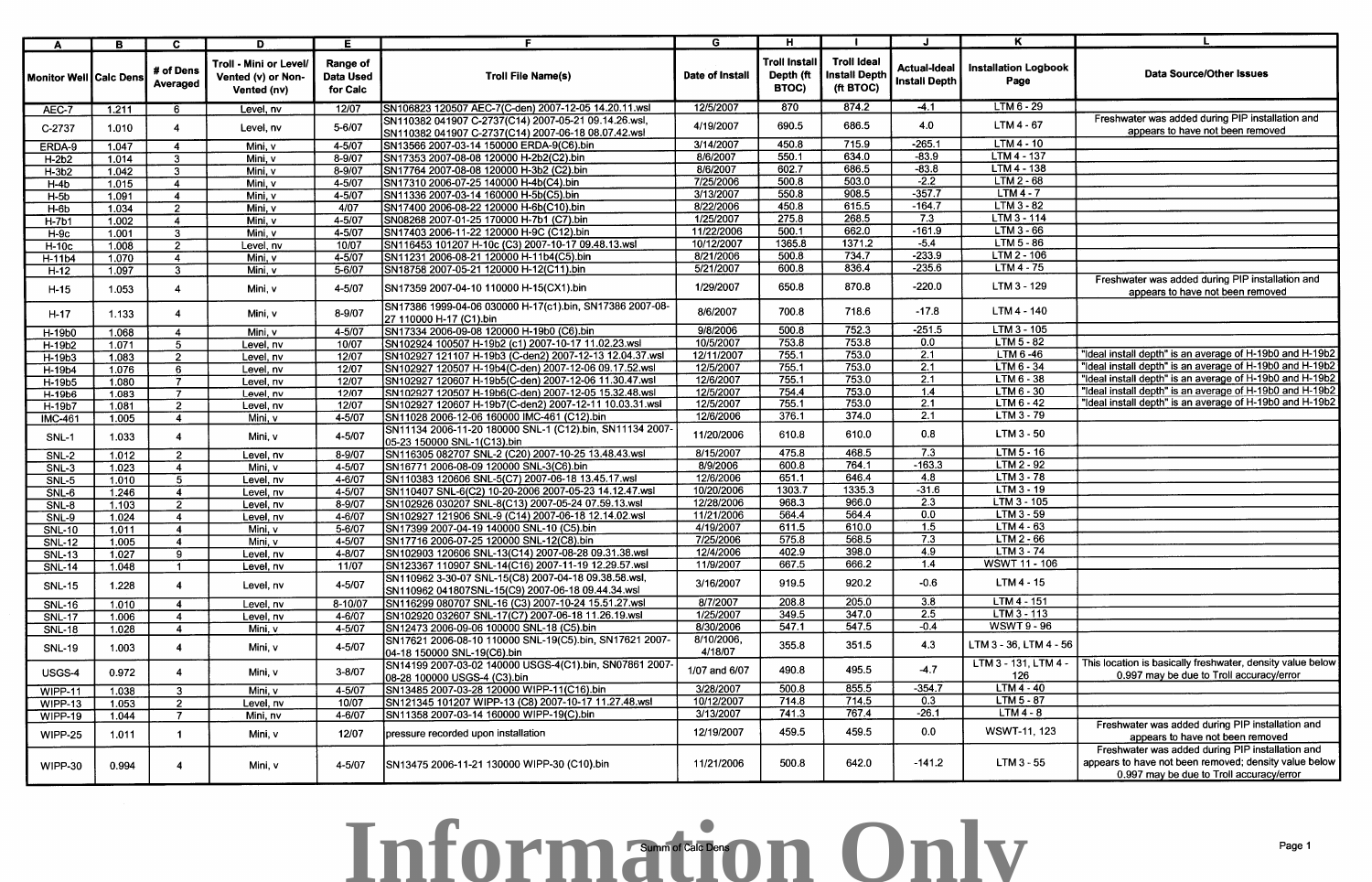| A                   | <b>B</b>           | C.                    | D                                                           | E.                                           | F.                                                                                                          | G                  | н                                       |                                        | $\mathbf{J}$                           |                                     |                                                                                                                               |
|---------------------|--------------------|-----------------------|-------------------------------------------------------------|----------------------------------------------|-------------------------------------------------------------------------------------------------------------|--------------------|-----------------------------------------|----------------------------------------|----------------------------------------|-------------------------------------|-------------------------------------------------------------------------------------------------------------------------------|
| <b>Monitor Well</b> | <b>Calc Dens</b>   | # of Dens<br>Averaged | Troll - Mini or Level/<br>Vented (v) or Non-<br>Vented (nv) | <b>Range of Data</b><br><b>Used for Calc</b> | <b>Troll File Name(s)</b>                                                                                   | Date of Install    | <b>Troll Install</b><br>Depth (ft BTOC) | Troll Ideal Install Depth<br>(ft BTOC) | Actual-Idea<br>Install<br><b>Depth</b> | <b>Installation Logbook</b><br>Page | Data Source/Other Issues                                                                                                      |
| AEC-7               | 1.2106             |                       | Level, nv                                                   | 12/07                                        | SN106823 120507 AEC-7(C-den) 2007-12-05 14.20.11.wsl                                                        | 39421              | 1870                                    | 874.15                                 | $=$ H4-I4                              | $LTM 6 - 29$                        |                                                                                                                               |
| $C-2737$            | 1.010323708946484  |                       | Level, nv                                                   | 5-6/07                                       | SN110382 041907 C-2737(C14) 2007-05-21 09.14.26.wsl, SN110382 041907<br>C-2737(C14) 2007-06-18 08.07.42.wsl | 39191              | 690.5                                   | 686.5                                  | =H5-15                                 | $LTM4 - 67$                         | Freshwater was added during PIP installation and appears to have<br>not been removed                                          |
| ERDA-9              | 1.0471503402508(4  |                       | Mini, v                                                     | 4-5/07                                       | SN13566 2007-03-14 150000 ERDA-9(C6).bin                                                                    | 39155              | 450.8                                   | 715.9                                  | $=$ H6-I6                              | LTM 4 - 10                          |                                                                                                                               |
| $H-2b2$             | 1.013939323421823  |                       | Mini, v                                                     | 8-9/07                                       | SN17353 2007-08-08 120000 H-2b2(C2).bin                                                                     | 39300              | 550.1                                   | 634                                    | $=$ H7-I7                              | LTM 4 - 137                         |                                                                                                                               |
| $H-3b2$             | 1.0423684502679 3  |                       | Mini, v                                                     | 8-9/07                                       | SN17764 2007-08-08 120000 H-3b2 (C2).bin                                                                    | 39300              | 602.7                                   | 686.5                                  | $=$ H8-I8                              | LTM 4 - 138                         |                                                                                                                               |
| $H-4b$              | 1.014806253640054  |                       | Mini, v                                                     | 4-5/07                                       | SN17310 2006-07-25 140000 H-4b(C4).bin                                                                      | 38923              | 500.8                                   | 503                                    | =H9-I9                                 | $LTM2 - 68$                         |                                                                                                                               |
| H-5b                |                    |                       | Mini, v                                                     | 4-5/07                                       | SN11336 2007-03-14 160000 H-5b(C5).bin                                                                      | 39154              | 550.8                                   | 908.5                                  | =H10-I10                               | $LTM4 - 7$                          |                                                                                                                               |
| H-6b                | 1.090816061344764  |                       | Mini, v                                                     | 4/07                                         | SN17400 2006-08-22 120000 H-6b(C10).bin                                                                     | 38951              | 450.8                                   | 615.5                                  | =H11-I11                               | $LTM3 - 82$                         |                                                                                                                               |
|                     | 1.033632696531442  |                       | Mini, v                                                     | 4-5/07                                       | SN08268 2007-01-25 170000 H-7b1 (C7).bin                                                                    | 39107              | 275.8                                   | 268.5                                  | =H12-I12                               | LTM 3 - 114                         |                                                                                                                               |
| H-7b1               | 1.002135414503314  |                       |                                                             | 4-5/07                                       | SN17403 2006-11-22 120000 H-9C (C12).bin                                                                    | 39043              | 500.1                                   | 662                                    | =H13-I13                               | LTM 3 - 66                          |                                                                                                                               |
| $H-9c$              | 1.001390182096713  |                       | Mini, v                                                     |                                              |                                                                                                             |                    |                                         |                                        | =H14-I14                               | LTM 5 - 86                          |                                                                                                                               |
| $H-10c$             | 1.008118136758112  |                       | Level, nv                                                   | 10/07                                        | SN116453 101207 H-10c (C3) 2007-10-17 09.48.13.wsl                                                          | 39367              | 1365.8                                  | 1371.2                                 |                                        | LTM 2 - 106                         |                                                                                                                               |
| H-11b4              | 1.070309726530414  |                       | Mini, v                                                     | 4-5/07                                       | SN11231 2006-08-21 120000 H-11b4(C5).bin                                                                    | 38950              | 500.8                                   | 734.65                                 | =H15-I15                               | LTM 4 - 75                          |                                                                                                                               |
| $H-12$              | 1.097005635506493  |                       | Mini, v                                                     | 5-6/07                                       | SN18758 2007-05-21 120000 H-12(C11).bin                                                                     | 39223              | 600.8                                   | 836.35                                 | =H16-I16                               |                                     | Freshwater was added during PIP installation and appears to have                                                              |
| H-15                | 1.053303552144314  |                       | Mini, v                                                     | 4-5/07                                       | SN17359 2007-04-10 110000 H-15(CX1).bin                                                                     | 39111              | 650.8                                   | 870.75                                 | =H17-I17                               | LTM 3 - 129                         | not been removed                                                                                                              |
| $H-17$              | 1.132523266245714  |                       | Mini, v                                                     | 8-9/07                                       | SN17386 1999-04-06 030000 H-17(c1).bin, SN17386 2007-08-27 110000 H-<br>17 (C1).bin                         | 39300              | 700.8                                   | 718.6                                  | $=$ H18-I18                            | $LTM4 - 140$                        |                                                                                                                               |
| H-19b0              | 1.068171401485     |                       | Mini, v                                                     | 4-5/07                                       | SN17334 2006-09-08 120000 H-19b0 (C6).bin                                                                   | 38968              | 500.8                                   | 752.25                                 | =H19-I19                               | LTM 3 - 105                         |                                                                                                                               |
| H-19b2              | 1.0707             |                       | Level, nv                                                   | 10/07                                        | SN102924 100507 H-19b2 (c1) 2007-10-17 11.02.23.wsl                                                         | 39360              | 753.8                                   | 753.8                                  | =H20-I20                               | LTM 5 - 82                          |                                                                                                                               |
| H-19b3              | 1.082524035034842  |                       | Level, nv                                                   | 12/07                                        | SN102927 121107 H-19b3 (C-den2) 2007-12-13 12.04.37.wsl                                                     | 39427              | 755.1                                   | =AVERAGE(\$I\$19:\$I\$20) =H21-I21     |                                        | LTM 6 -46                           | "Ideal install depth" is an average of H-19b0 and H-19b2                                                                      |
| H-19b4              | 1.0757             |                       | Level, nv                                                   | 12/07                                        | SN102927 120507 H-19b4(C-den) 2007-12-06 09.17.52.wsl                                                       | 39421              | 755.1                                   | =AVERAGE(\$1\$19:\$1\$20) = H22-122    |                                        | LTM 6 - 34                          | "Ideal install depth" is an average of H-19b0 and H-19b2                                                                      |
| H-19b5              | 1.079582335514407  |                       | Level, nv                                                   | 12/07                                        | SN102927 120607 H-19b5(C-den) 2007-12-06 11.30.47.wsl                                                       | 39422              | 755.1                                   | =AVERAGE(\$I\$19:\$I\$20) = H23-I23    |                                        | LTM 6 - 38                          | "Ideal install depth" is an average of H-19b0 and H-19b2                                                                      |
| H-19b6              | 1.0827             |                       | Level, nv                                                   | 12/07                                        | SN102927 120507 H-19b6(C-den) 2007-12-05 15.32.48.wsl                                                       | 39421              | 754.4                                   | EAVERAGE(\$I\$19:\$I\$20) = H24-I24    |                                        | $LTM 6 - 30$                        | "Ideal install depth" is an average of H-19b0 and H-19b2                                                                      |
| H-19b7              | 1.081349210553112  |                       | Level, nv                                                   | 12/07                                        | SN102927 120607 H-19b7(C-den2) 2007-12-11 10.03.31 wsl                                                      | 39421              | 755.1                                   | =AVERAGE(\$I\$19:\$I\$20) =H25-I25     |                                        | $LTM 6 - 42$                        | "Ideal install depth" is an average of H-19b0 and H-19b2                                                                      |
| <b>IMC-461</b>      | 1.005121706129514  |                       | Mini, v                                                     | 4-5/07                                       | SN11028 2006-12-06 160000 IMC-461 (C12).bin                                                                 | 39057              | 376.1                                   | 374                                    | $=$ H26-126                            | LTM 3 - 79                          |                                                                                                                               |
| SNL-1               | 1.033088693574144  |                       | Mini, v                                                     | 4-5/07                                       | SN11134 2006-11-20 180000 SNL-1 (C12).bin, SN11134 2007-05-23 150000<br>SNL-1(C13).bin                      | 39041              | 610.8                                   | 610                                    | =H27-I27                               | LTM 3 - 50                          |                                                                                                                               |
| SNL-2               | 1.0118             |                       | Level, nv                                                   | 8-9/07                                       | SN116305 082707 SNL-2 (C20) 2007-10-25 13.48.43.wsl                                                         | 39309              | 475.8                                   | 468.5                                  | $=$ H28-I28                            | LTM 5 - 16                          |                                                                                                                               |
| SNL-3               | 1.0233758999635    |                       | Mini, v                                                     | 4-5/07                                       | SN16771 2006-08-09 120000 SNL-3(C6).bin                                                                     | 38938              | 600.8                                   | 764.1                                  | =H29-I29                               | LTM 2 - 92                          |                                                                                                                               |
| SNL-5               | 1.01               |                       | Level, nv                                                   | 4-6/07                                       | SN110383 120606 SNL-5(C7) 2007-06-18 13.45.17.wsl                                                           | 39057              | 651.1                                   | 646.35                                 | =H30-I30                               | LTM 3 - 78                          |                                                                                                                               |
| SNL-6               |                    |                       | Level, nv                                                   | 4-5/07                                       | SN110407 SNL-6(C2) 10-20-2006 2007-05-23 14.12.47 wsl                                                       | 39010              | 1303.7                                  | 1335.25                                | $=$ H31-I31                            | $LTM3 - 19$                         |                                                                                                                               |
| SNL-8               | 1.245631941707614  |                       | Level, nv                                                   | 8-9/07                                       | SN102926 030207 SNL-8(C13) 2007-05-24 07.59.13 wsl                                                          | 39079              | 968.3                                   | 966                                    | =H32-I32                               | LTM 3 - 105                         |                                                                                                                               |
|                     | .1026              |                       | Level, nv                                                   | 4-6/07                                       | SN102927 121906 SNL-9 (C14) 2007-06-18 12.14.02.wsl                                                         | 39042              | 564.4                                   | 564.4                                  | $=$ H33-I33                            | LTM 3 - 59                          |                                                                                                                               |
| SNL-9               | 1.0243             |                       | Mini, v                                                     | 5-6/07                                       | SN17399 2007-04-19 140000 SNL-10 (C5).bin                                                                   | 39191              | 611.5                                   | 610                                    | =H34-I34                               | $LTM4 - 63$                         |                                                                                                                               |
| <b>SNL-10</b>       | 1.0106             |                       | Mini. v                                                     | 4-5/07                                       | SN17716 2006-07-25 120000 SNL-12(C8).bin                                                                    | 38923              | 575.8                                   | 568.45                                 | $=$ H35-I35                            | LTM 2 - 66                          |                                                                                                                               |
| <b>SNL-12</b>       | 1.005              |                       |                                                             |                                              | SN102903 120606 SNL-13(C14) 2007-08-28 09.31.38.wsl                                                         |                    | 402.9                                   | 398                                    | =H36-I36                               | LTM 3 - 74                          |                                                                                                                               |
| <b>SNL-13</b>       | 1.0267             |                       | Level, nv                                                   | 4-8/07                                       | SN123367 110907 SNL-14(C16) 2007-11-19 12.29.57.wsl                                                         | 39055              | 667.5                                   | 666.15                                 | =H37-I37                               | <b>WSWT 11 - 106</b>                |                                                                                                                               |
| <b>SNL-14</b>       | 1.0476             |                       | Level, nv                                                   | 11/07                                        | SN110962 3-30-07 SNL-15(C8) 2007-04-18 09.38.58 wsl, SN110962                                               | 39395              |                                         |                                        |                                        | LTM 4 - 15                          |                                                                                                                               |
| <b>SNL-15</b>       | 227683835809294    |                       | Level, nv                                                   | $4 - 5/07$                                   | 041807SNL-15(C9) 2007-06-18 09:44.34.wsl                                                                    | 39157              | 919.5                                   | 920.15                                 | $=$ H38-I38                            |                                     |                                                                                                                               |
| <b>SNL-16</b>       | 1.0104             |                       | Level, nv                                                   | 8-10/07                                      | SN116299 080707 SNL-16 (C3) 2007-10-24 15.51.27.wsl                                                         | 39301              | 208.8                                   | 205                                    | $=$ H39-I39                            | LTM 4 - 151                         |                                                                                                                               |
| <b>SNL-17</b>       | .006069114138914   |                       | Level, nv                                                   | 4-6/07                                       | SN102920 032607 SNL-17(C7) 2007-06-18 11.26.19.wsl                                                          | 39107              | 349.5                                   | 347                                    | $=$ H40-I40                            | LTM 3 - 113                         |                                                                                                                               |
| <b>SNL-18</b>       | 1.02750489464844   |                       | Mini, v                                                     | 4-5/07                                       | SN12473 2006-09-06 100000 SNL-18 (C5).bin                                                                   | 38959              | 547.1                                   | 547.5                                  | =H41-I41                               | WSWT 9 - 96                         |                                                                                                                               |
| <b>SNL-19</b>       | 1.003048066036244  |                       | Mini, v                                                     | 4-5/07                                       | SN17621 2006-08-10 110000 SNL-19(C5).bin, SN17621 2007-04-18 150000<br>SNL-19(C6).bin                       | 8/10/2006, 4/18/07 | 355.8                                   | 351.5                                  | $=$ H42-I42                            | LTM 3 - 36, LTM 4 - 56              |                                                                                                                               |
| USGS-4              |                    |                       | Mini, v                                                     | $3 - 8/07$                                   | SN14199 2007-03-02 140000 USGS-4(C1).bin, SN07861 2007-08-28 100000                                         | 1/07 and 6/07      |                                         |                                        |                                        |                                     | LTM 3 - 131, LTM 4 -   This location is basically freshwater, density value below 0.997 may<br>be due to Troll accuracy/error |
|                     | 0.971586552846984  |                       |                                                             |                                              | USGS-4 (C3).bin                                                                                             |                    | 490.8                                   | 495.5                                  | =H43-I43                               | 126<br><b>LTM 4 - 40</b>            |                                                                                                                               |
| WIPP-11             | 1.038007458099     |                       | Mini, v                                                     | 4-5/07                                       | SN13485 2007-03-28 120000 WIPP-11(C16).bin                                                                  | 39169              | 500.8                                   | 855.5                                  | -H44-144                               | LTM 5 - 87                          |                                                                                                                               |
| WIPP-13             | 1.0525             |                       | Level, nv                                                   | 10/07                                        | SN121345 101207 WIPP-13 (C8) 2007-10-17 11.27.48.wsl                                                        | 39367              | 714.8                                   | 714.5                                  | =H45-I45                               | $LTM4 - 8$                          |                                                                                                                               |
| WIPP-19             | 1.0437050104413 7  |                       | Mini, nv                                                    | 4-6/07                                       | SN11358 2007-03-14 160000 WIPP-19(C).bin                                                                    | 39154              | 741.3                                   | 767.4                                  | =H46-I46                               |                                     | Freshwater was added during PIP installation and appears to have                                                              |
| WIPP-25             | 1.011              |                       | Mini, v                                                     | 12/07                                        | pressure recorded upon installation                                                                         | 39435              | 459.5                                   | 459.5                                  | $=$ H47-I47                            | WSWT-11, 123                        | not been removed<br>Freshwater was added during PIP installation and appears to have                                          |
| WIPP-30             |                    |                       | Mini, v                                                     | $4 - 5/07$                                   | SN13475 2006-11-21 130000 WIPP-30 (C10).bin                                                                 |                    | 500.8                                   | 642                                    | =H48-I48                               | LTM 3 - 55                          | not been removed; density value below 0.997 may be due to Troll<br>accuracy/error                                             |
|                     | 10.994373054025404 |                       |                                                             |                                              |                                                                                                             | 39042              |                                         |                                        |                                        |                                     |                                                                                                                               |

# Information Only Summ of Calc Dens Formulas Page 1

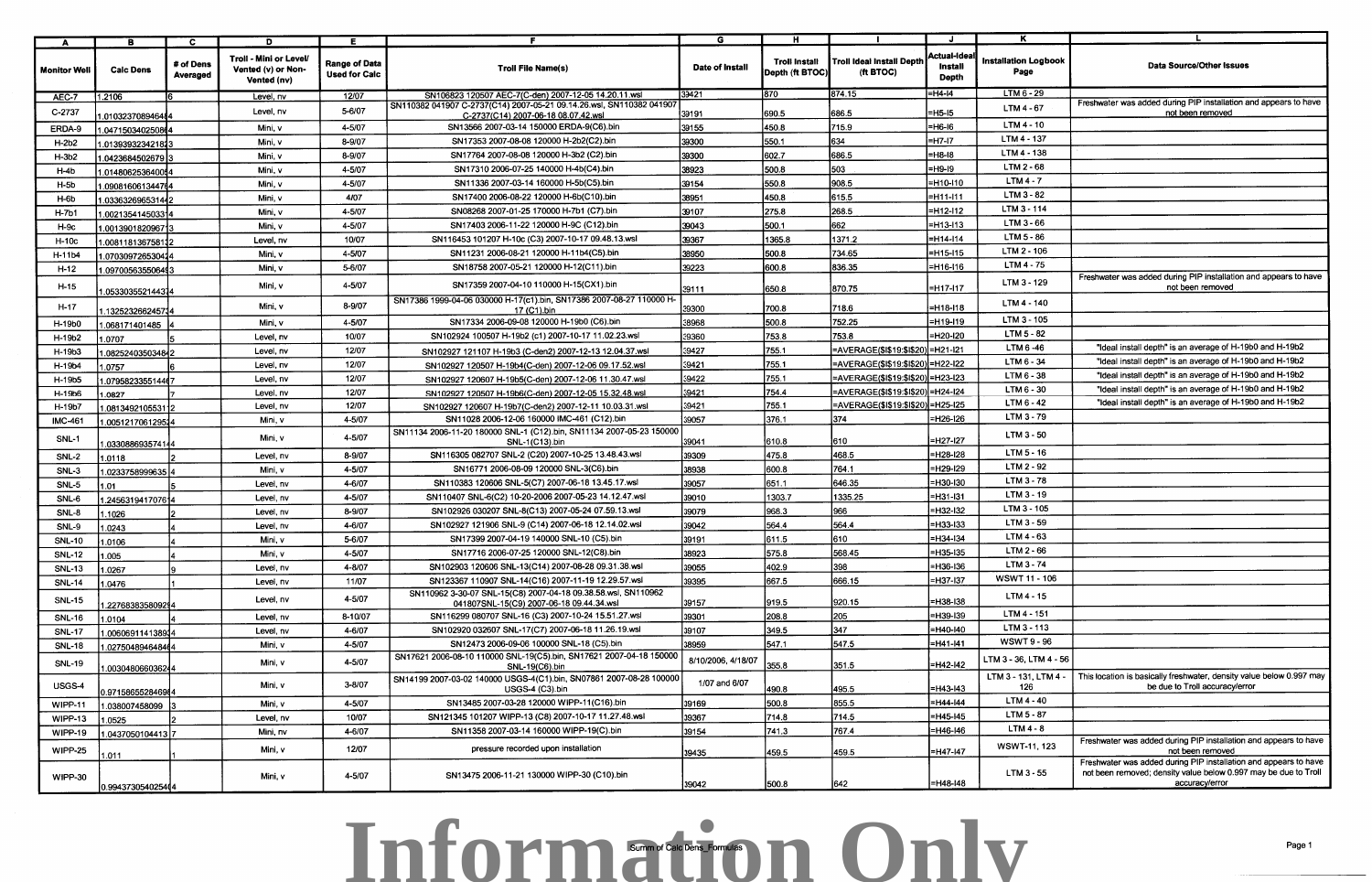| <b>Date/Time</b> | PSI     | <b>DTW</b> | <b>DTW Source</b> |     | Troll Depth   Baro Pressure   Calc Dens |        | Average |
|------------------|---------|------------|-------------------|-----|-----------------------------------------|--------|---------|
| 12/5/2007 14:00  | 230.714 | 455.14     | <b>SNL</b>        | 870 | 12.995                                  | 1.2106 |         |
| 12/5/2007 14:05  | 230.714 | 455.14     | <b>SNL</b>        | 870 | 13.002                                  | 1.2106 |         |
| 12/5/2007 14:10  | 230.742 | 455.13     | <b>SNL</b>        | 870 | 13.003                                  | 1.2107 | 1.2106  |
| 12/5/2007 14:15  | 230.735 | 455.13     | <b>SNL</b>        | 870 | 13.017                                  | 1.2106 |         |
| 12/5/2007 14:17  | 230.737 | 455.13     | <b>SNL</b>        | 870 | 12.996                                  | 1.2107 |         |
| 12/5/2007 14:19  | 230.746 | 455.13     | <b>SNL</b>        | 870 | 13.021                                  | 1.2106 |         |

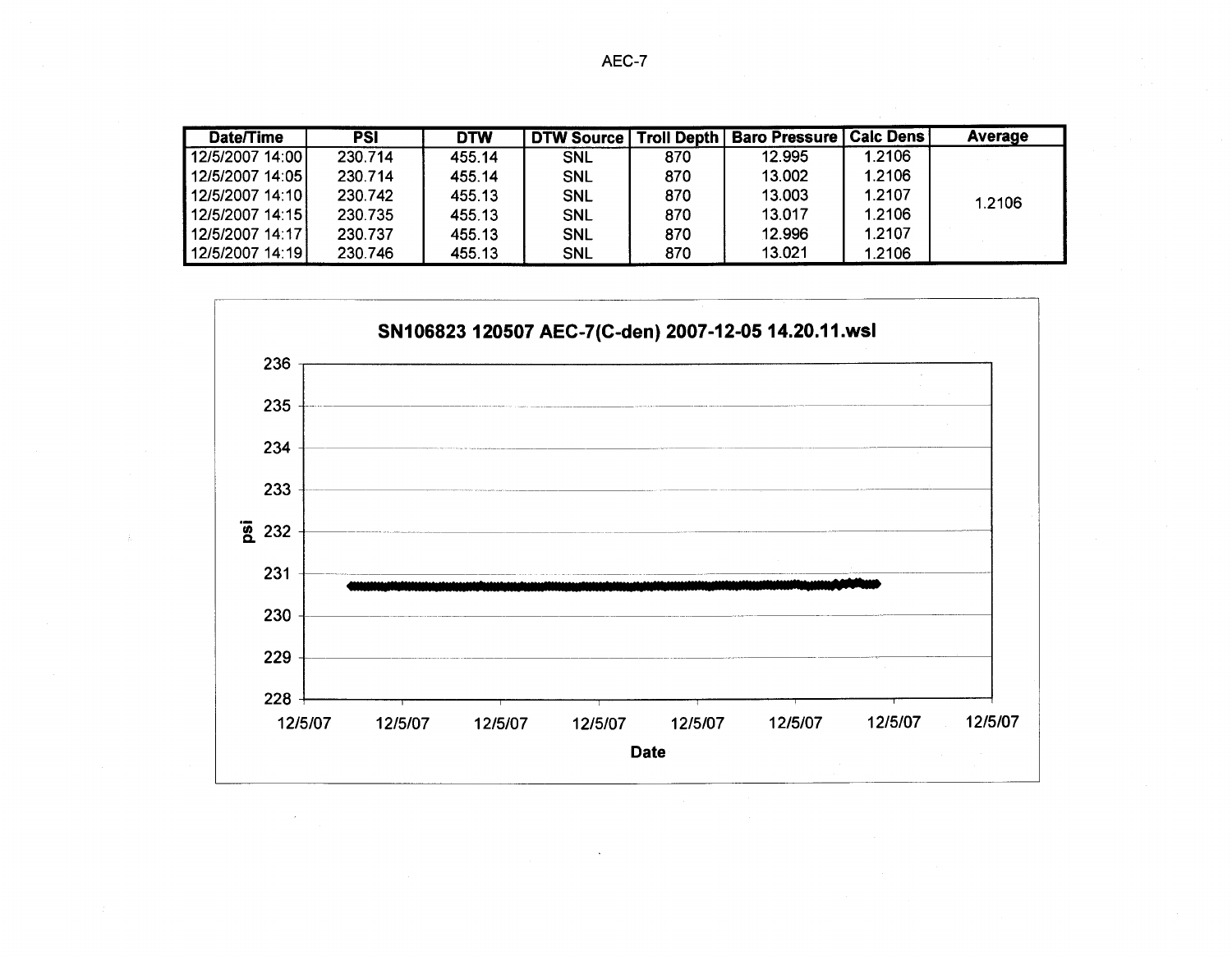C-2737

| Date/Time       | PSI     | <b>DTW</b> | . DTW Source I |       | Troll Depth   Baro Pressure | <b>Calc Dens</b> | Average |
|-----------------|---------|------------|----------------|-------|-----------------------------|------------------|---------|
| 5/9/2007 14:20  | 148.331 | 381.55     | <b>WRES</b>    | 690.5 | 13.032                      | 1.0102           |         |
| 5/21/2007 9:13  | 148.374 | 381.23     | SNL            | 690.5 | 12.955                      | 1.0101           | 1.0103  |
| 6/13/2007 13:47 | 148.416 | 381.35     | <b>WRES</b>    | 690.5 | 12.985                      | 1.0106           |         |
| 6/18/2007 8:06  | 148.423 | 381.12     | <b>SNL</b>     | 690.5 | 12.936                      | 1.0102           |         |

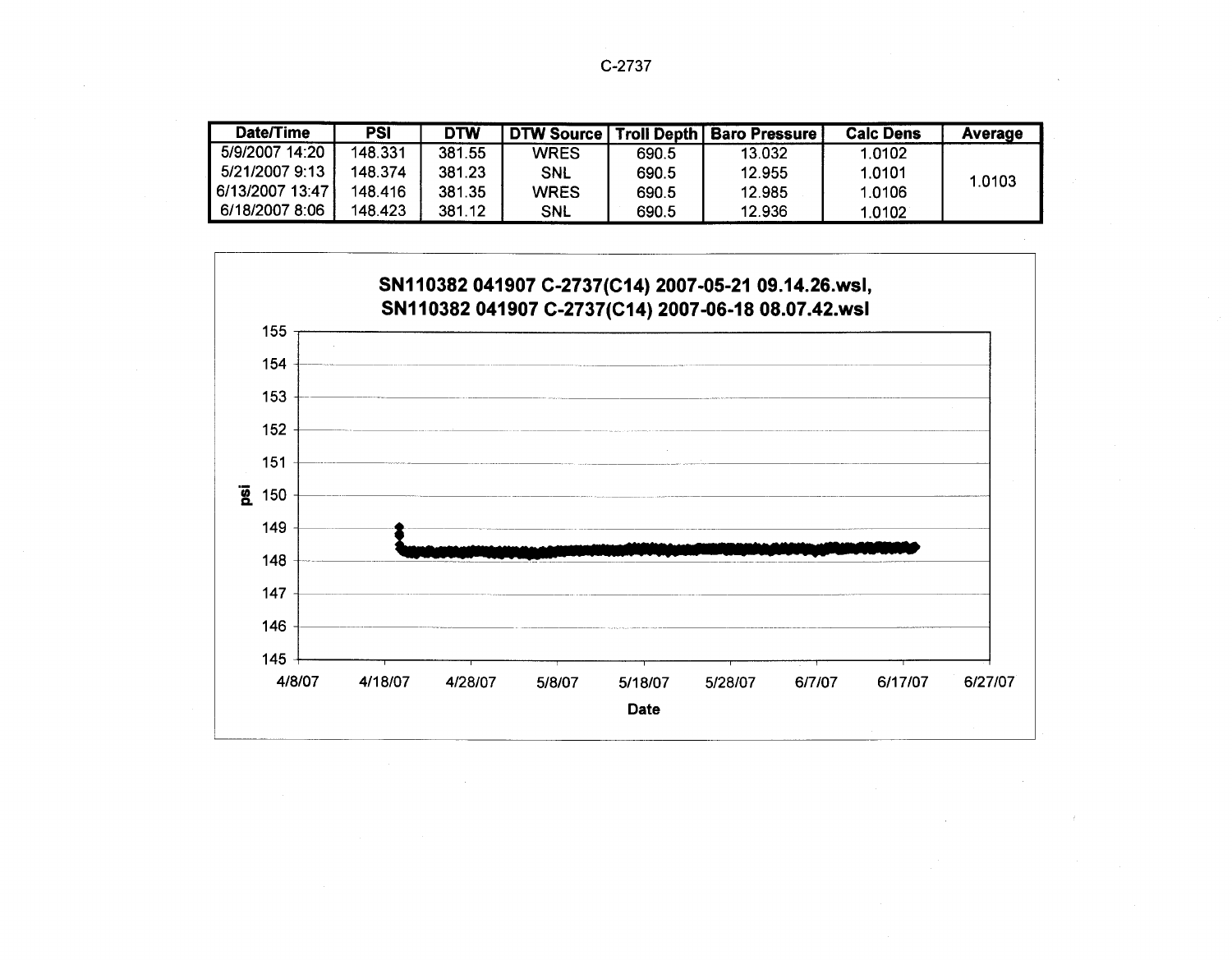| ERDA-9 |  |
|--------|--|
|--------|--|

| Date/Time      | PSI    | DTW    | <b>DTW Source</b> | <b>Troll Depth</b> | <b>Calc Dens</b> | Average |
|----------------|--------|--------|-------------------|--------------------|------------------|---------|
| 4/11/2007 9:34 | 24.312 | 397.25 | <b>WRES</b>       | 450.8              | 1.0473           |         |
| 4/18/2007 8:29 | 24.286 | 397.22 | <b>SNL</b>        | 450.8              | 1.0456           | 1.0472  |
| 5/9/2007 11:15 | 24.305 | 397.31 | <b>WRES</b>       | 450.8              | 1.0482           |         |
| 5/21/2007 9:06 | 24.349 | 397.18 | <b>SNL</b>        | 450.8              | 1.0475           |         |

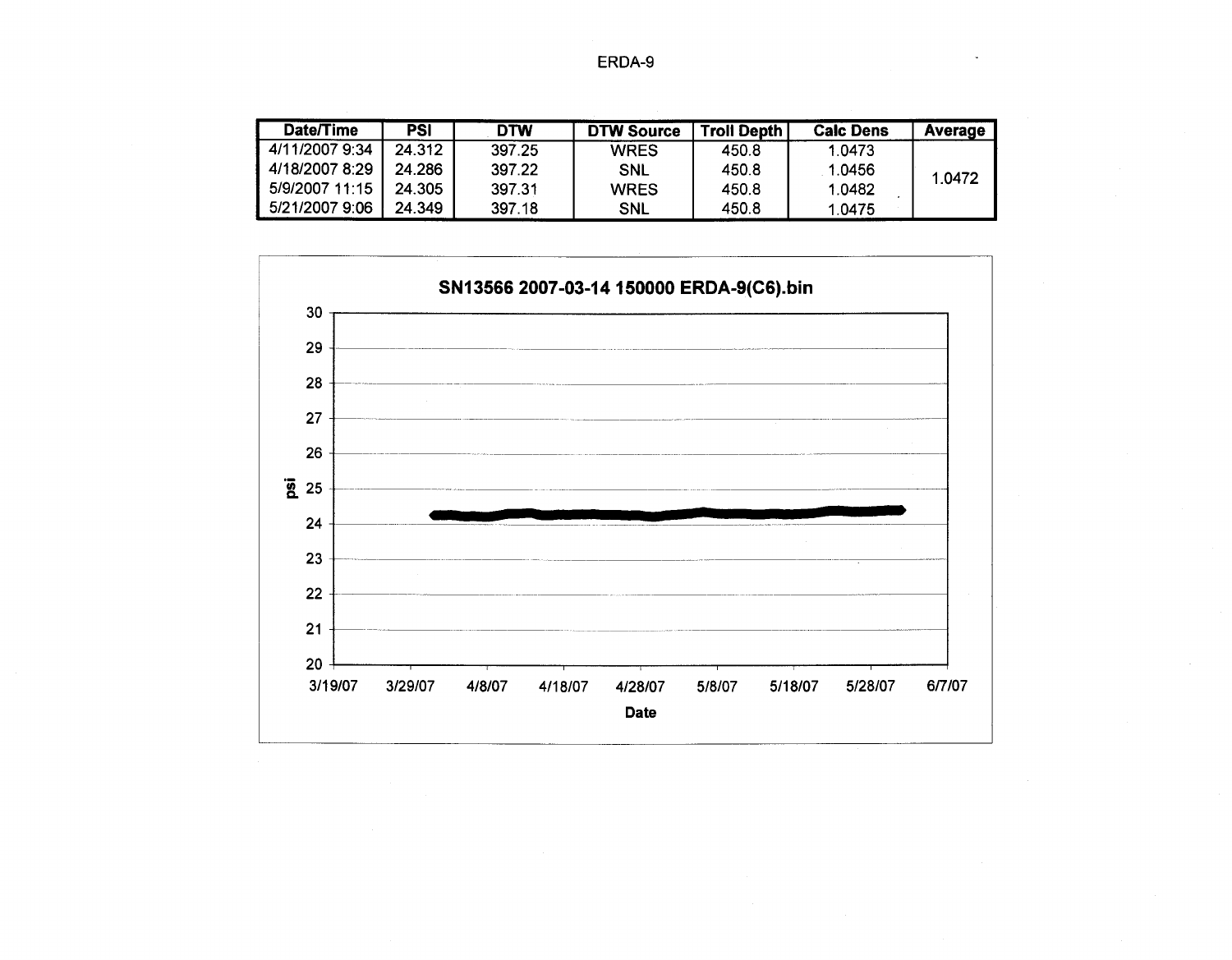| Date/Time                      | PSI    | <b>DTW</b> | <b>DTW Source</b> | <b>Troll Depth</b> | <b>Calc Dens</b> | <b>Average</b> |
|--------------------------------|--------|------------|-------------------|--------------------|------------------|----------------|
| 8/14/2007 10:05 $\overline{ }$ | 95.67  | 332.36     | <b>WRES</b>       | 550.1              | 1.0136           |                |
| 8/27/2007 9:03                 | 95.735 | 332.35     | <b>SNL</b>        | 550.1              | 1.0142           | 1.0139         |
| 9/17/2007 8:48                 | 95.801 | 332.17     | <b>SNL</b>        | 550.1              | 1.0141           |                |

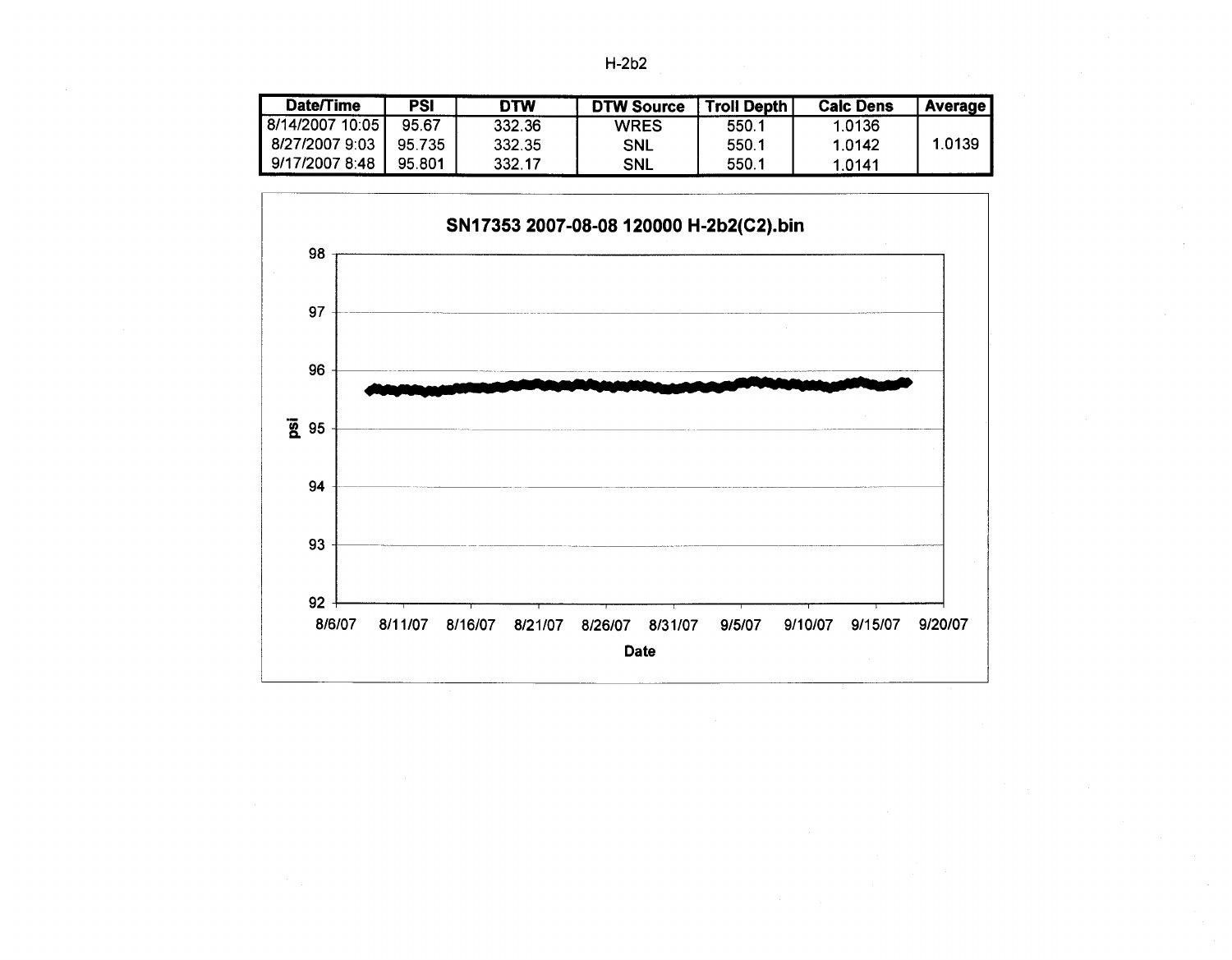| Date/Time       | <b>PSI</b> | <b>DTW</b> | <b>DTW Source</b> | <b>Troll Depth</b> | <b>Calc Dens</b> | <b>Average</b> |
|-----------------|------------|------------|-------------------|--------------------|------------------|----------------|
| 8/14/2007 12:25 | 96.867     | 388.17     | <b>WRES</b>       | 602.7              | 1.0416           |                |
| 8/27/2007 9:14  | 96.975     | 388.16     | <b>SNL</b>        | 602.7              | 1.0427           | 1.0424         |
| 9/17/2007 9:01  | 97.106     | 387.89     | <b>SNL</b>        | 602.7              | 1.0428           |                |

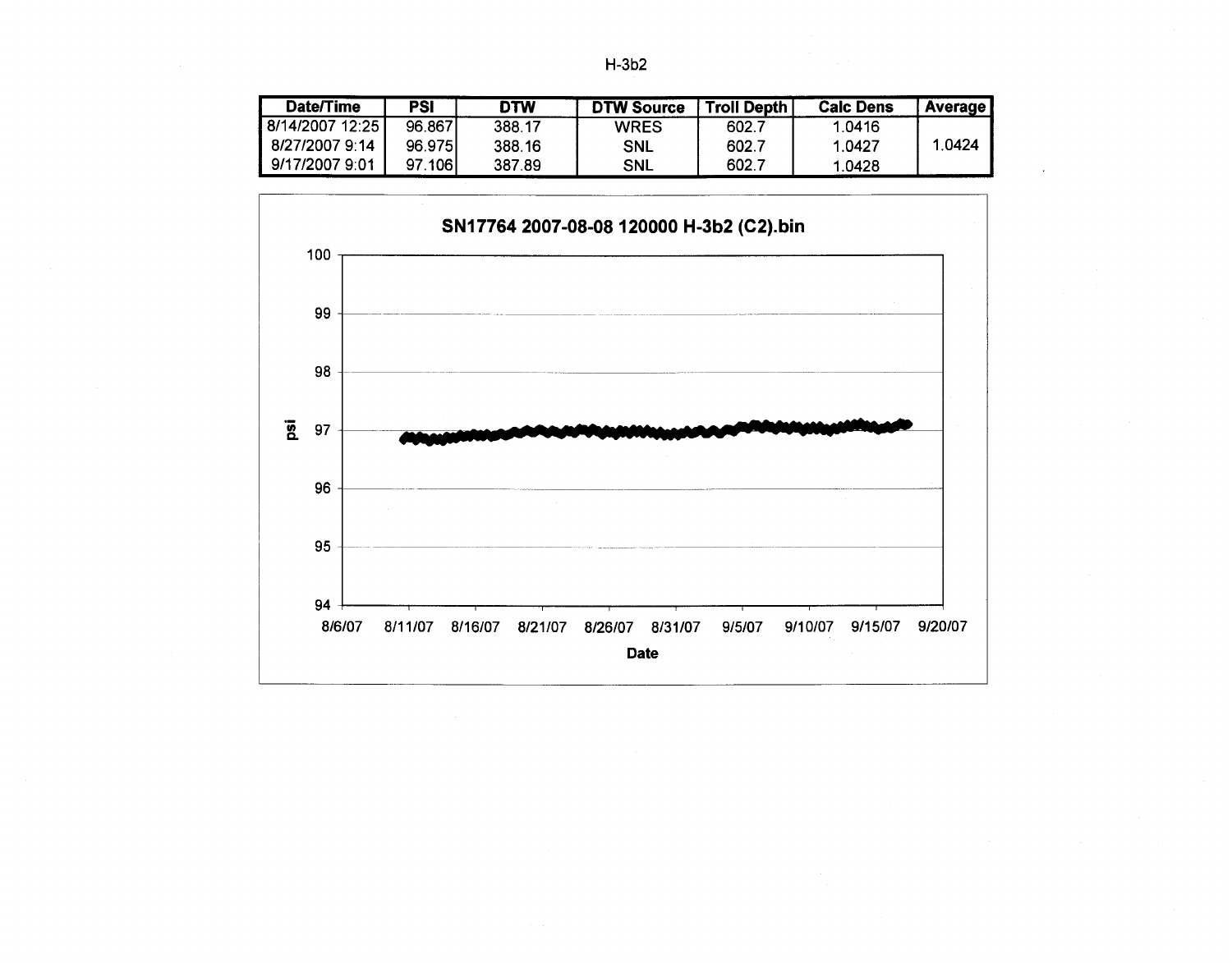|  |  | I |
|--|--|---|
|--|--|---|

| Date/Time       | PSI    | <b>DTW</b> | <b>DTW Source</b> | <b>Troll Depth</b> | <b>Calc Dens</b> | <b>Average</b> |
|-----------------|--------|------------|-------------------|--------------------|------------------|----------------|
| 4/10/2007 13:33 | 75.297 | 329.62     | <b>WRES</b>       | 500.8              | 1.0147           |                |
| 4/19/2007 11:15 | 75.266 | 329.71     | <b>SNL</b>        | 500.8              | 1.0148           | 1.0148         |
| 5/9/2007 10:15  | 75.236 | 329.81     | <b>WRES</b>       | 500.8              | 1.0150           |                |
| 5/23/2007 7:53  | 75.334 | 329.54     | <b>SNL</b>        | 500.8              | 1.0147           |                |

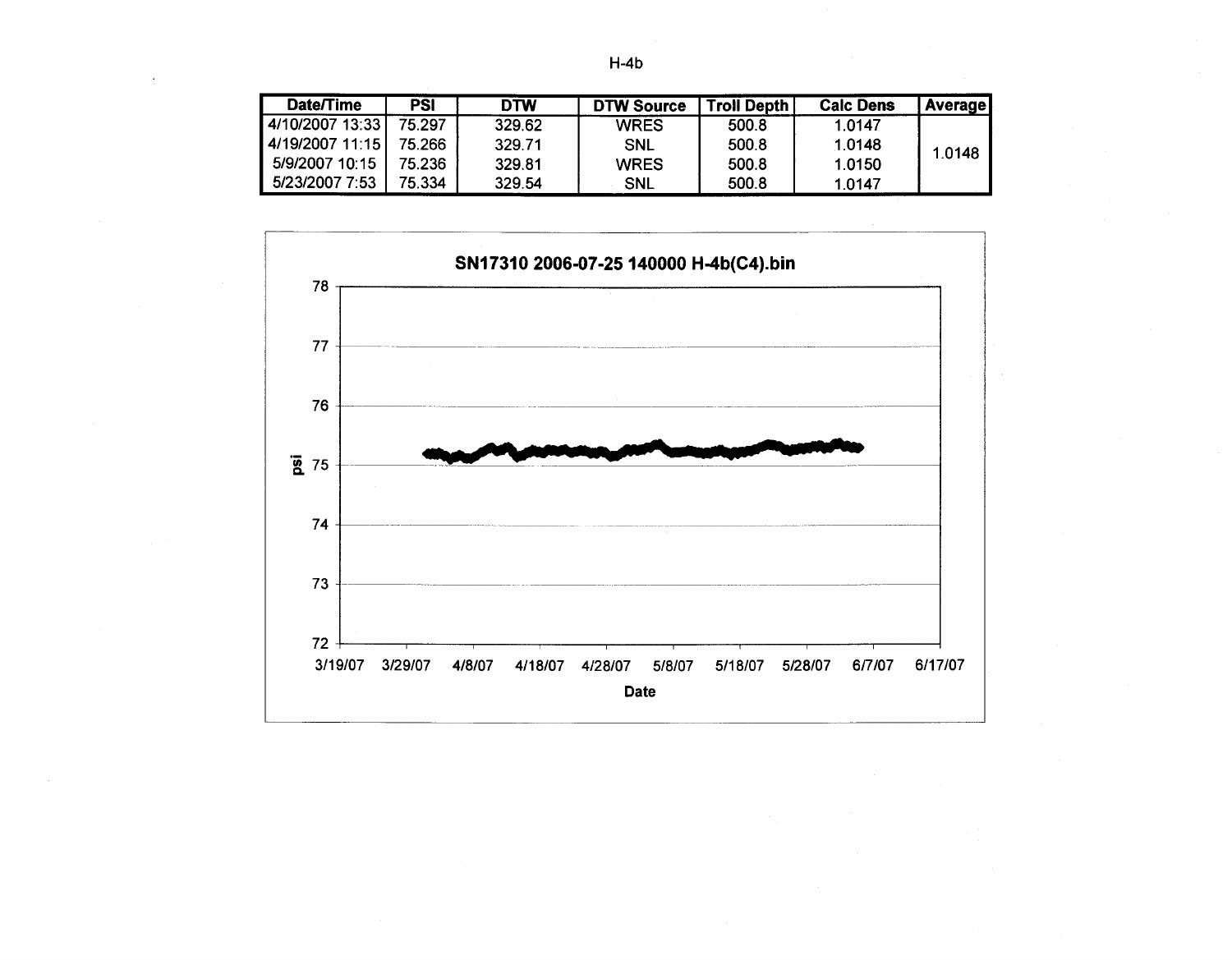|  | ۰.<br>×<br>۰,<br>I |
|--|--------------------|
|--|--------------------|

| Date/Time       | PSI    | DTW    | <b>DTW Source</b> | <b>Troll Depth</b> | <b>Calc Dens</b> | Average |
|-----------------|--------|--------|-------------------|--------------------|------------------|---------|
| 4/10/2007 10:31 | 39.348 | 467.60 | <b>WRES</b>       | 550.8              | 1.0910           |         |
| 4/18/2007 10:56 | 39.323 | 467.61 | <b>SNL</b>        | 550.8              | 1.0904           | 1.0908  |
| 5/10/2007 7:44  | 39.337 | 467.64 | <b>WRES</b>       | 550.8              | 1.0912           |         |
| 5/24/2007 7:40  | 39.41  | 467.45 | <b>SNL</b>        | 550.8              | 1.0907           |         |

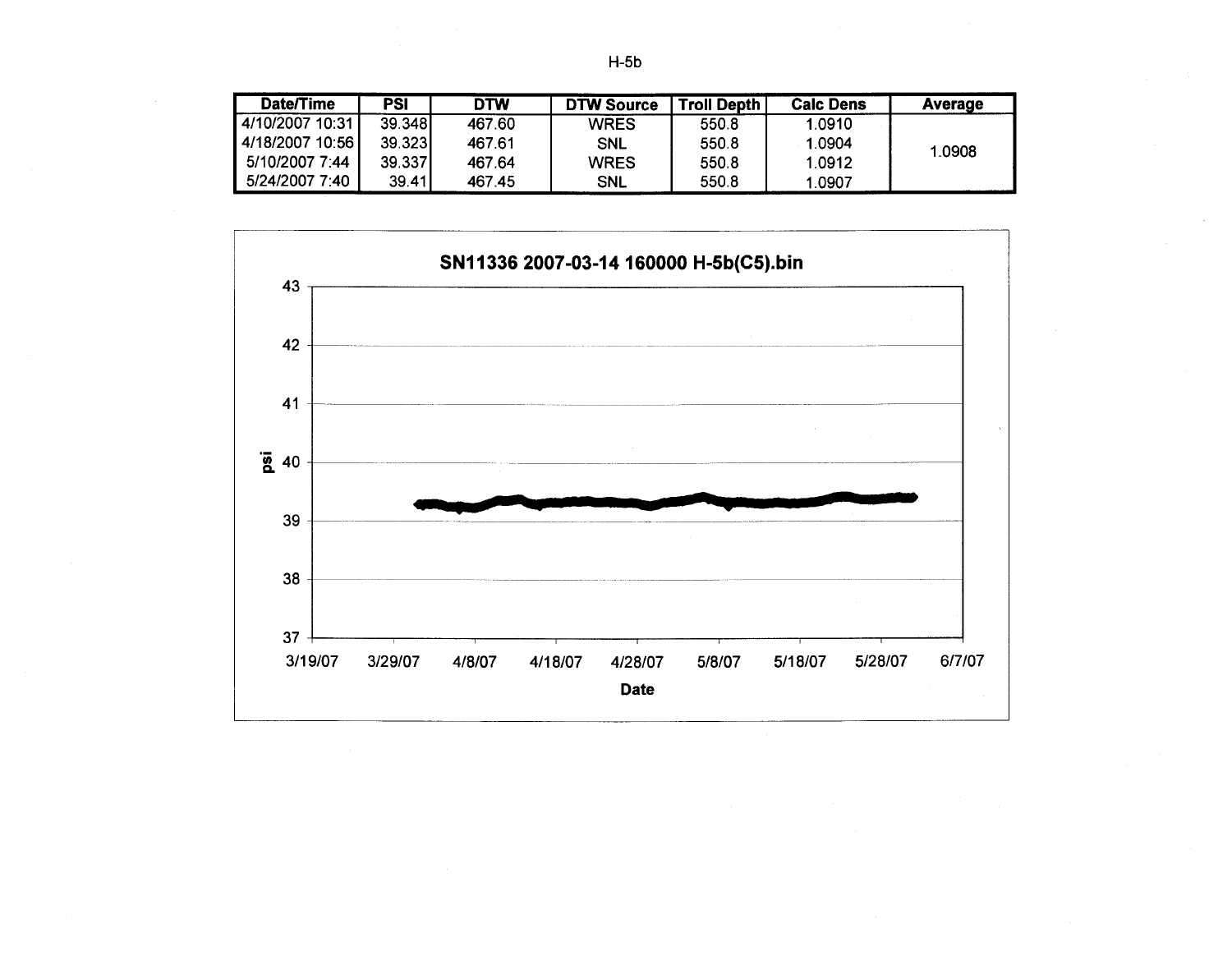| Date/Time       | PSI   | DTW    | <b>DTW Source</b> | <b>Troll Depth</b> | <b>Calc Dens</b> | <b>Average</b> |
|-----------------|-------|--------|-------------------|--------------------|------------------|----------------|
| 4/9/2007 13:33  | 72.86 | 288.13 | WRES              | 450.8              | .0332            | .0336          |
| 4/19/2007 13:26 | 72.86 | 288.26 | <b>SNL</b>        | 450.8              | 1.0340           |                |

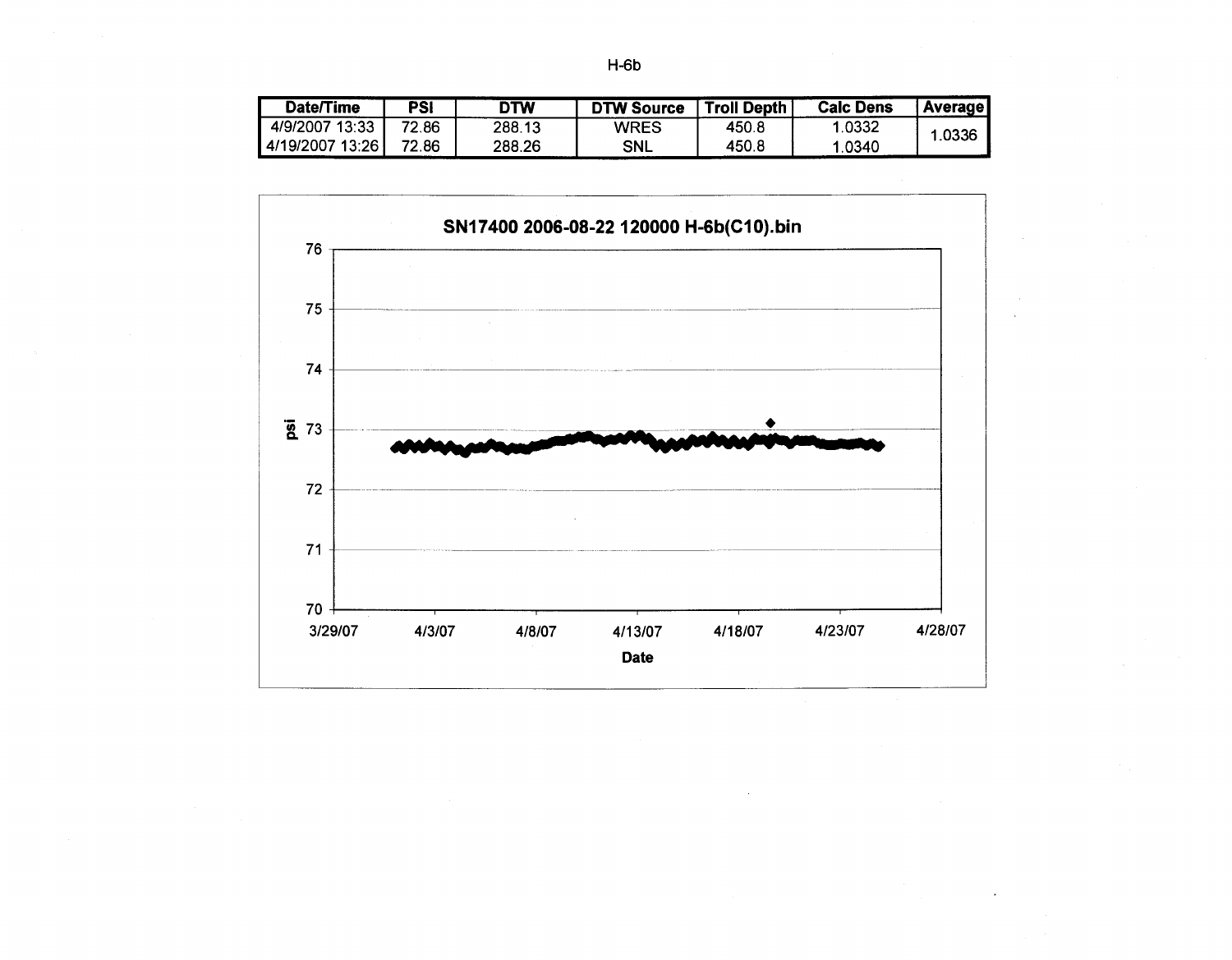| Date/Time       | <b>PSI</b> | DTW    | <b>DTW Source</b> | <b>Troll Depth</b> | <b>Calc Dens</b> | <b>Average</b> |
|-----------------|------------|--------|-------------------|--------------------|------------------|----------------|
| 4/9/2007 12:20  | 48.907     | 163.25 | <b>WRES</b>       | 275.8              | 1.0024           |                |
| 4/19/2007 9:41  | 48.907     | 163.2  | SNL               | 275.8              | 1.0019           | 1.0021         |
| 5/7/2007 9:20   | 48.845     | 163.35 | <b>WRES</b>       | 275.8              | 1.0020           |                |
| 5/21/2007 13:24 | 49.0021    | 163.01 | <b>SNL</b>        | 275.8              | 1.0022           |                |

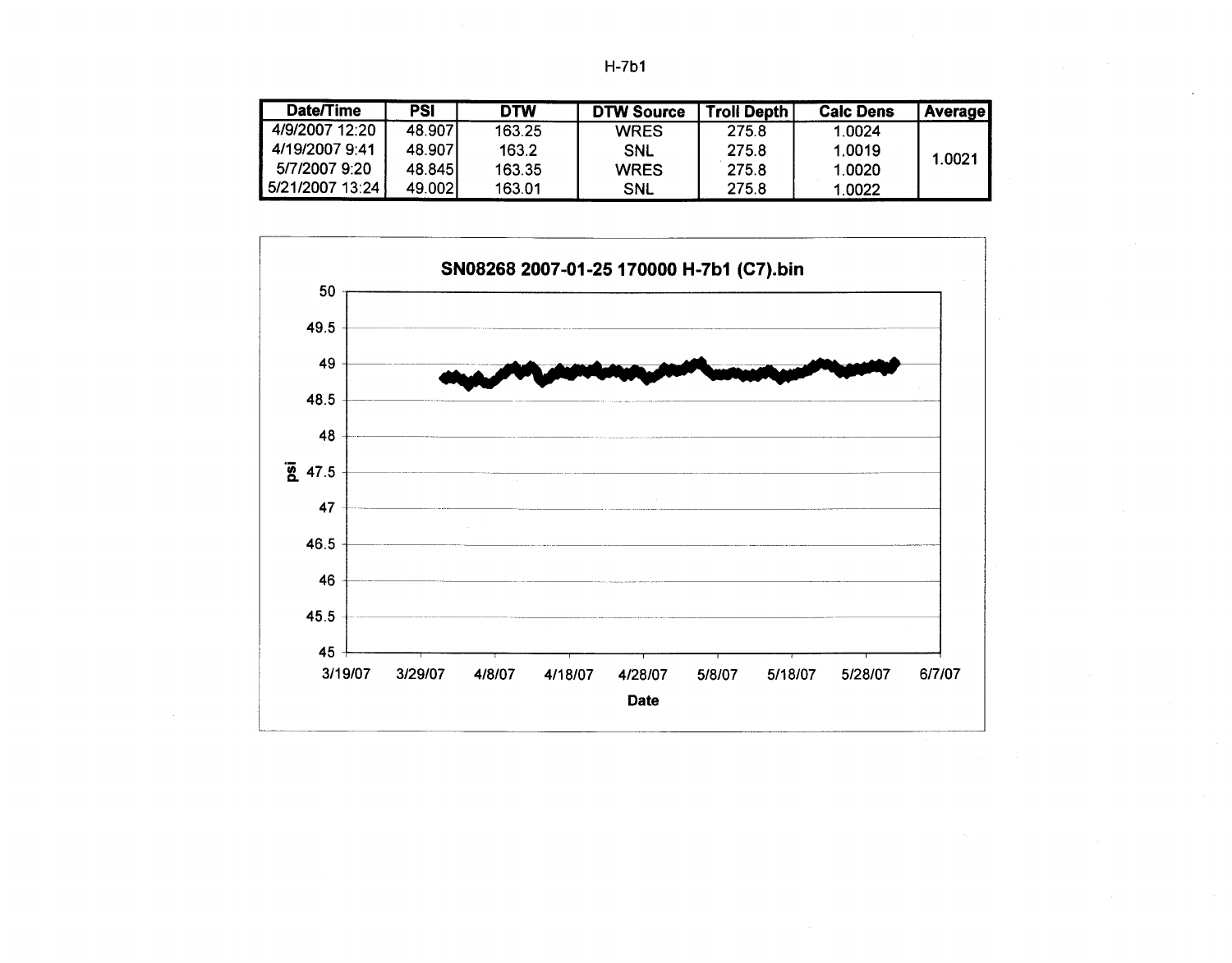| Date/Time       | <b>PSI</b> | <b>DTW</b> | <b>DTW Source</b> | <b>Troll Depth</b> | <b>Calc Dens</b> | <b>Average</b> |
|-----------------|------------|------------|-------------------|--------------------|------------------|----------------|
| 4/10/2007 12:22 | 38.003     | 412.66     | <b>WRES</b>       | 500.1              | 1.0026           |                |
| 4/19/2007 10:21 | 37.891     | 412.83     | <b>SNL</b>        | 500.1              | 1.0016           | 1.0014         |
| 5/8/2007 10:30  | 37.919     | 412.63     | <b>WRES</b>       | 500.1              | 1.0000           |                |

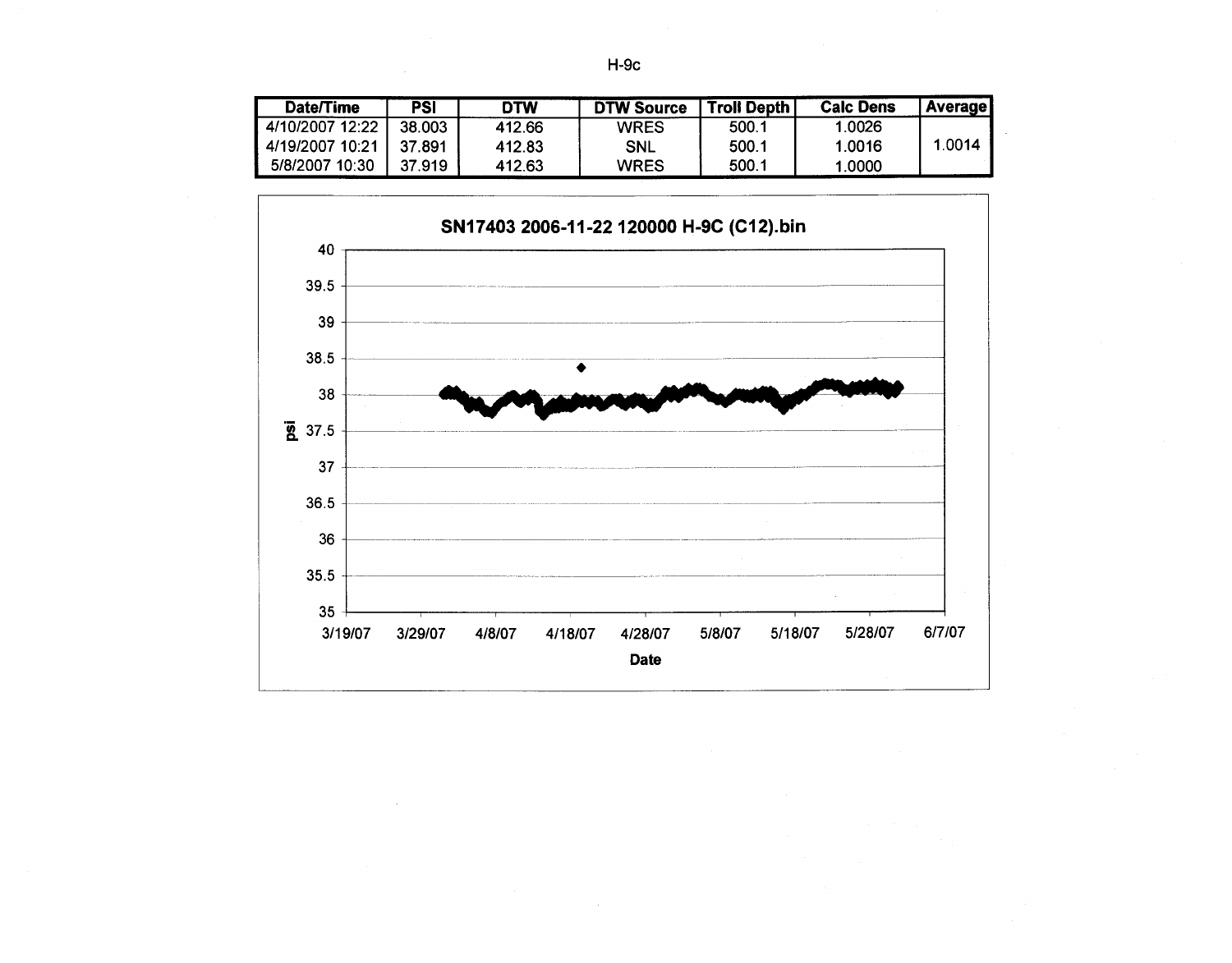| Date/Time       | <b>PSI</b> | <b>DTW</b> | <b>DTW Source</b> | <b>Troll Depth</b> | <b>Baro PSI</b> | <b>Calc Dens</b> | Average         |
|-----------------|------------|------------|-------------------|--------------------|-----------------|------------------|-----------------|
| 10/16/2007 7:59 | 319.84     | 663.46     | WRES              | 1365.8             | 12.931          | .0080            | $.008^{\prime}$ |
| 10/17/2007 9:44 | 319.848    | 663.41     | <b>SNL</b>        | 1365.8             | 12.863          | .0082            |                 |

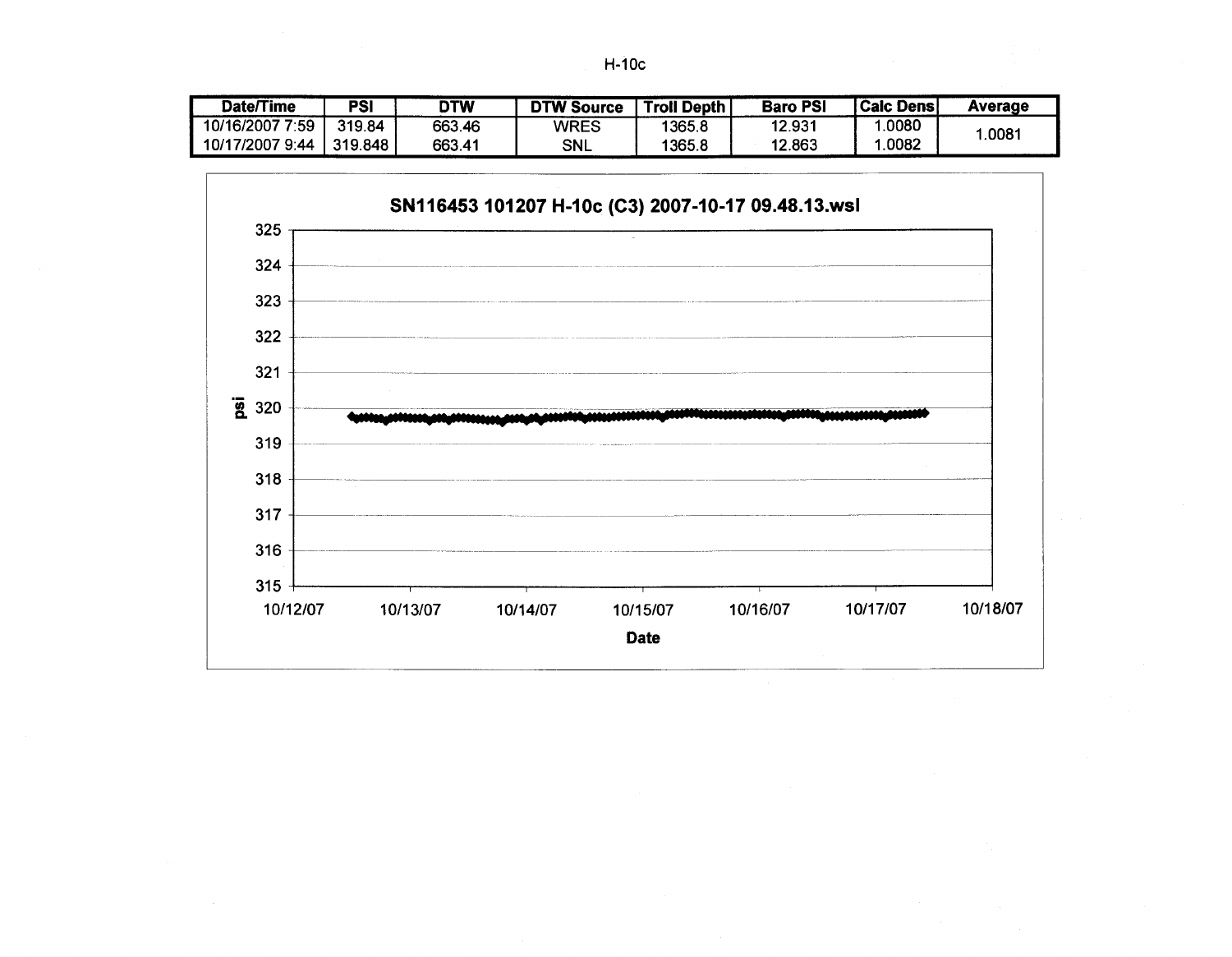| Date/Time      | <b>PSI</b> | <b>DTW</b> | <b>DTW Source</b> | <b>Troll Depth</b> | <b>Calc Dens</b> | <b>Average</b> |
|----------------|------------|------------|-------------------|--------------------|------------------|----------------|
| 4/9/2007 9:12  | 35.679     | 423.94     | <b>WRES</b>       | 500.8              | 1.0708           |                |
| 4/18/2007 9:16 | 35.647     | 423.97     | <b>SNL</b>        | 500.8              | 1.0703           | 1.0703         |
| 5/7/2007 6:57  | 35.6651    | 423.93     | <b>WRES</b>       | 500.8              | 1.0703           |                |
| 5/21/2007 9:57 | 35.78I     | 423.65     | <b>SNL</b>        | 500.8              | 1.0698           |                |

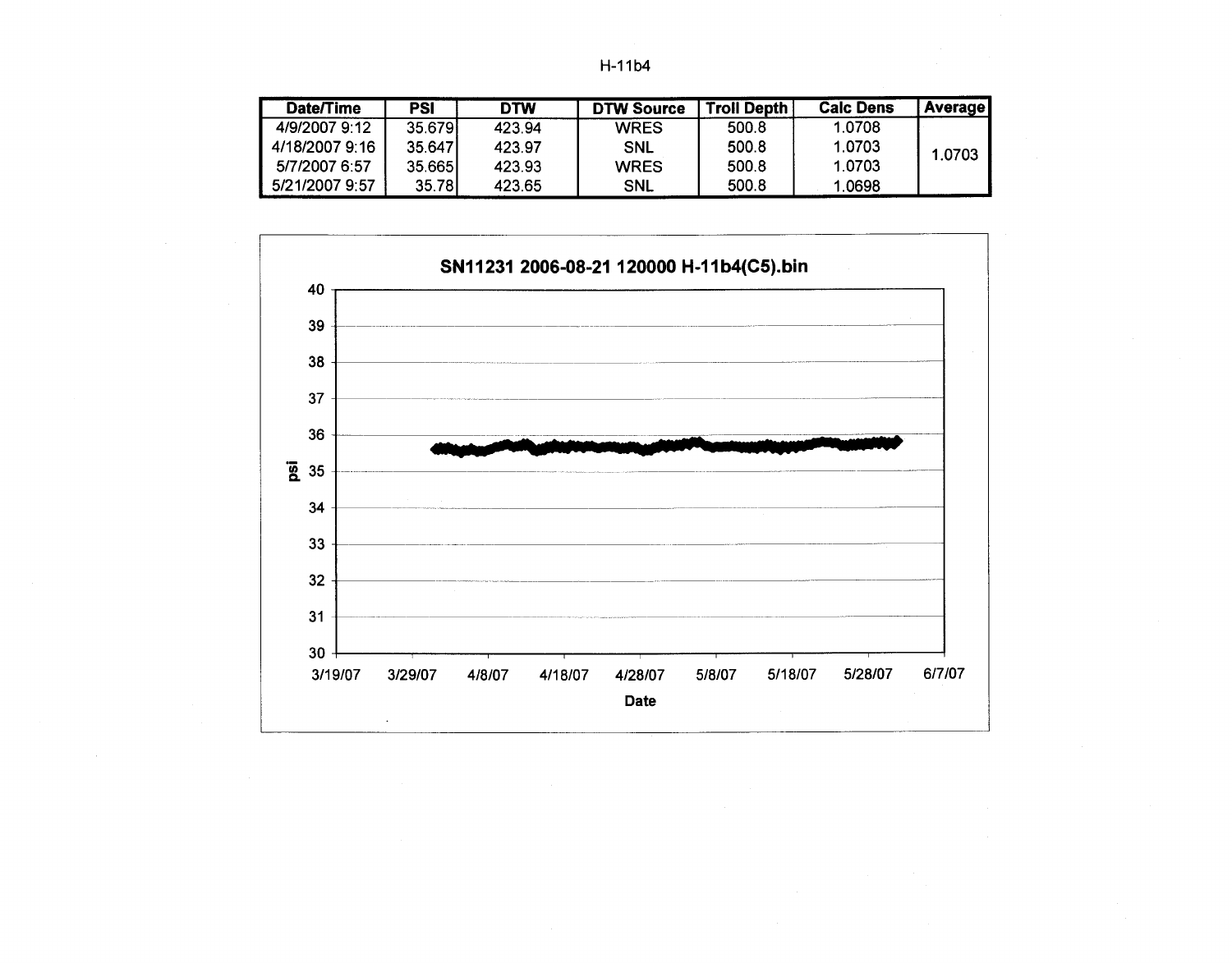| Date/Time       | PSI    | DTW    | <b>DTW Source</b> | <b>Troll Depth</b> | <b>Calc Dens</b> | <b>Average</b> |
|-----------------|--------|--------|-------------------|--------------------|------------------|----------------|
| 5/21/2007 10:40 | 68.287 | 457.21 | <b>SNL</b>        | 600.8              | 1.0970           |                |
| 6/12/2007 11:31 | 68.271 | 457.23 | <b>WRES</b>       | 600.8              | 1.0969           | .0970          |
| 6/18/2007 10:05 | 68.286 | 457.21 | <b>SNL</b>        | 600.8              | .0970            |                |

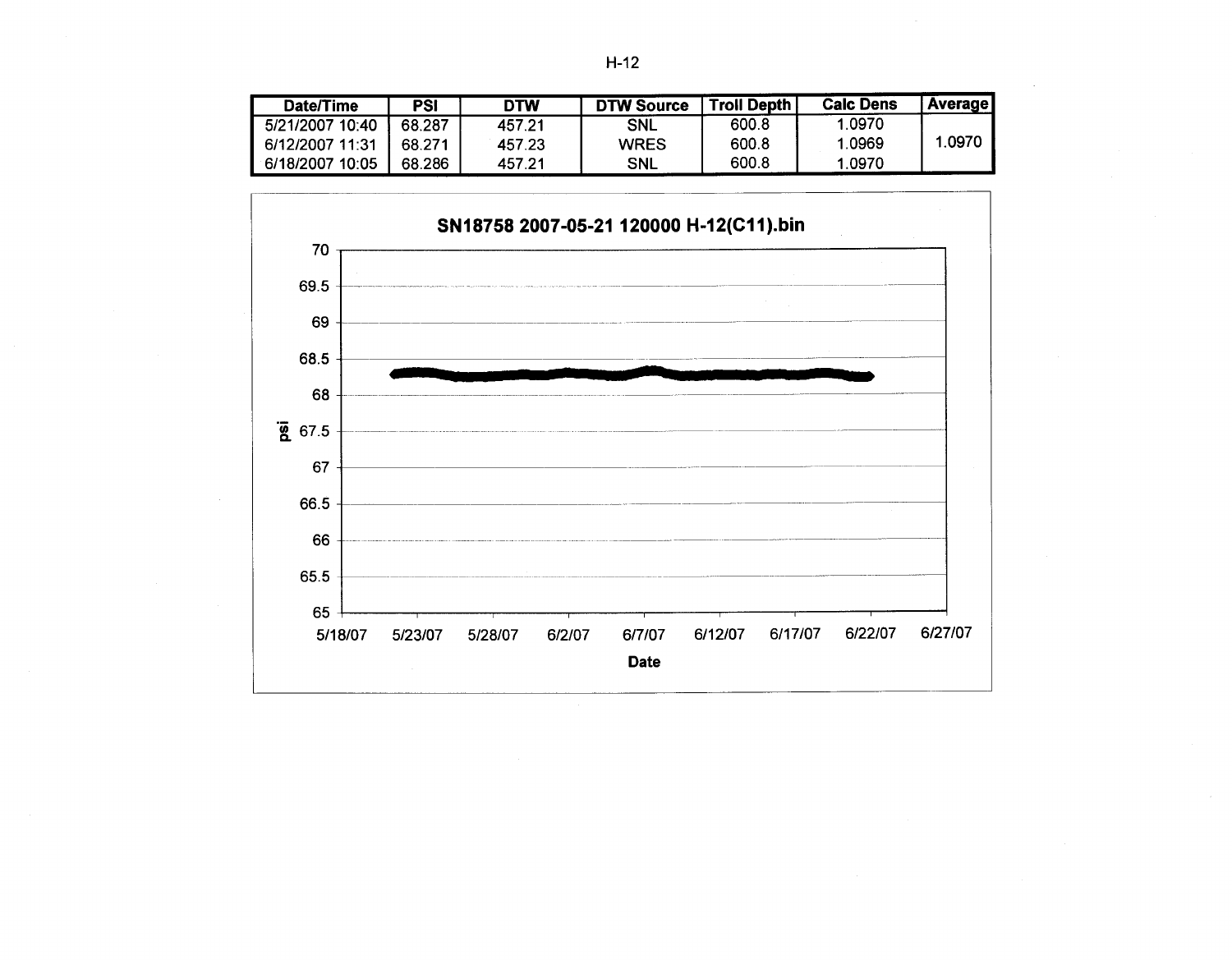| Date/Time      | PSI    | <b>DTW</b> | <b>DTW Source</b> | Troll Depth | <b>Calc Dens</b> | <b>Average</b> |
|----------------|--------|------------|-------------------|-------------|------------------|----------------|
| 4/11/2007 9:55 | 76.542 | 483.35     | <b>WRES</b>       | 650.8       | 1.0544           |                |
| 4/18/2007 8:17 | 76.598 | 483.20     | <b>SNL</b>        | 650.8       | 1.0543           | 1.0533         |
| 5/9/2007 11:25 | 76.894 | 482.25     | <b>WRES</b>       | 650.8       | 1.0524           |                |
| 5/24/2007 8:17 | 76.723 | 482.58     | <b>SNL</b>        | 650.8       | 1.0521           |                |

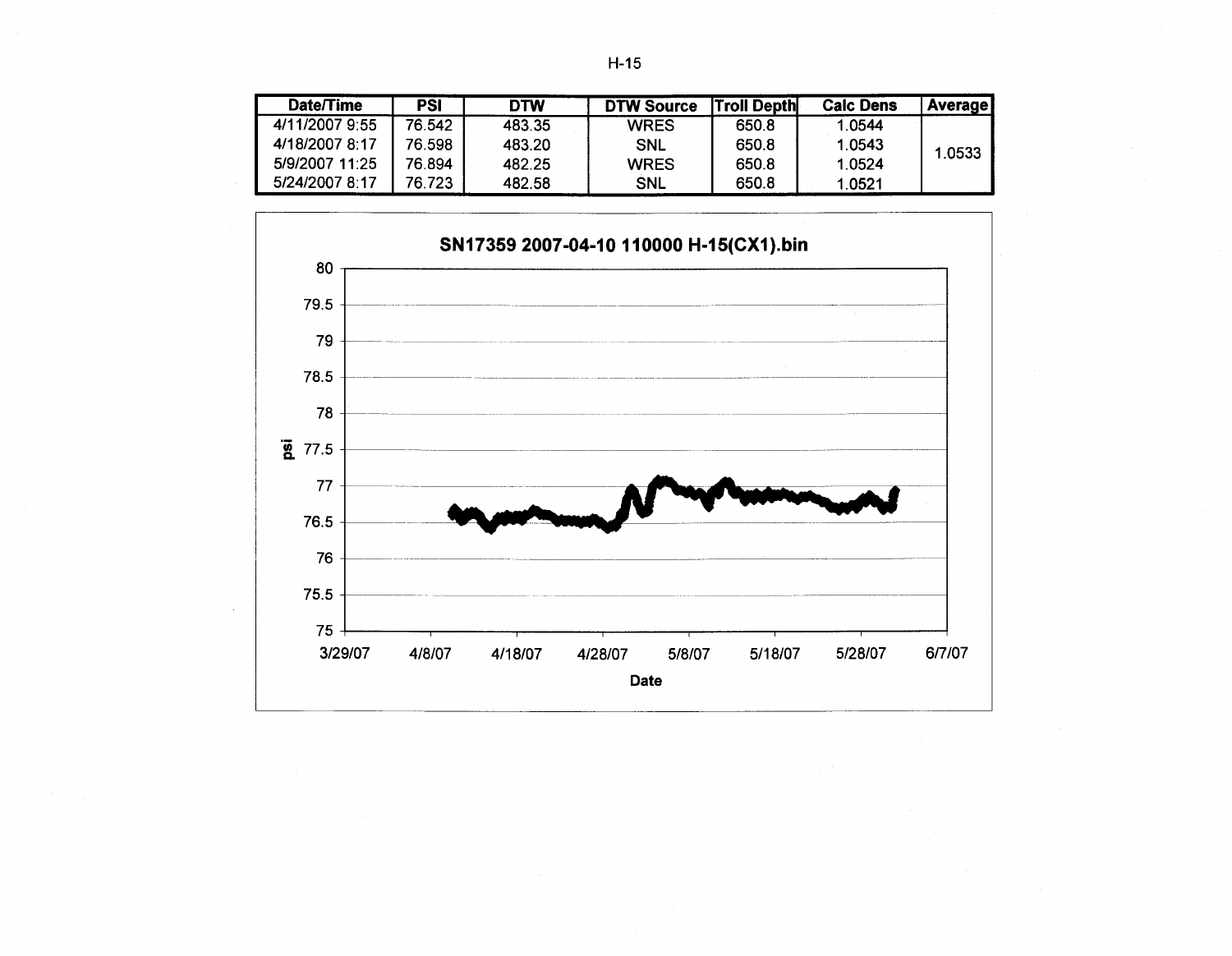| Date/Time       | PSI     | <b>DTW</b> | <b>DTW Source</b> | ∣Troll Depth∣ | <b>Calc Dens</b> | Average |
|-----------------|---------|------------|-------------------|---------------|------------------|---------|
| 8/6/2007 11:42  | 138.473 | 419.13     | <b>SNL</b>        | 700.8         | 1.1341           |         |
| 8/13/2007 9:30  | 138.159 | 419.07     | <b>WRES</b>       | 700.8         | 1.1312           | 1.1325  |
| 8/27/2007 10:00 | 138.313 | 419.01     | <b>SNL</b>        | 700.8         | 1.1323           |         |
| 9/18/2007 12:20 | 138.562 | 418.56     | <b>WRES</b>       | 700.8         | 1.1325           |         |



\*the date/time were incorrect in the first data file, the actual date/time were surmised from the test start time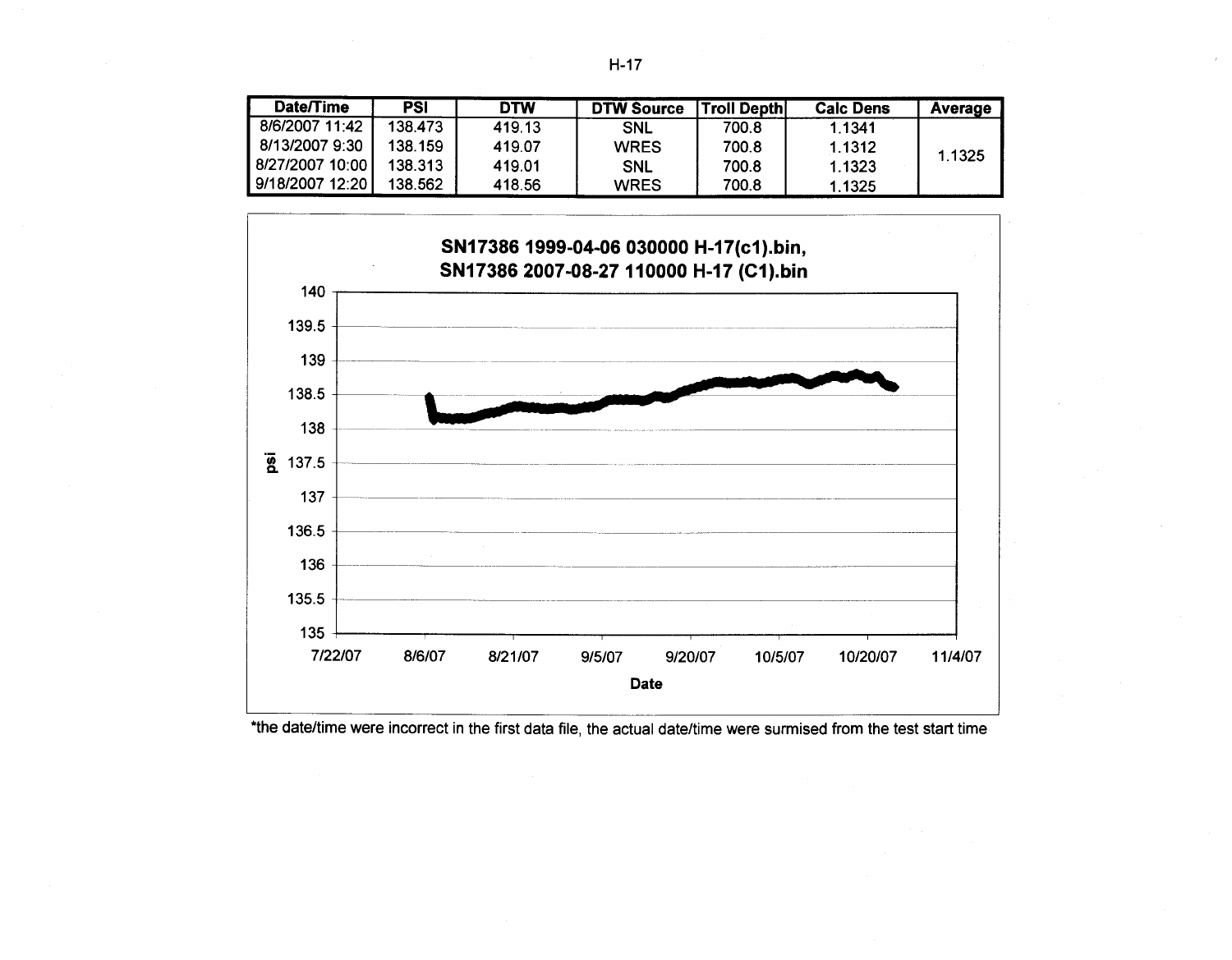|  | H-19b0 |
|--|--------|
|--|--------|

| Date/Time      | PSI    | <b>DTW</b> | <b>DTW Source</b> | <b>Troll Depth</b> | <b>Calc Dens</b> | Average |
|----------------|--------|------------|-------------------|--------------------|------------------|---------|
| 4/11/2007 9:05 | 34.626 | 426.03     | <b>WRES</b>       | 500.8              | 1.0683           |         |
| 4/18/2007 8:38 | 34.087 | 427.20     | <b>SNL</b>        | 500.8              | 1.0684           | .0682   |
| 5/9/2007 10:55 | 34.58  | 426.11     | <b>WRES</b>       | 500.8              | 1.0680           |         |
| 5/21/2007 9:26 | 34.715 | 425.82     | <b>SNL</b>        | 500.8              | 1.0680           |         |

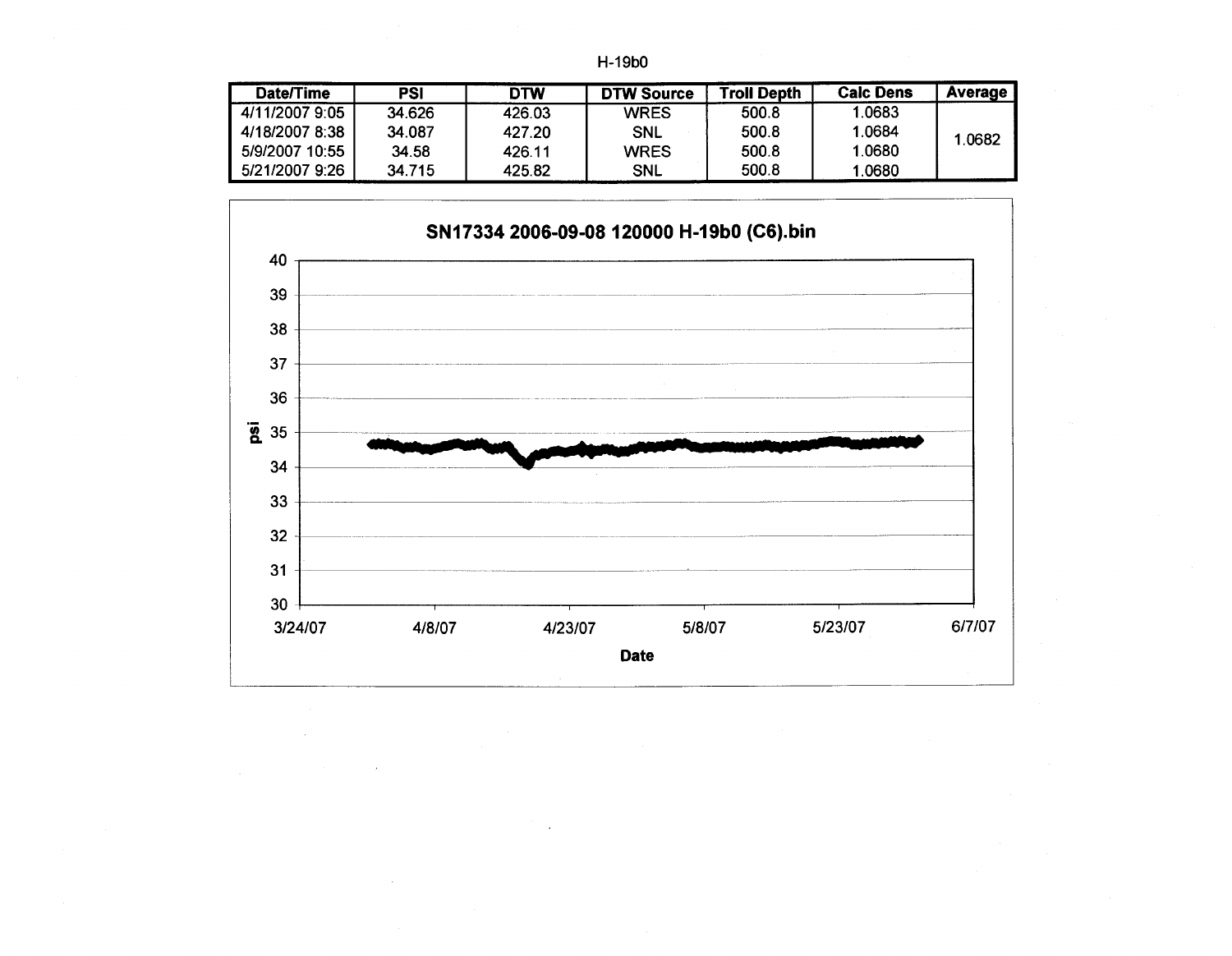H-19b2

| Date/Time        | PSI     | DTW    | <b>DTW Source</b> | <b>Troll Depth</b> | <b>Baro psi</b> | <b>Calc Dens</b> | Average |
|------------------|---------|--------|-------------------|--------------------|-----------------|------------------|---------|
| 10/5/2007 13:03  | 164.64  | 426.56 | <b>SNL</b>        | 753.8              | 12.93           | .0694            |         |
| 10/9/2007 11:08  | 164.207 | 428.25 | <b>SNL</b>        | 753.8              | 13.119          | 1.0706           |         |
| 10/12/2007 12:05 | 164.429 | 427.44 | <b>SNL</b>        | 753.8              | 12.925          | 1.0709           | 1.0707  |
| 10/17/2007 10:58 | 164.616 | 426.98 | <b>SNL</b>        | 753.8              | 12.852          | 1.0712           |         |
| 10/24/2007 9:35  | 164.829 | 427.26 | <b>SNL</b>        | 753.8              | 13.171          | 1.0714           |         |

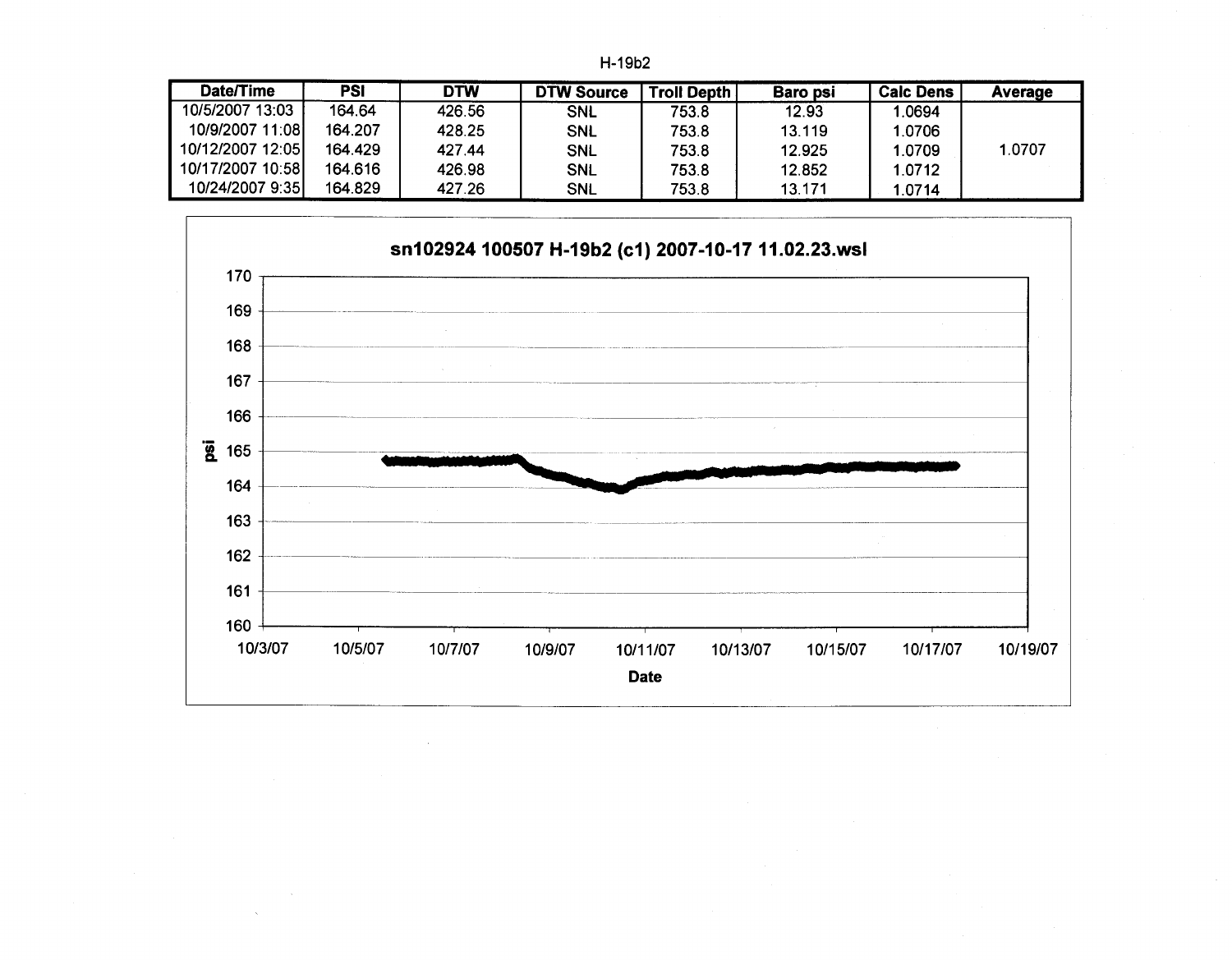| <b>Date/Time</b> | PSI                    | DTW    | <b>DTW Source</b> | <b>Troll Depth</b> | <b>Baro Pressure Calc Dens</b> |       | Average |
|------------------|------------------------|--------|-------------------|--------------------|--------------------------------|-------|---------|
| 12/11/2007 10:43 | $^{\circ}$ .367<br>167 | 426.54 | <b>SNL</b>        | 755.1              | 13.04                          | .0835 | .0825   |
| 12/13/2007 12:00 | 167.102                | 426.59 | <b>SNL</b>        | 755.               | 13.083                         | .0815 |         |

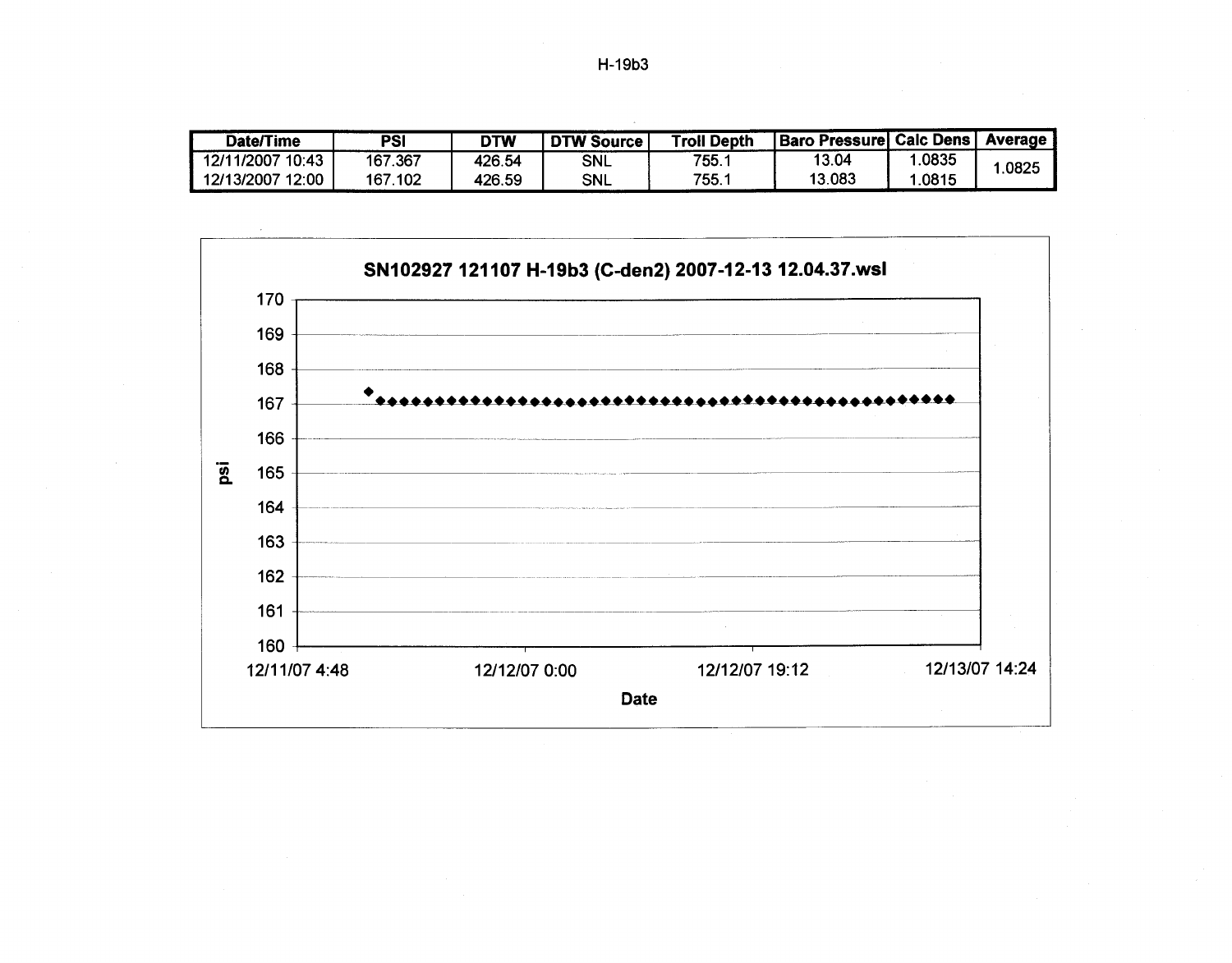| H-19b4 |  |
|--------|--|
|--------|--|

| Date/Time      | PSI     | <b>DTW</b> | DTW Source! | <b>Troll Depth</b> | <b>Baro Pressure Calc Dens</b> |        | Average |
|----------------|---------|------------|-------------|--------------------|--------------------------------|--------|---------|
| 12/6/2007 9:00 | 166.715 | 425.71     | <b>SNL</b>  | 755.1              | 13.107                         | 1.0758 |         |
| 12/6/2007 9:05 | 166.699 | 425.71     | <b>SNL</b>  | 755.1              | 13.071                         | 1.0759 |         |
| 12/6/2007 9:10 | 166.693 | 425.71     | <b>SNL</b>  | 755.1              | 13.112                         | 1.0756 | 1.0757  |
| 12/6/2007 9:12 | 166.67  | 425.71     | <b>SNL</b>  | 755.1              | 13.096                         | 1.0755 |         |
| 12/6/2007 9:14 | 166.697 | 425.71     | <b>SNL</b>  | 755.1              | 13.109                         | 1.0756 |         |
| 12/6/2007 9:16 | 166.721 | 425.71     | <b>SNL</b>  | 755.1              | 13.102                         | 1.0758 |         |

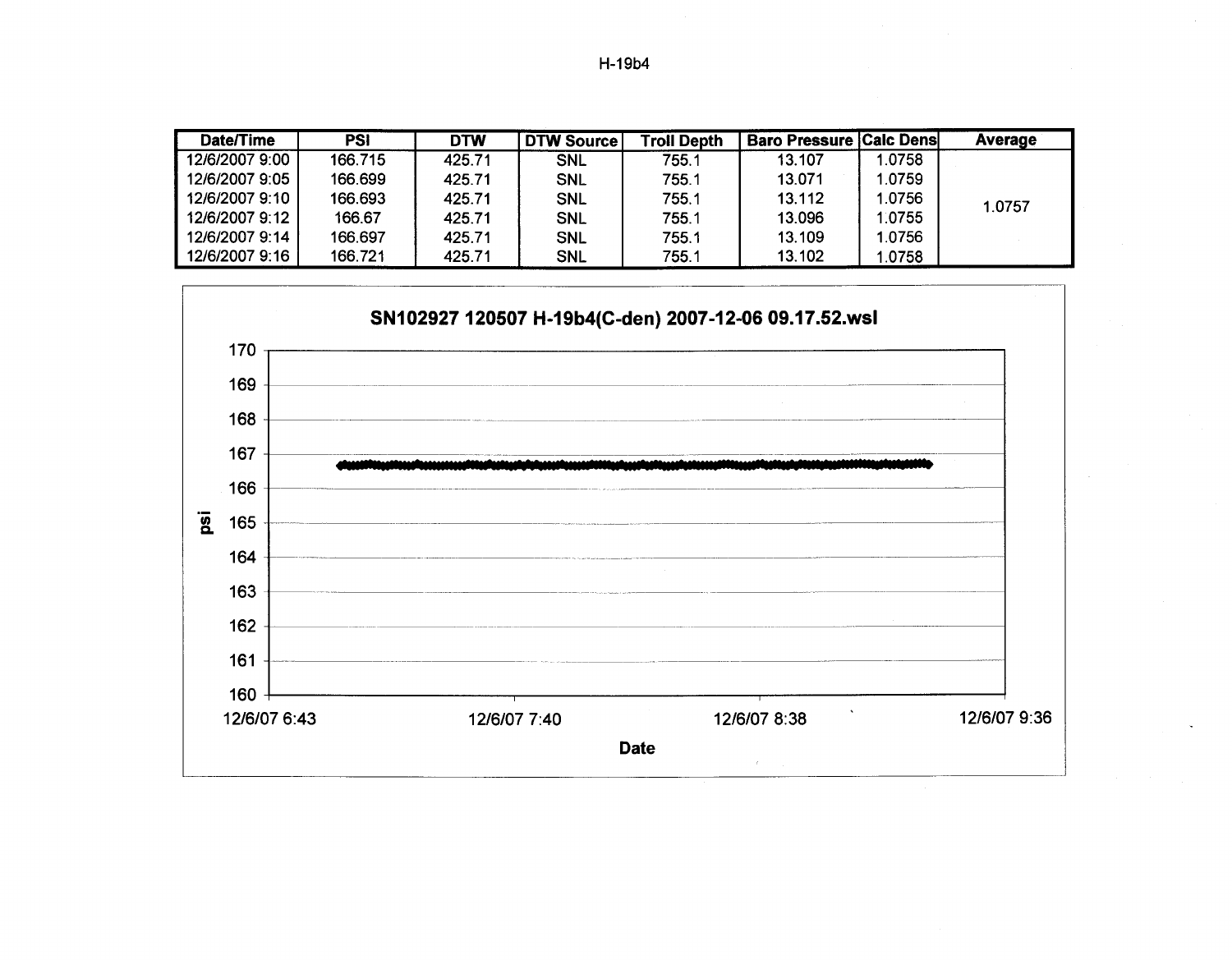H-19b5

 $\mathcal{A}$ 

| Date/Time       | <b>PSI</b> | <b>DTW</b> | <b>DTW Source'</b> | <b>Troll Depth</b> | <b>Baro Pressure</b> | <b>Calc Dens</b> | Average |
|-----------------|------------|------------|--------------------|--------------------|----------------------|------------------|---------|
| 12/6/2007 11:15 | 167.239    | 425.65     | <b>SNL</b>         | 755.1              | 13.07                | 1.0795           |         |
| 12/6/2007 11:20 | 167.242    | 425.66     | <b>SNL</b>         | 755.1              | 13.076               | 1.0795           |         |
| 12/6/2007 11:22 | 167.267    | 425.66     | <b>SNL</b>         | 755.1              | 13.064               | 1.0798           |         |
| 12/6/2007 11:24 | 167.224    | 425.66     | <b>SNL</b>         | 755.1              | 13.072               | 1.0794           | 1.0796  |
| 12/6/2007 11:26 | 167.249    | 425.66     | <b>SNL</b>         | 755.1              | 13.071               | 1.0796           |         |
| 12/6/2007 11:28 | 167.264    | 425.67     | SNL                | 755.1              | 13.065               | 1.0798           |         |
| 12/6/2007 11:30 | 167.245    | 425.66     | <b>SNL</b>         | 755.1              | 13.069               | 1.0796           |         |

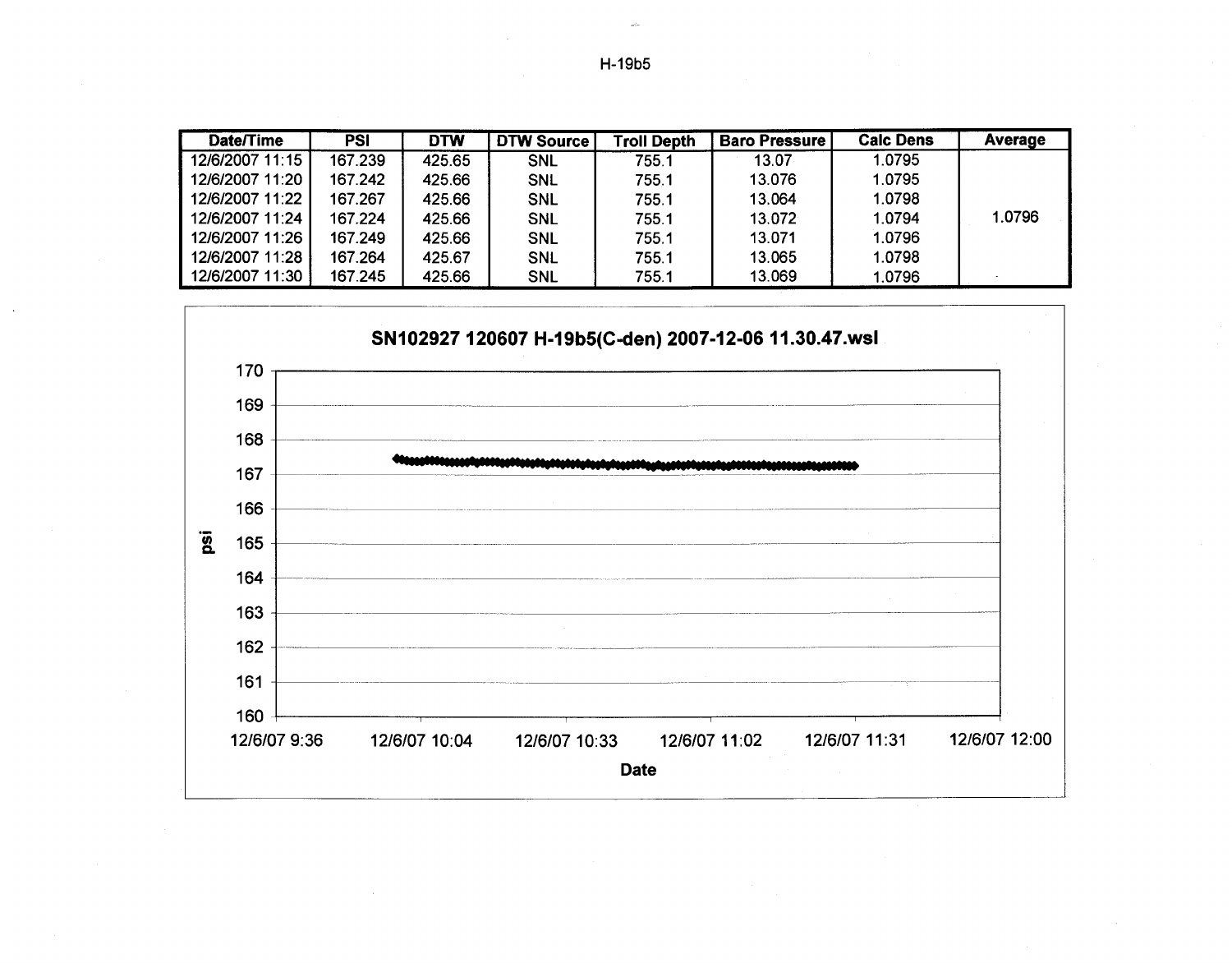H-19b6

| Date/Time       | <b>PSI</b> | <b>DTW</b> | <b>DTW Source</b> |       | <b>Troll Depth   Baro Pressure Calc Dens Average</b> |        |        |
|-----------------|------------|------------|-------------------|-------|------------------------------------------------------|--------|--------|
| 12/5/2007 15:15 | 167.093    | 426.34     | <b>SNL</b>        | 754.4 | 13.101                                               | 1.0828 |        |
| 12/5/2007 15:20 | 167.086    | 426.33     | <b>SNL</b>        | 754.4 | 13.114                                               | 1.0826 |        |
| 12/5/2007 15:22 | 167.08     | 426.34     | <b>SNL</b>        | 754.4 | 13.115                                               | 1.0826 |        |
| 12/5/2007 15:24 | 167.087    | 426.34     | <b>SNL</b>        | 754.4 | 13.118                                               | 1.0827 | 1.0827 |
| 12/5/2007 15:26 | 167.069    | 426.34     | <b>SNL</b>        | 754.4 | 13.11                                                | 1.0826 |        |
| 12/5/2007 15:28 | 167.092    | 426.34     | <b>SNL</b>        | 754.4 | 13.103                                               | 1.0828 |        |
| 12/5/2007 15:30 | 167.095    | 426.35     | <b>SNL</b>        | 754.4 | 13.119                                               | 1.0827 |        |

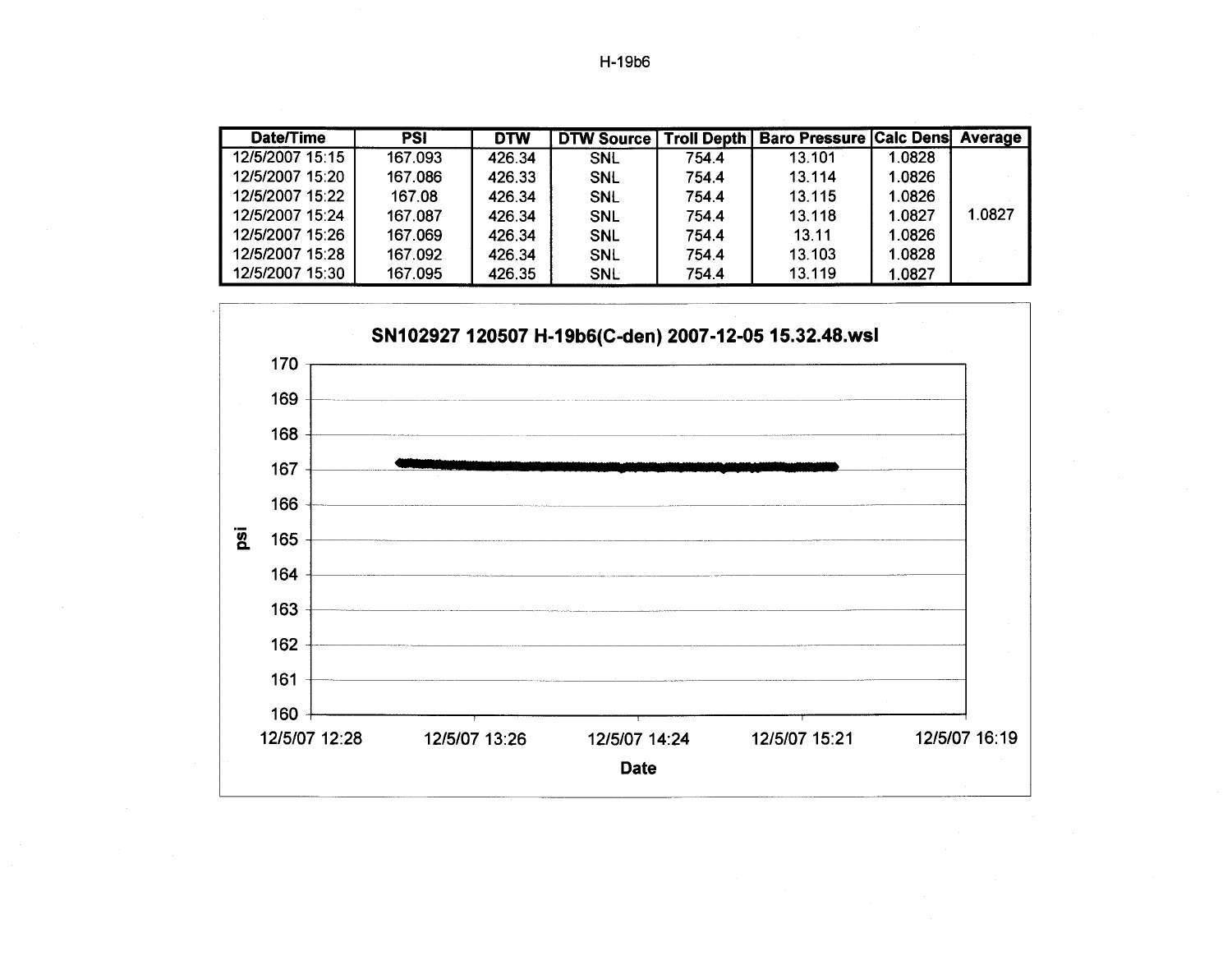| Date/Time        | PSI     | <b>DTW</b> | <b>DTW Source I</b> |      | Troll Depth   Baro Pressure   Calc Dens   Average |        |        |
|------------------|---------|------------|---------------------|------|---------------------------------------------------|--------|--------|
| 12/6/2007 14:00  | 167.151 | 426.2      | <b>SNL</b>          | 755. | 13.024                                            | 1.0810 | 1.0813 |
| 12/11/2007 10:00 | 167.157 | 426.44     | SNL                 | 755. | 13.043                                            | 1.081  |        |

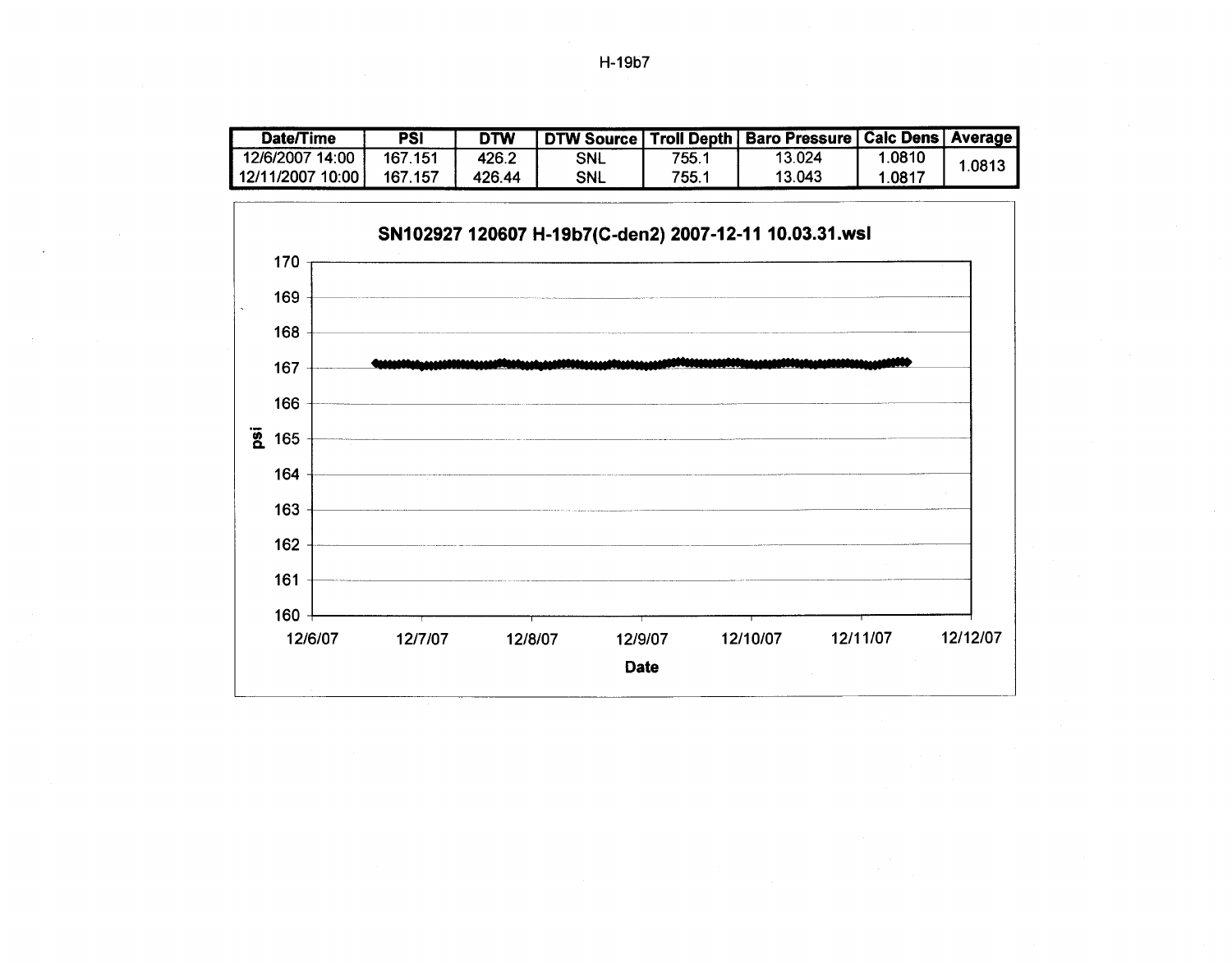| Date/Time       | PSI    | <b>DTW</b> | <b>DTW Source</b> | <b>Troll Depth</b> | <b>Calc Dens</b> | Average |
|-----------------|--------|------------|-------------------|--------------------|------------------|---------|
| 4/9/2007 14:02  | 60.949 | 236.22     | <b>WRES</b>       | 376.1              | 1.0051           |         |
| 4/19/2007 13:03 | 60.83  | 236.44     | <b>SNL</b>        | 376.1              | 1.0047           | 1.0051  |
| 5/7/2007 11:20  | 60.802 | 236.58     | <b>WRES</b>       | 376.1              | 1.0053           |         |
| 5/21/2007 14:15 | 61.344 | 235.34     | <b>SNL</b>        | 376.1              | 1.0053           |         |

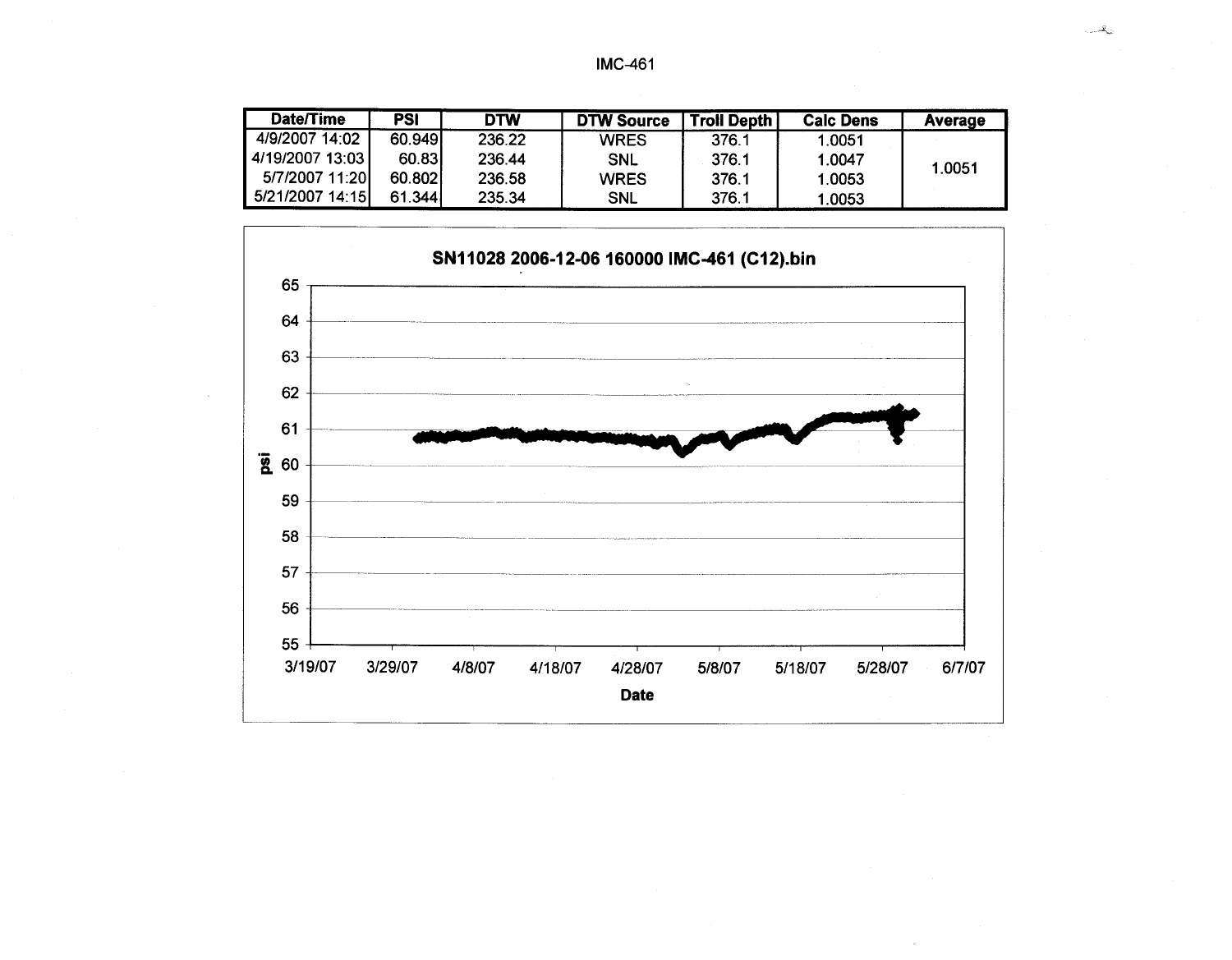| <b>Date/Time</b>   | PSI    | <b>DTW</b> | <b>DTW Source</b> | Troll Depth | <b>Calc Dens</b> | Average |
|--------------------|--------|------------|-------------------|-------------|------------------|---------|
| 4/10/2007 8:20     | 81.409 | 428.91     | <b>WRES</b>       | 610.8       | 1.0325           |         |
| ⊧4/18/2007 11:59 l | 81.345 | 429.02     | <b>SNL</b>        | 610.8       | 1.0323           | 1.0331  |
| 5/8/2007 6:20      | 81.501 | 428.84     | <b>WRES</b>       | 610.8       | 1.0332           |         |
| 5/23/2007 13:18    | 81.834 | 428.30     | <b>SNL</b>        | 610.8       | 1.0344           |         |

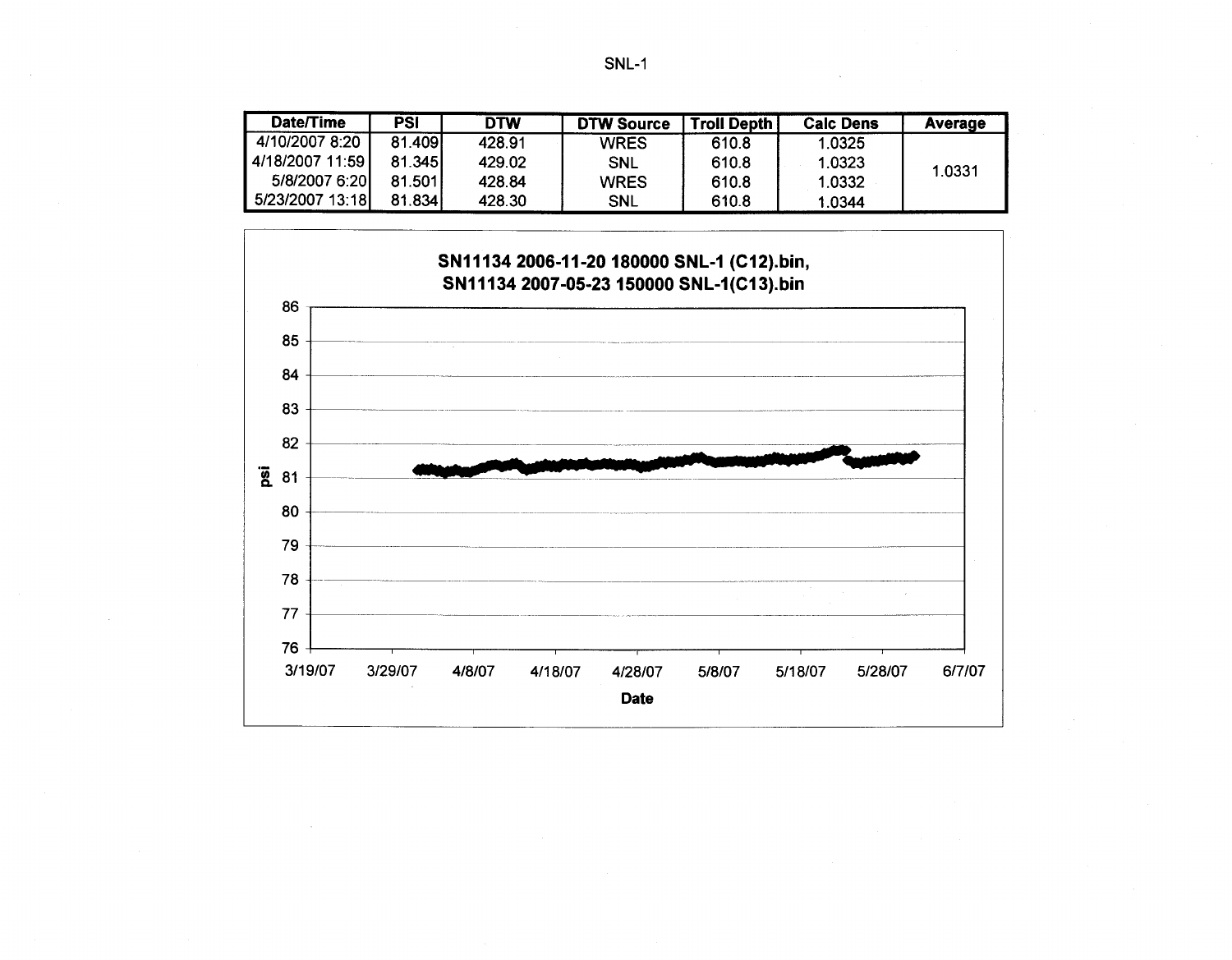|--|--|

| Date/Time       | PSI     | <b>DTW</b> | <b>DTW Source</b> | Troll Depth   Baro PSI   Calc Dens |        |        | Average |
|-----------------|---------|------------|-------------------|------------------------------------|--------|--------|---------|
| 8/27/2007 14:22 | 112.747 | 248.33     | <b>SNL</b>        | 475.8                              | 12.975 | 1.0118 |         |
| 9/17/2007 7:38  | 112.905 | 248        | <b>WRES</b>       | 475.8                              | 12.993 | 1.0118 | 1.0118  |

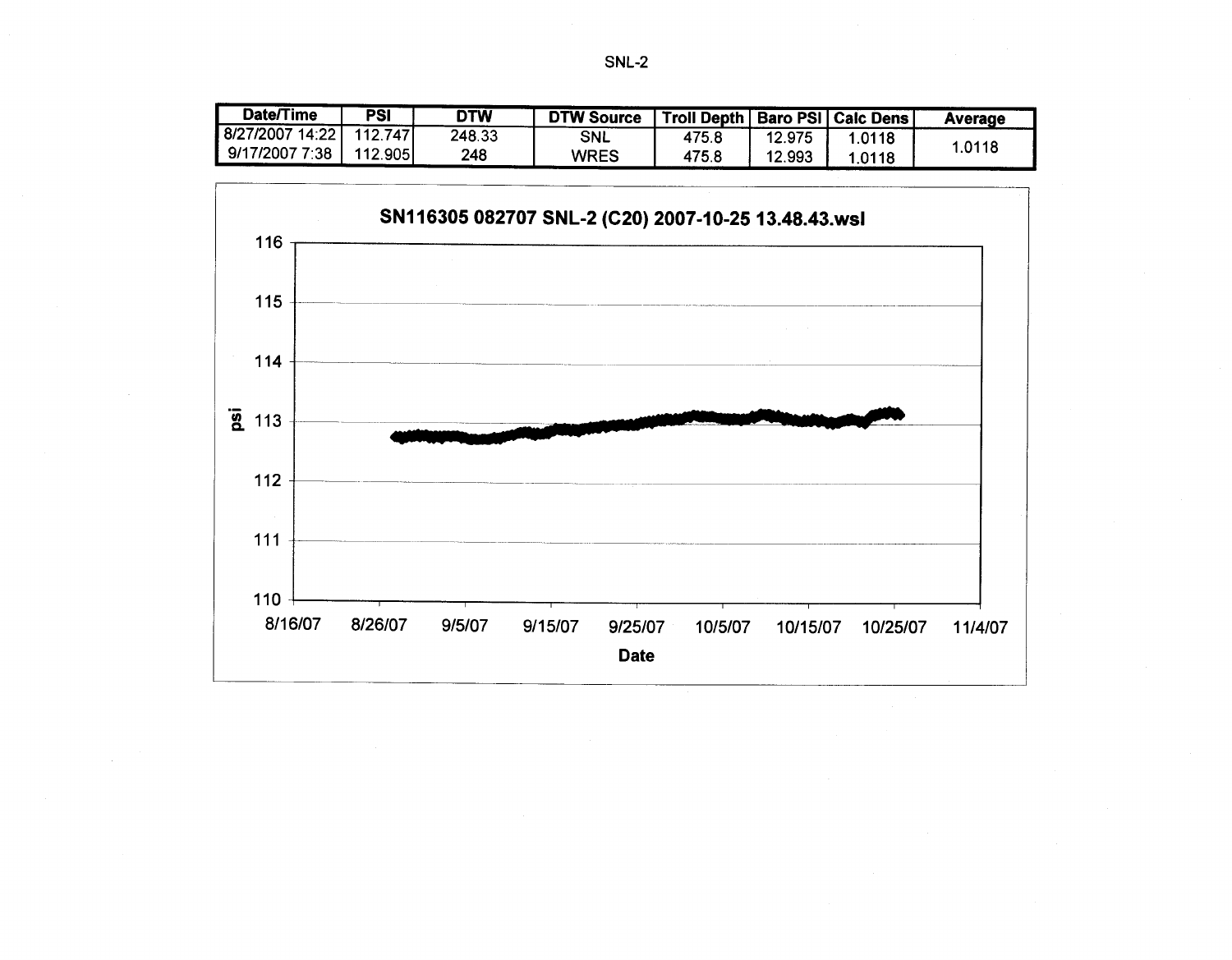| <b>Date/Time</b> | PSI    | <b>DTW</b> | DTW Source   Troll Depth   Calc Dens   Average |       |        |        |
|------------------|--------|------------|------------------------------------------------|-------|--------|--------|
| 4/10/2007 10:07  | 82.404 | 415.13     | <b>WRES</b>                                    | 600.8 | 1.0238 |        |
| 4/18/2007 12:15  | 82.304 | 415.29     | SNL                                            | 600.8 | 1.0234 | 1.0234 |
| 5/8/2007 7:40    | 82.334 | 415.19     | <b>WRES</b>                                    | 600.8 | 1.0233 |        |
| 5/23/2007 12:51  | 82.48  | 414.81     | SNL                                            | 600.8 | 1.0230 |        |

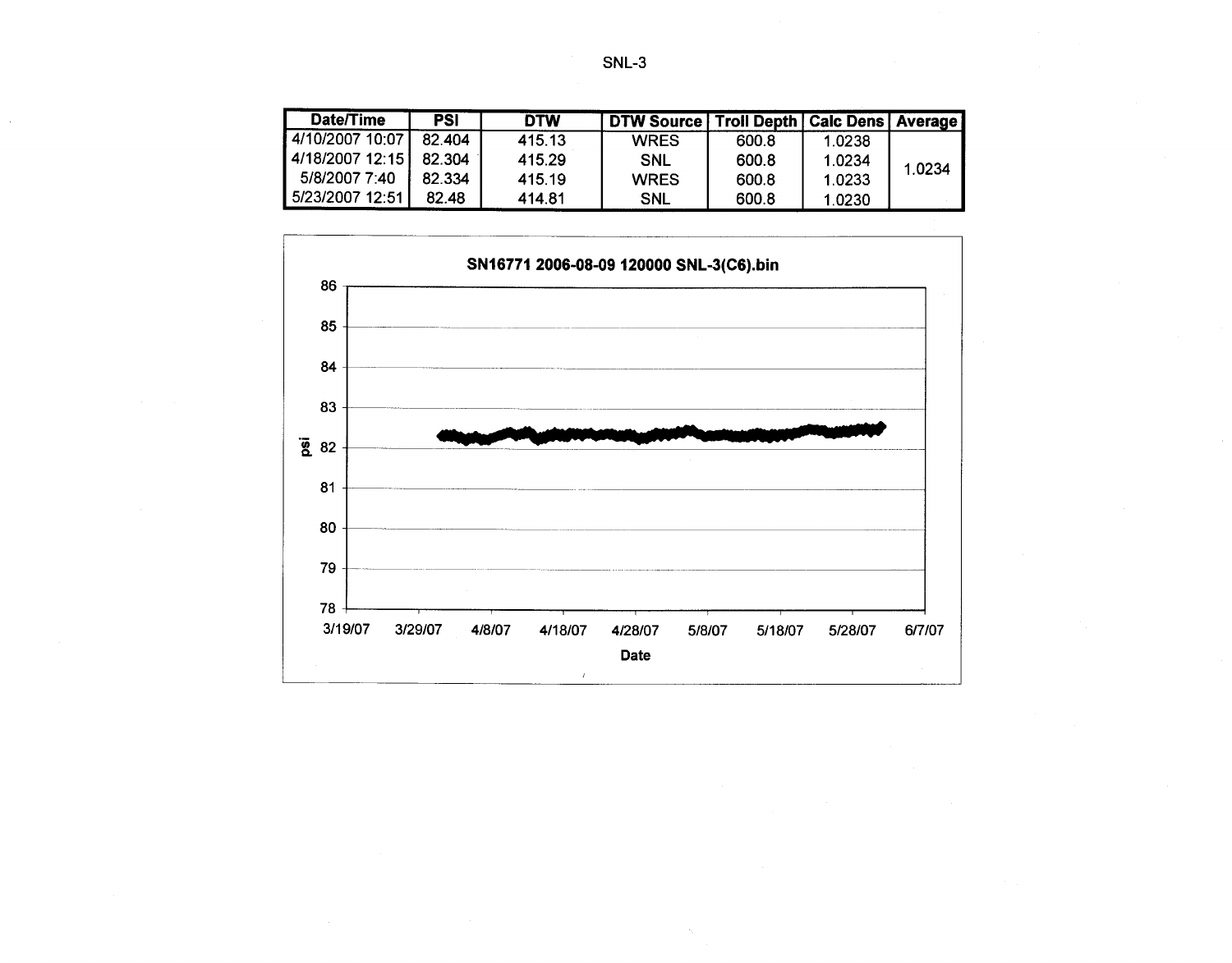|--|--|

| Date/Time        | <b>PSI</b>       | <b>DTW</b> | <b>DTW Source   Troll Depth  </b> |       | <b>Baro Pressure   Calc Dens </b> |        | Average |
|------------------|------------------|------------|-----------------------------------|-------|-----------------------------------|--------|---------|
| 4/18/2007 13:34  | 164.959          | 303.93     | <b>SNL</b>                        | 651.1 | 12.961                            | 1.0100 |         |
| 5/7/2007 15:20 L | 165.003 304.05   |            | <b>WRES</b>                       | 651.1 | 13.019                            | 1.0102 |         |
| 5/23/2007 10:47  | 165.197          | 303.36     | <b>SNL</b>                        | 651.1 | 12.971                            | 1.0098 | 1.0100  |
| 6/11/2007 9:27   | 165.349 303.13 1 |            | <b>WRES</b>                       | 651.1 | 12.98                             | 1.0101 |         |
| 6/18/2007 13:44  | 165.385          | 302.86     | <b>SNL</b>                        | 651.1 | 12.923                            | 1.0099 |         |

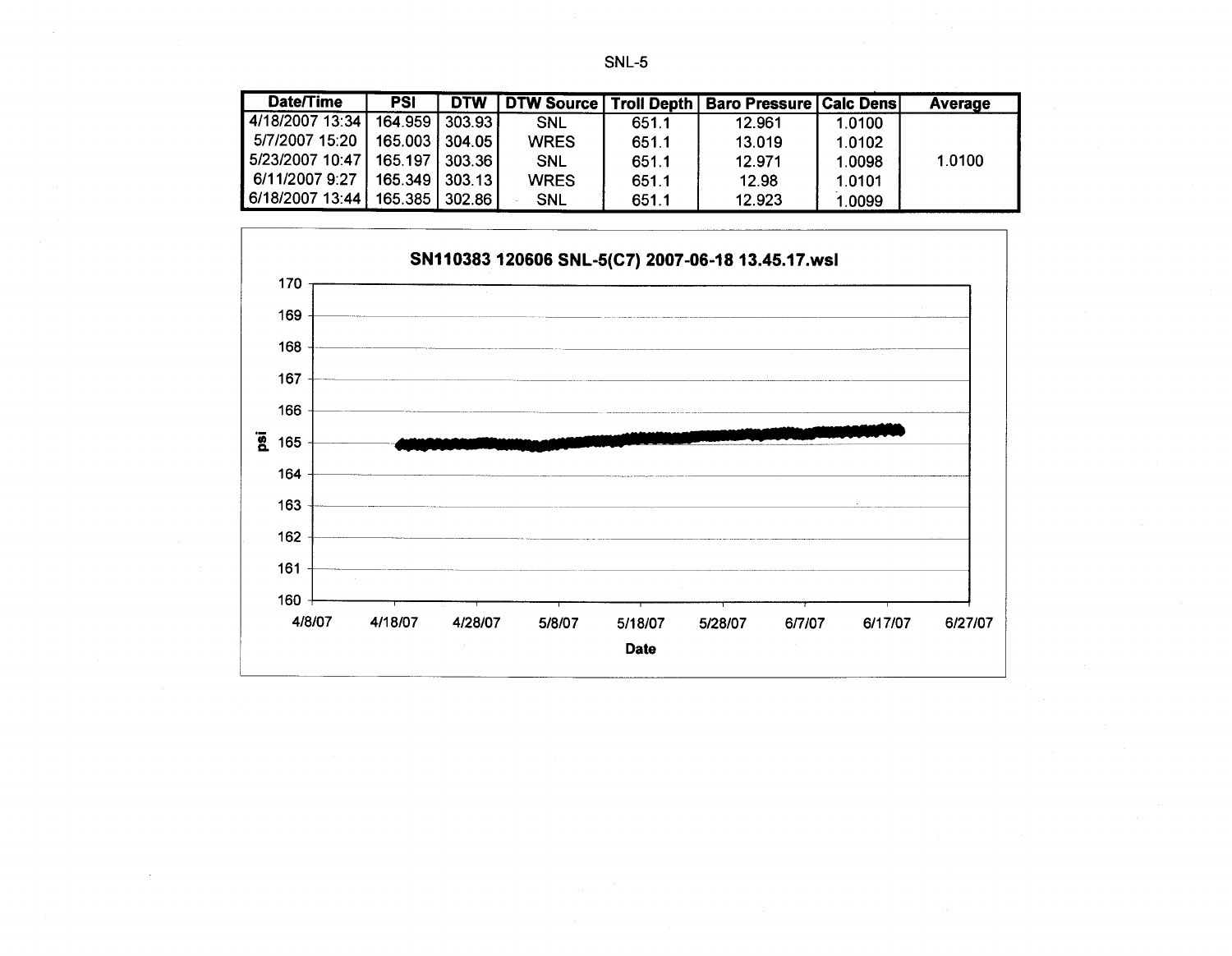| Date/Time       | PSI     | <b>DTW</b> | DTW Source  | Troll Depth | <b>Baro Pressure</b> | l Calc Dens l | Average |
|-----------------|---------|------------|-------------|-------------|----------------------|---------------|---------|
| 4/10/2007 7:45  | 206.186 | 945.64     | <b>WRES</b> | 1303.7      | 12.877               | 1.2454        |         |
| 4/18/2007 11:27 | 207.737 | 942.99     | <b>SNL</b>  | 1303.7      | 12.987               | 1.2455        | 1.2456  |
| 5/10/2007 6:30  | 211.412 | 936.43     | <b>WRES</b> | 1303.7      | 13.029               | 1.2460        |         |
| 5/23/2007 14:12 | 213.52  | 932.25     | <b>SNL</b>  | 1303.7      | 12.943               | 1.2456        |         |

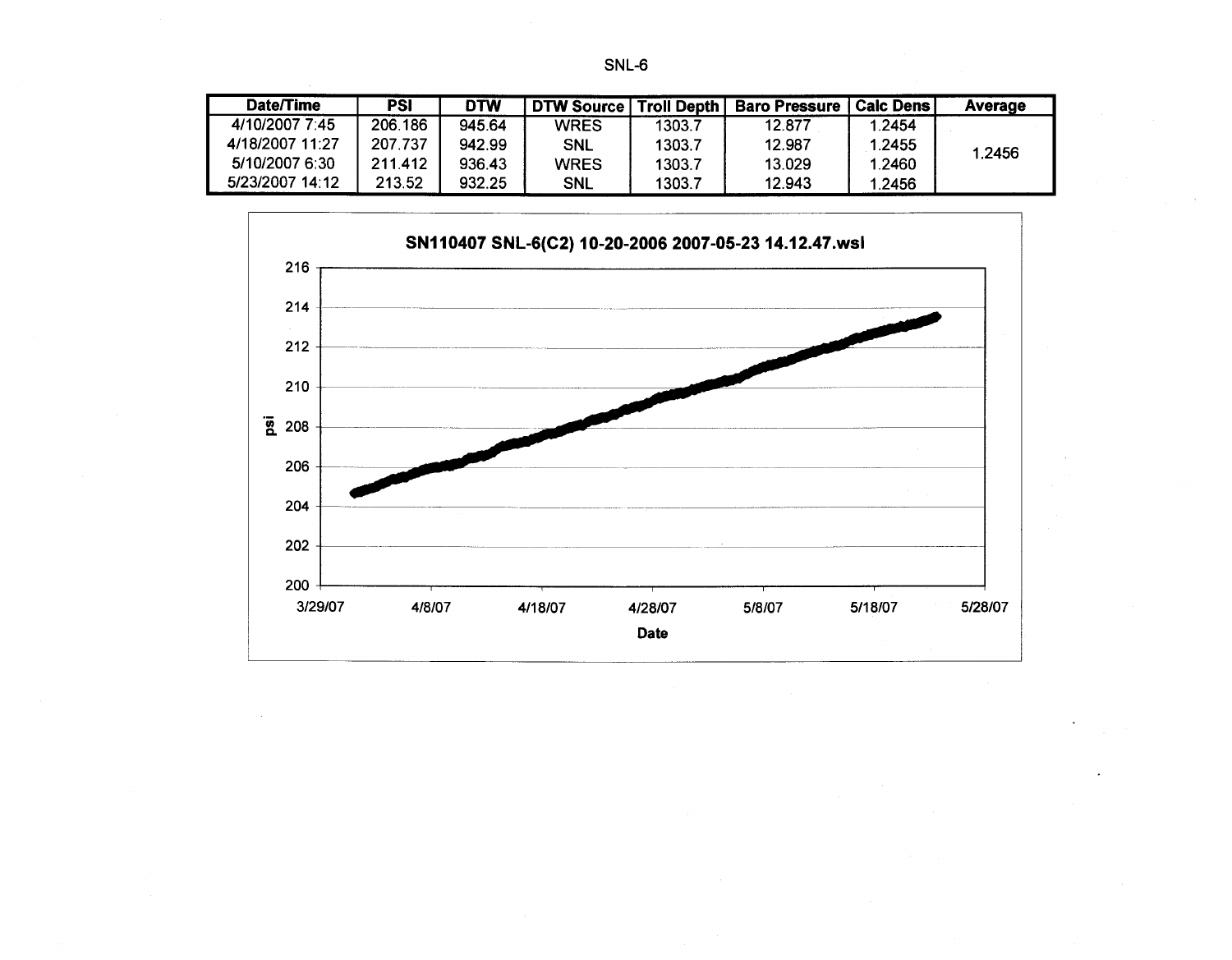| Date/Time       | <b>PSI</b> | <b>DTW</b> | <b>DTW Source</b> |       | <b>Troll Depth   Baro Pressure   Calc Dens </b> |      | Average |
|-----------------|------------|------------|-------------------|-------|-------------------------------------------------|------|---------|
| 8/28/2007 15:28 | 220.235    | 534.78     | SNL               | 968.3 | 12.975                                          | 1029 | .1026   |
| 9/18/2007 8:00  | 219.144    | 536.95     | WRES              | 968.3 | 13.007                                          | 1024 |         |

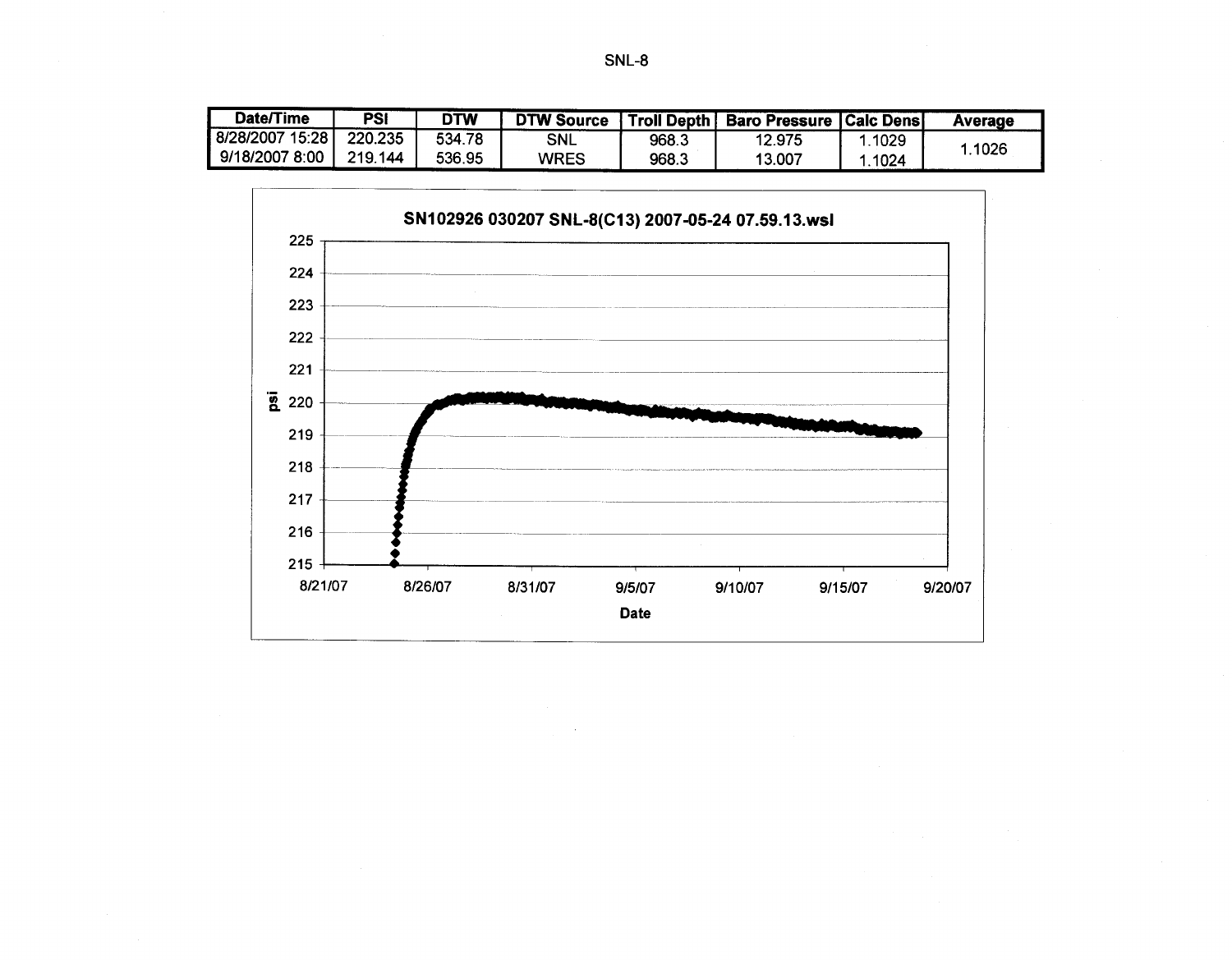| Date/Time                       | PSI      | <b>DTW</b> | DTW Source   Troll Depth |       | <b>Baro Pressure   Calc Dens </b> |        | Average |
|---------------------------------|----------|------------|--------------------------|-------|-----------------------------------|--------|---------|
| $\vert$ 4/19/2007 13:14         | 126,269  | 309.11     | <b>SNL</b>               | 564.4 | 12.921                            | 1.0242 |         |
| 5/7/2007 11:05                  | 126.284  | 309.33     | <b>WRES</b>              | 564.4 | 13.053                            | 1.0240 | 1.0242  |
| $\vert$ 5/21/2007 14:04 $\vert$ | .126.547 | 308.45     | <b>SNL</b>               | 564.4 | 12.915                            | 1.0241 |         |
| 6/11/2007 11:10   126.802       |          | 308.05     | <b>WRES</b>              | 564.4 | 12.968                            | 1.0244 |         |

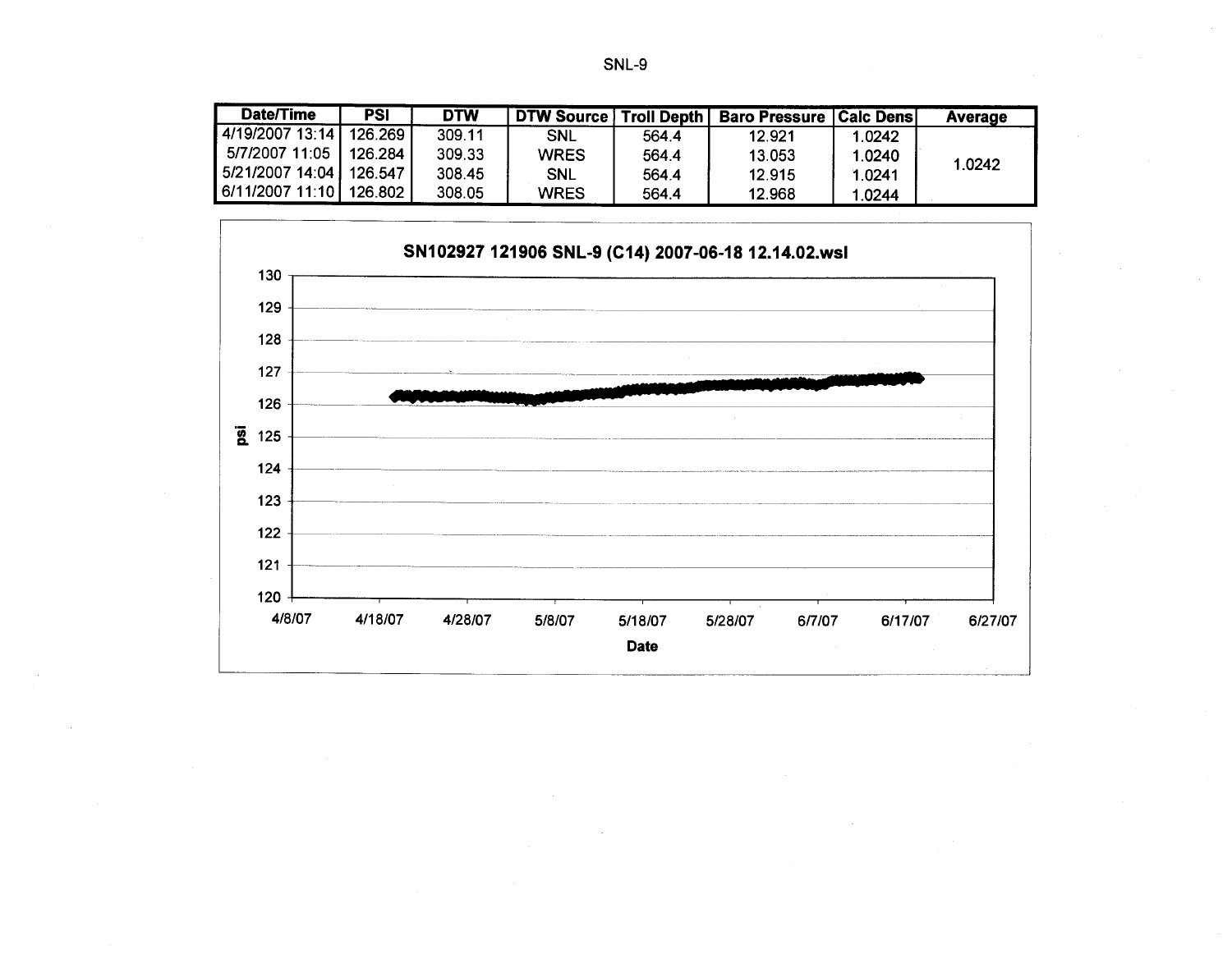| Date/Time       | PSI     | <b>DTW</b> | <b>DTW Source</b> | <b>Troll Depth</b> | <b>Calc Dens</b> | Average |
|-----------------|---------|------------|-------------------|--------------------|------------------|---------|
| 5/7/2007 10:40  | 125.649 | 324.43     | <b>WRES</b>       | 611.5              | 1.0097           |         |
| 5/23/2007 8:18  | 125.752 | 324.19     | <b>SNL</b>        | 611.5              | 1.0097           | 1.0106  |
| 6/12/2007 9:24  | 125.943 | 324.00     | <b>WRES</b>       | 611.5              | 1.0105           |         |
| 6/19/2007 10:06 | 126.244 | 323.87     | <b>SNL</b>        | 611.5              | 1.0125           |         |

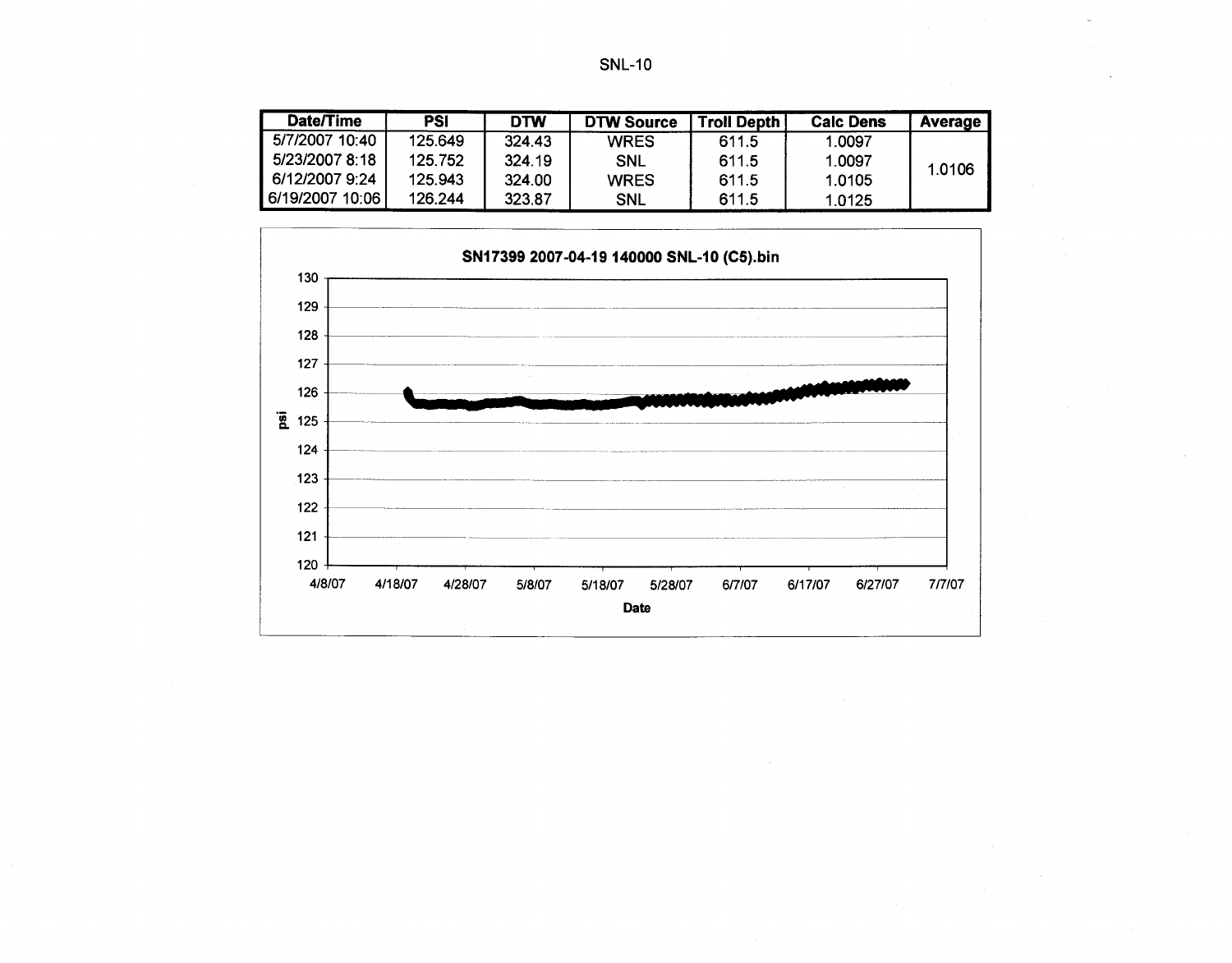| Date/Time       | PSI       | DTW    | <b>DTW Source</b> | <b>Troll Depth</b> | <b>Calc Dens</b> | <b>Average</b> |
|-----------------|-----------|--------|-------------------|--------------------|------------------|----------------|
| 4/9/2007 11:50  | 103.693   | 337.84 | <b>WRES</b>       | 575.8              | 1.0052           |                |
| 4/19/2007 10:37 | 103.678 I | 337.82 | <b>SNL</b>        | 575.8              | 1.0050           |                |
| 5/7/2007 8:52   | 103.664   | 337.88 | <b>WRES</b>       | 575.8              | 1.0051           | 1.0050         |
| 5/21/2007 12:49 | 103.801   | 337.52 | <b>SNL</b>        | 575.8              | 1.0049           |                |

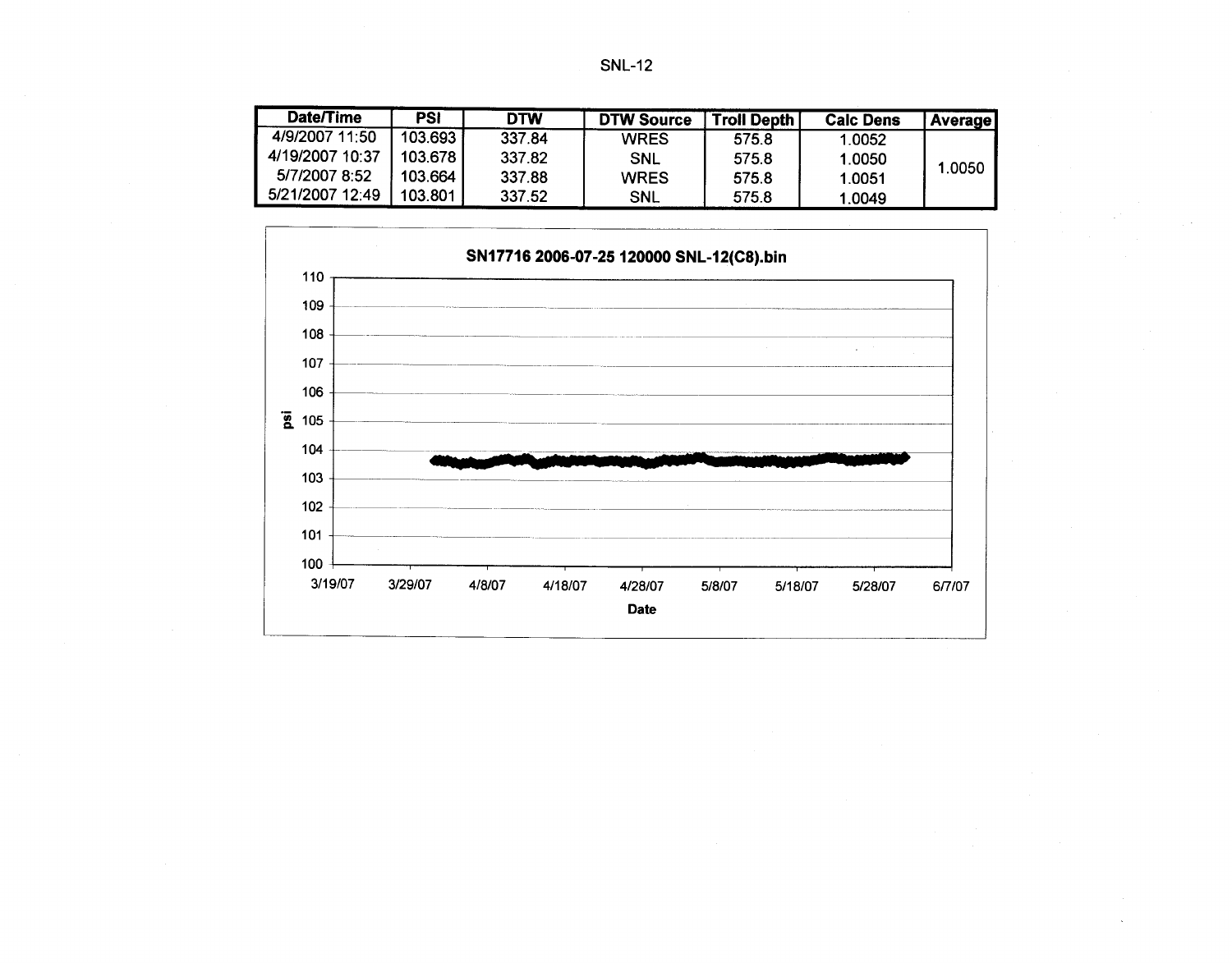| Date/Time       | <b>PSI</b> | <b>DTW</b> | <b>DTW Source</b> | <b>Troll Depth</b> | <b>Baro Pressure   Calc Dens </b> |        | Average |
|-----------------|------------|------------|-------------------|--------------------|-----------------------------------|--------|---------|
| 4/19/2007 11:01 | 65.525     | 284.74     | <b>SNL</b>        | 402.9              | 12.935                            | 1.0267 |         |
| 5/7/2007 8:20   | 65.569     | 284.9      | <b>WRES</b>       | 402.9              | 13.055                            | 1.0266 |         |
| 5/23/2007 7:37  | 65.561     | 284.75     | <b>SNL</b>        | 402.9              | 12.976                            | 1.0267 |         |
| 6/11/2007 12:04 | 65.522     | 284.83     | <b>WRES</b>       | 402.9              | 12.957                            | 1.0270 |         |
| 6/19/2007 8:40  | 65.599     | 284.78     | <b>SNL</b>        | 402.9              | 13.001                            | 1.0272 | 1.0270  |
| 7/16/2007 8:49  | 65.614     | 284.8      | <b>WRES</b>       | 402.9              | 13.015                            | 1.0274 |         |
| 8/7/2007 13:00  | 65.557     | 284.8      | <b>SNL</b>        | 402.9              | 12.972                            | 1.0271 |         |
| 8/13/2007 10:10 | 65.622     | 284.86     | <b>WRES</b>       | 402.9              | 13.086                            | 1.0267 |         |
| 8/28/2007 9:29  | 65.662     | 284.76     | <b>SNL</b>        | 402.9              | 13.014                            | 1.0280 |         |

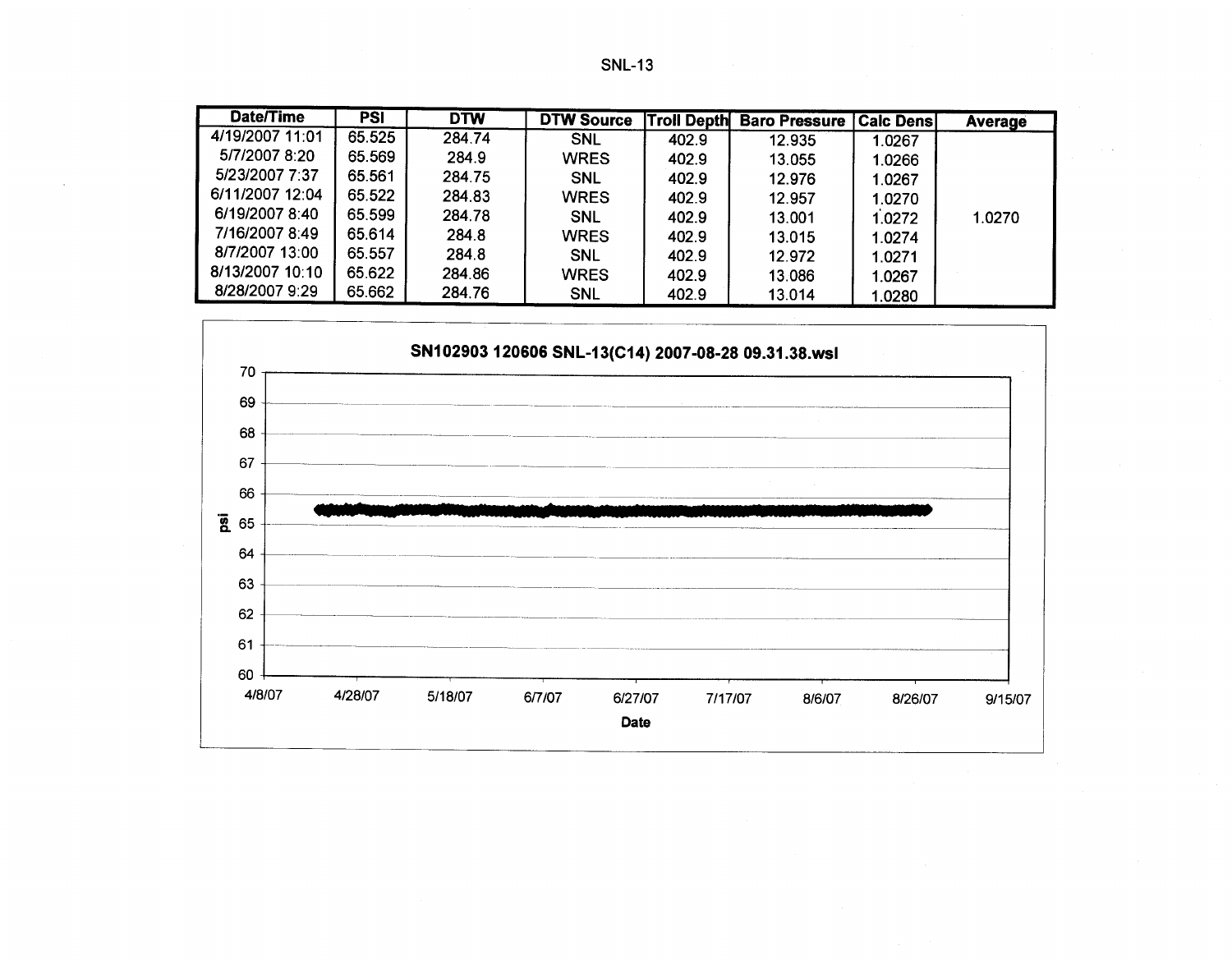**SNL-14** 

| Date/Time        | PSI      | DTW    |            |       | <b>I</b> DTW Source Troll Depth Baro Pressure   Calc Dens |       | Average |
|------------------|----------|--------|------------|-------|-----------------------------------------------------------|-------|---------|
| 11/19/2007 12:28 | 145.3691 | 376.05 | <b>SNL</b> | 667.5 | 13.006                                                    | .0476 | .0476   |

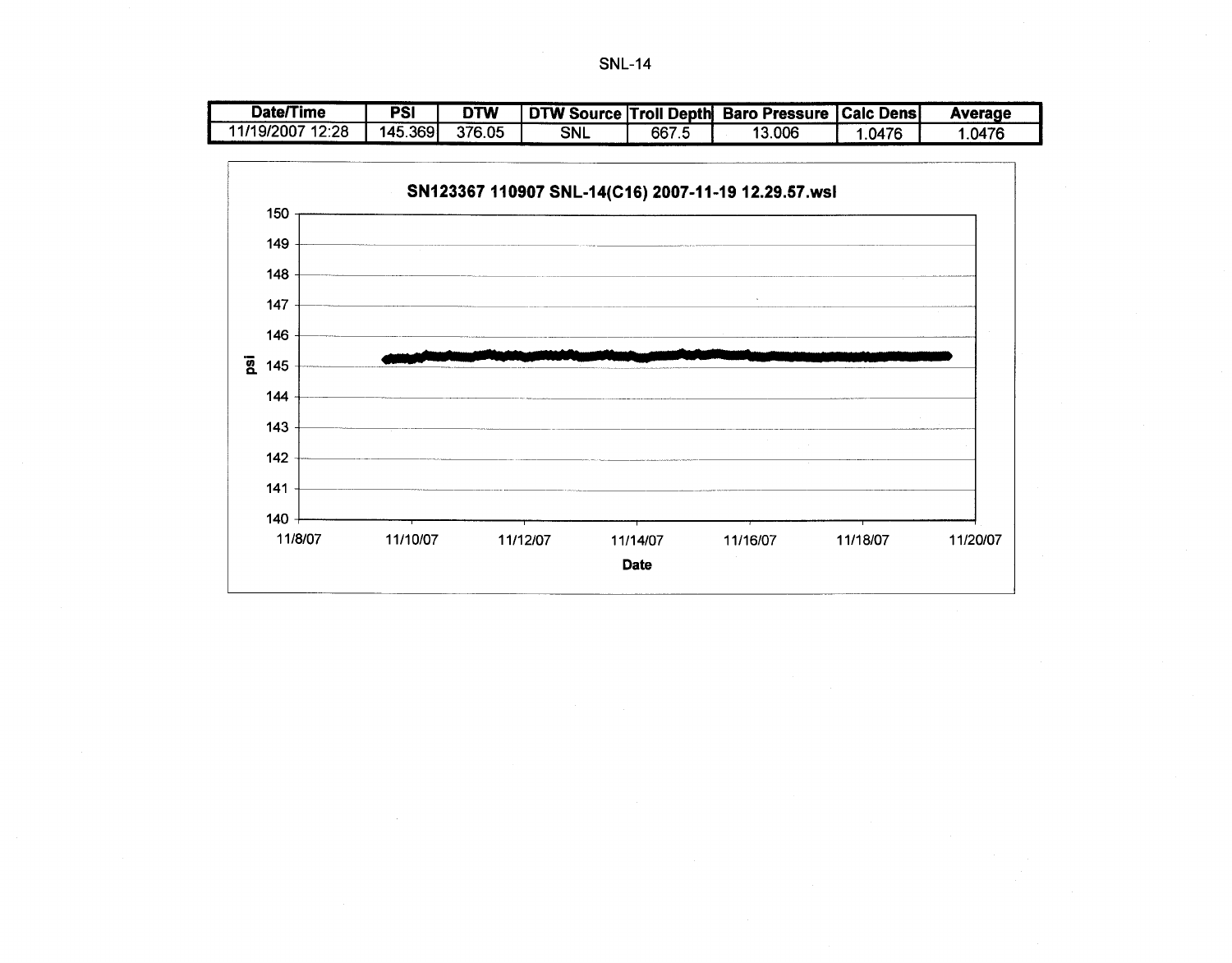| Date/Time       | PSI     | <b>DTW</b> | DTW Source  | <b>Troll Depth</b> | <b>Baro Pressure</b> | Calc Dens | Average |
|-----------------|---------|------------|-------------|--------------------|----------------------|-----------|---------|
| 4/9/2007 8:33   | 131.147 | 697.25     | <b>WRES</b> | 919.5              | 12.973               | 1.2266    |         |
| 4/18/2007 9:38  | 132.092 | 696,38     | <b>SNL</b>  | 919.5              | 13.01                | 1.2312    |         |
| 5/7/2007 6:40   | 133.827 | 692.36     | <b>WRES</b> | 919.5              | 13.053               | 1.2266    | 1.2277  |
| 5/21/2007 10:22 | 134.939 | 690.05     | <b>SNL</b>  | 919.5              | 12.95                | 1.2264    |         |

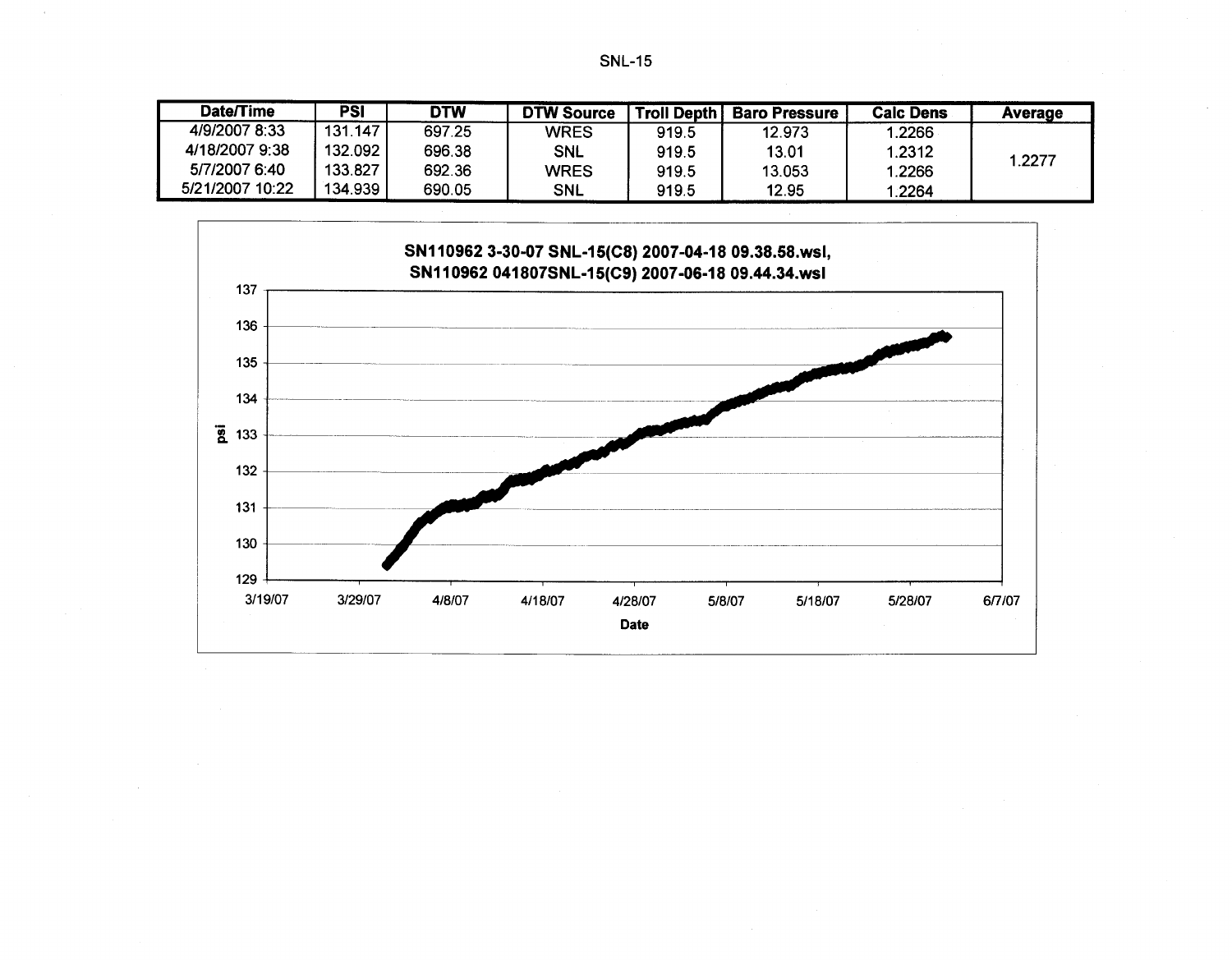| Π<br>u<br>N |  |
|-------------|--|
|-------------|--|

| Date/Time        | PSI    | <b>DTW</b> | <b>DTW Source</b> | <b>Troll Depth</b> | <b>Baro psi</b> | <b>Caic Densi</b> | Average |
|------------------|--------|------------|-------------------|--------------------|-----------------|-------------------|---------|
| 8/7/2007 11:02   | 51.35  | 121.00     | <b>SNL</b>        | 208.8              | 12.99           | .0078             |         |
| 8/27/2007 12:33  | 51.348 | 121.27     | <b>SNL</b>        | 208.8              | 12.996          | 1.0107            | 1.0104  |
| 9/17/2007 13:16  | 51.283 | 121.42     | <b>SNL</b>        | 208.8              | 12.969          | 1.0115            |         |
| 10/24/2007 15:49 | 51.282 | 121.72     | <b>SNL</b>        | 208.8              | 13.093          | .0117             |         |

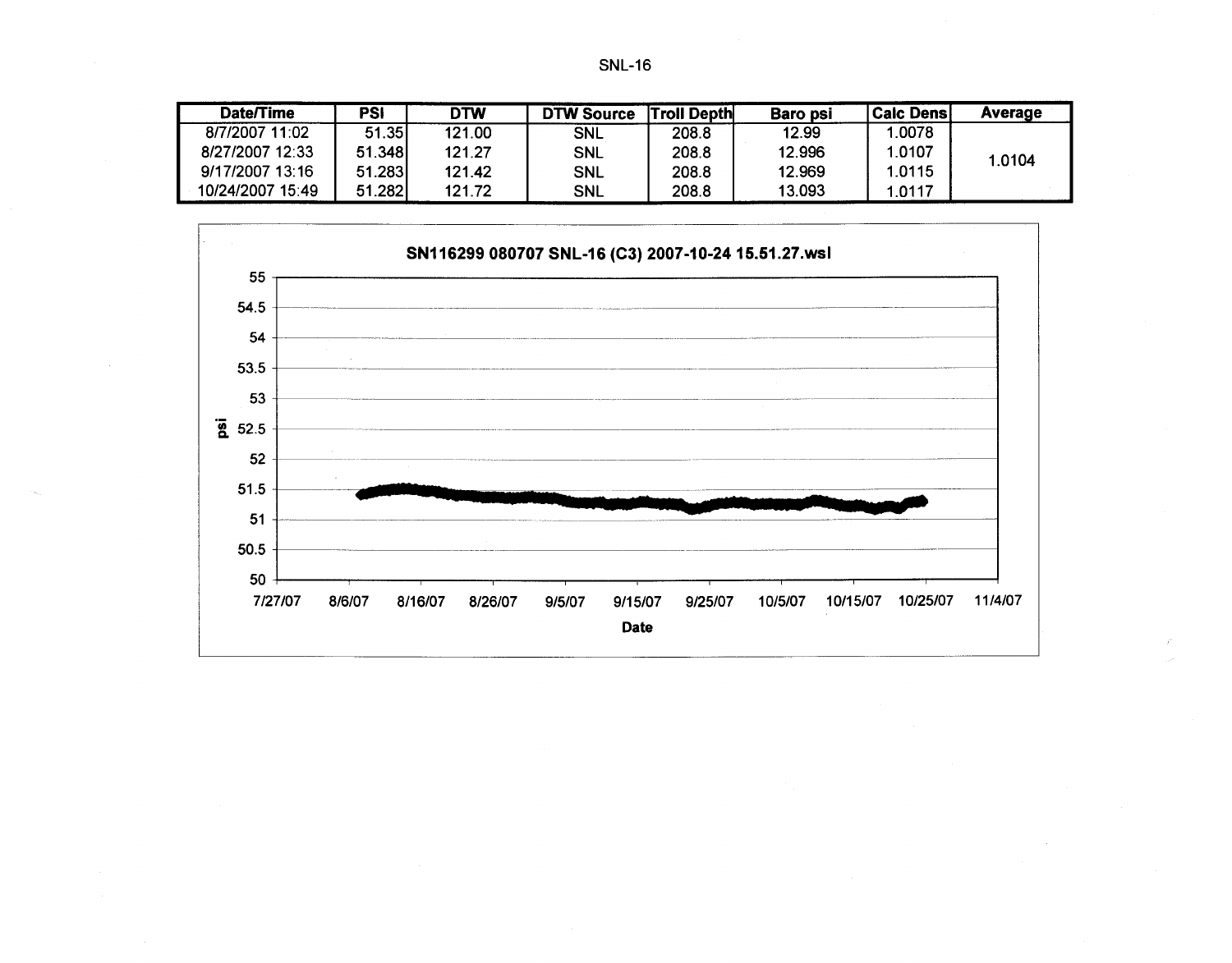| Date/Time         | PSI    | DTW    | <b>DTW Source</b> | Troll Depth | <b>Baro Pressure</b> | Calc Dens | Average |
|-------------------|--------|--------|-------------------|-------------|----------------------|-----------|---------|
| 4/19/2007 10:04   | 64.684 | 230.9  | <b>SNL</b>        | 349.5       | 12.943               | 1.0064    |         |
| 5/7/2007 8:35     | 64.731 | 230.98 | <b>WRES</b>       | 349.5       | 13.055               | 1.0058    | 1.0061  |
| 5/21/2007 13:03 L | 64.709 | 230.73 | <b>SNL</b>        | 349.5       | 12.928               | 1.0057    |         |
| 6/11/2007 12:20   | 64.761 | 230.75 | <b>WRES</b>       | 349.5       | 12.957               | 1.0063    |         |

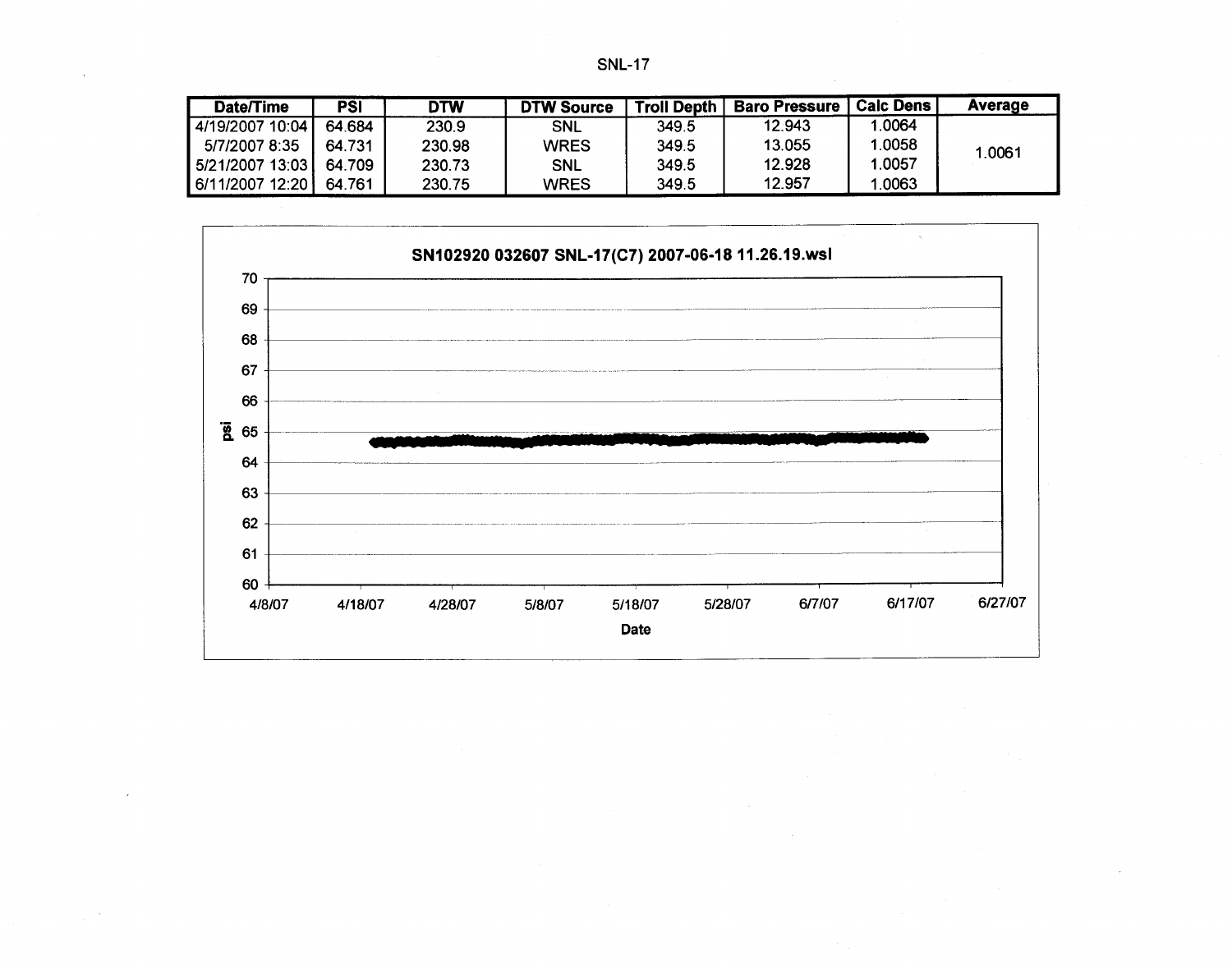| Date/Time                 | <b>PSI</b> | <b>DTW</b> | <b>DTW Source</b> | Troll Depth | <b>Calc Dens</b> | <b>Average</b> |
|---------------------------|------------|------------|-------------------|-------------|------------------|----------------|
| 4/10/2007 9:12            | 110.92     | 298.80     | <b>WRES</b>       | 547.1       | 1.0305           |                |
| 4/18/2007 12:40   110.424 |            | 298.83     | SNL               | 547.1       | 1.0260           | 1.0275         |
| 5/8/2007 6:45             | 110.487    | 298.83     | <b>WRES</b>       | 547.1       | 1.0266           |                |
| 5/23/2007 11:30           | 110.795    | 298.22     | <b>SNL</b>        | 547.1       | 1.0269           |                |

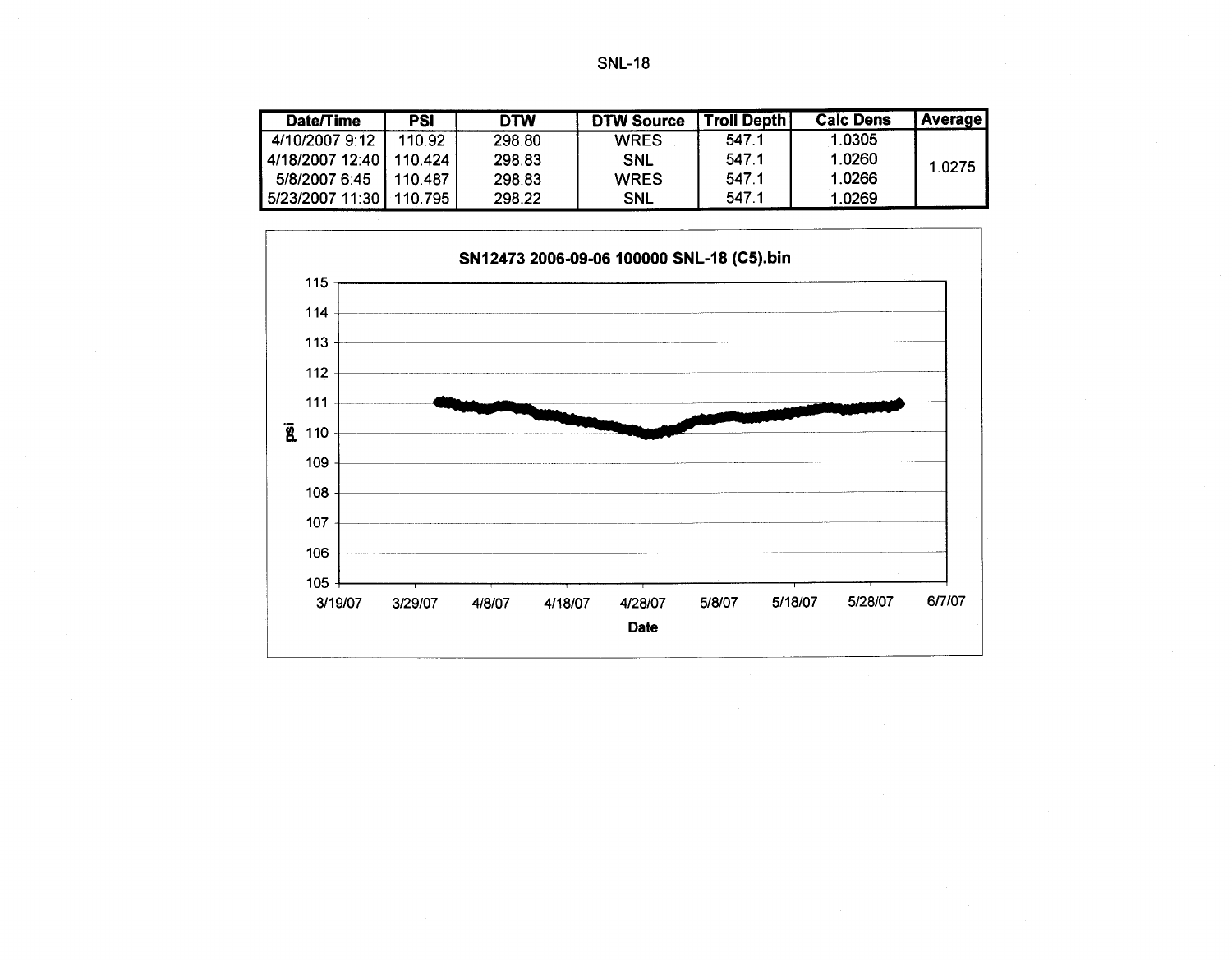| <b>Date/Time</b> | PSI    | <b>DTW</b> | <b>DTW Source</b> | <b>Troll Depth</b> | <b>Calc Dens</b> | <b>Average</b> |
|------------------|--------|------------|-------------------|--------------------|------------------|----------------|
| 4/9/2007 14:38   | 90.732 | 147.11     | <b>WRES</b>       | 355.8              | 1.0029           |                |
| 4/18/2007 13:57  | 90.485 | 147.61     | <b>SNL</b>        | 355.8              | 1.0026           | 1.0030         |
| 5/7/2007 14:00   | 90.725 | 147.23     | <b>WRES</b>       | 355.8              | 1.0034           |                |
| 5/23/2007 10:28  | 91.421 | 145.59     | <b>SNL</b>        | 355.8              | 1.0032           |                |

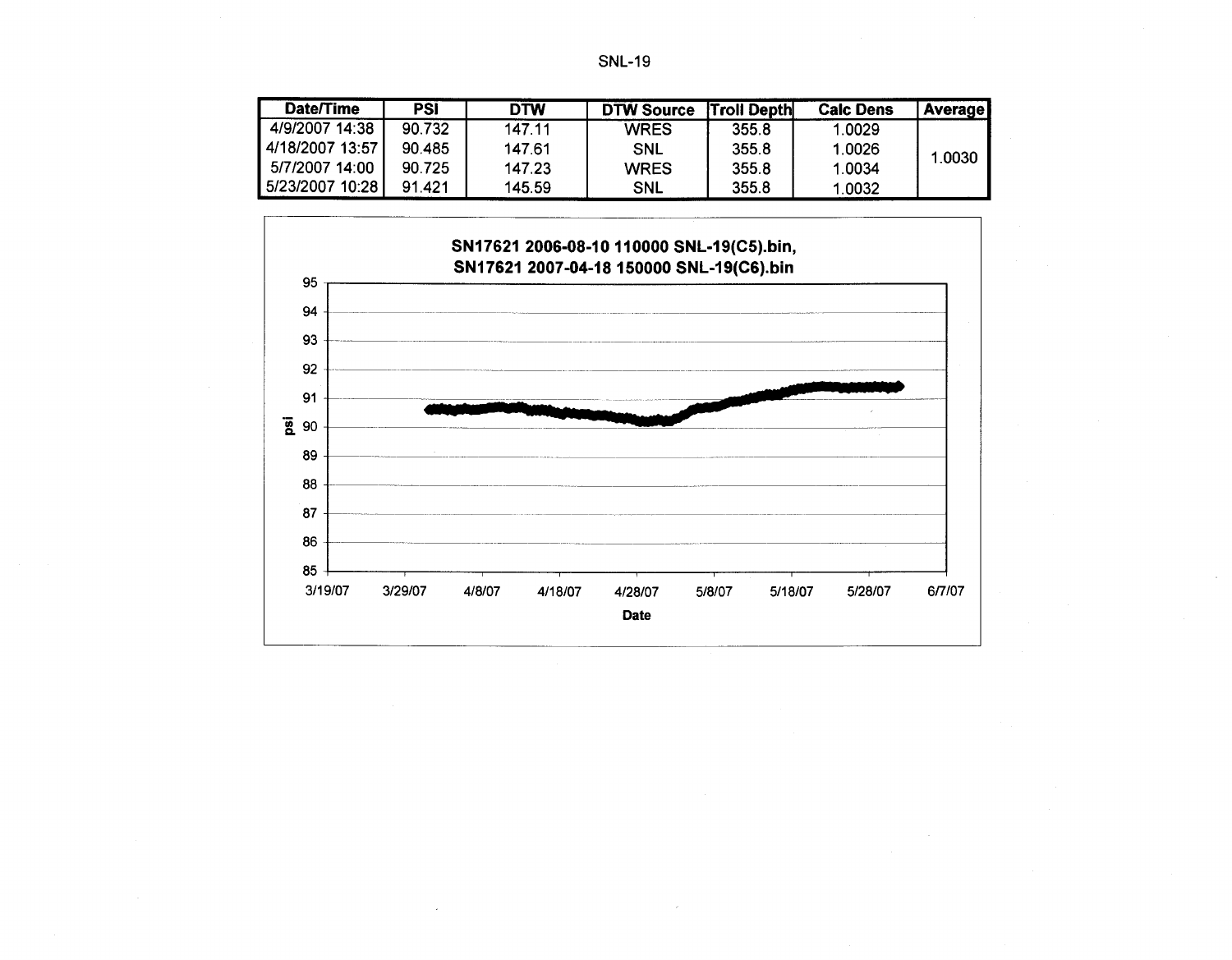| Date/Time      | <b>PSI</b> | <b>DTW</b> | <b>DTW Source</b> | <b>Troll Depth</b> | <b>Calc Dens</b> | <b>Average</b> |
|----------------|------------|------------|-------------------|--------------------|------------------|----------------|
| 3/2/2007 12:53 | 27.099     | 426.64     | <b>SNL</b>        | 490.8              | 0.9743           |                |
| 4/19/2007 9:16 | 27.049     | 426.72     | <b>SNL</b>        | 490.8              | 0.9737           | 0.9716         |
| 6/19/2007 7:39 | 26.996     | 426.86     | <b>SNL</b>        | 490.8              | 0.9740           |                |
| 8/28/2007 8:25 | 26.713     | 426.90     | <b>SNL</b>        | 490.8              | 0.9643           |                |

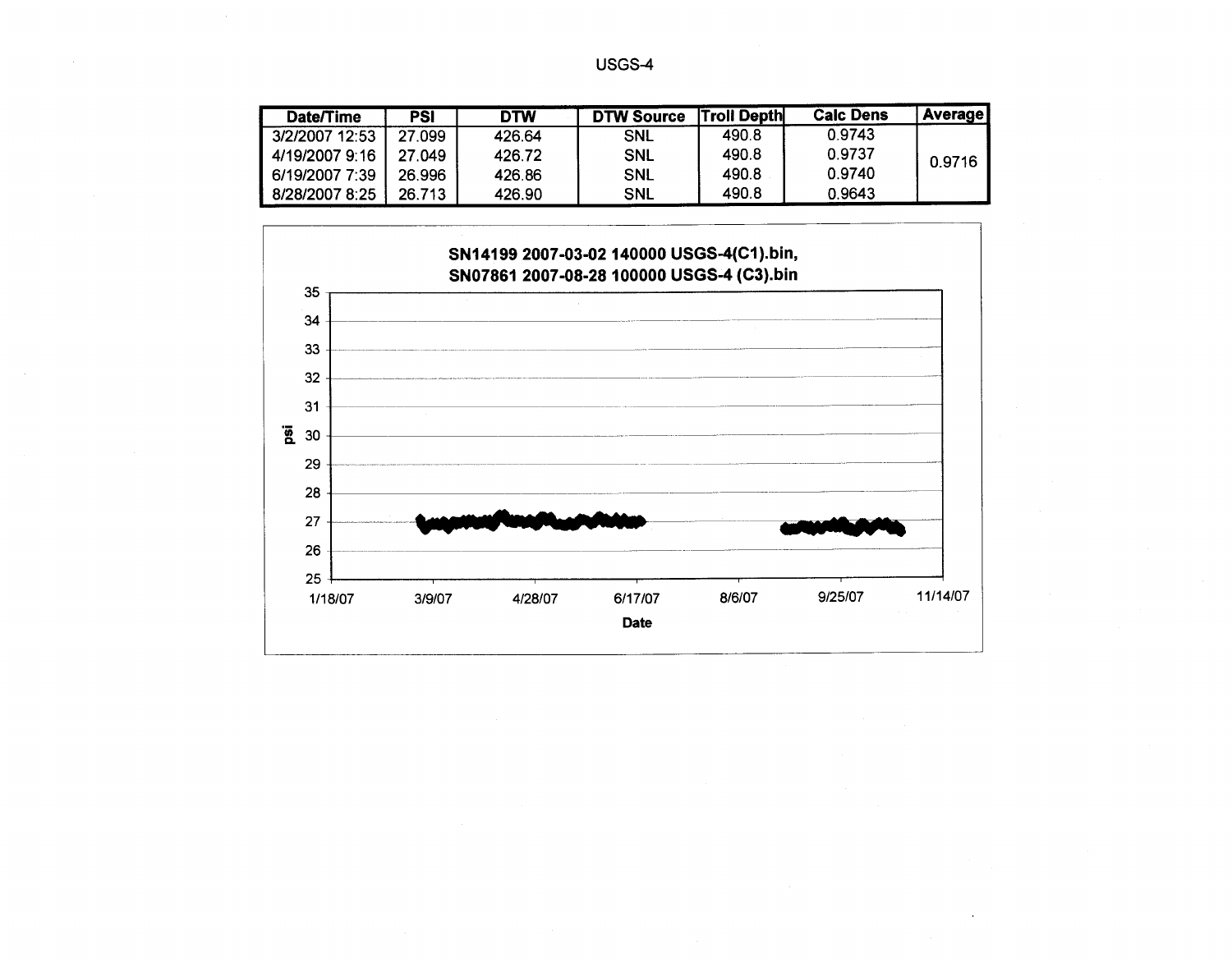| <b>Date/Time</b> | PSI    | <b>DTW</b> | <b>DTW Source</b> | Troll Depth | <b>Calc Dens</b> | <b>Average</b> |
|------------------|--------|------------|-------------------|-------------|------------------|----------------|
| 4/9/2007 15:27   | 63.124 | 360.51     | <b>WRES</b>       | 500.8       | 1.0380           |                |
| 4/18/2007 13:24  | 63.084 | 360.55     | <b>SNL</b>        | 500.8       | 1.0376           | 1.0380         |
| 5/9/2007 12:05   | 63.142 | 360.54     | <b>WRES</b>       | 500.8       | 1.0385           |                |

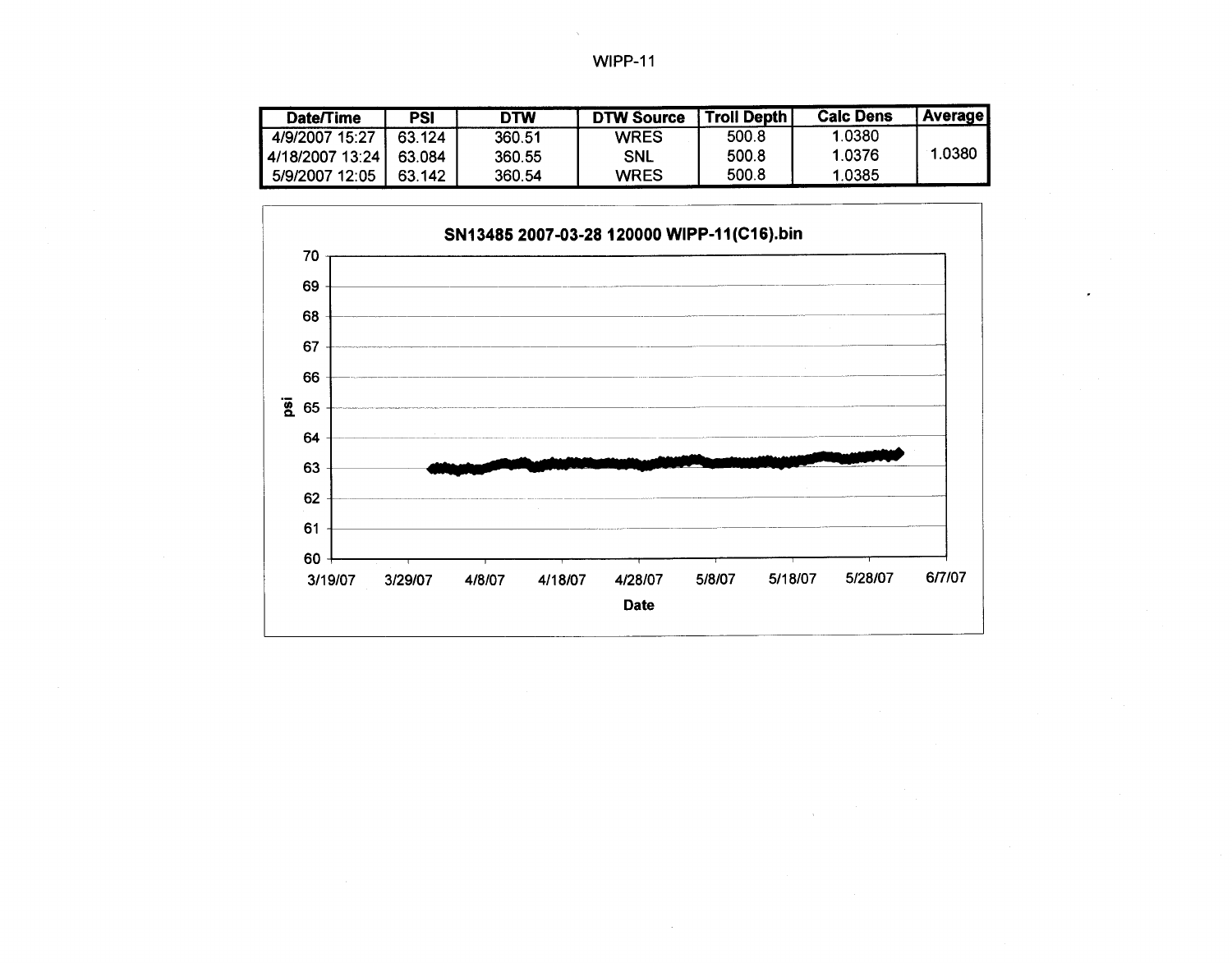| Date/Time           | PSI     | DTW    | <b>DTW Source</b> | <b>Troll Depth</b> | Baro psi | <b>Calc Dens</b> | Average |
|---------------------|---------|--------|-------------------|--------------------|----------|------------------|---------|
| 11:49<br>10/12/2007 | 183.55  | 340.67 | SNL               | 714.8              | 12.929   | .0520            | .0525   |
| 11:24<br>10/17/2007 | 183.721 | 340.48 | SNL               | 714.8              | 12.842   | .0531            |         |

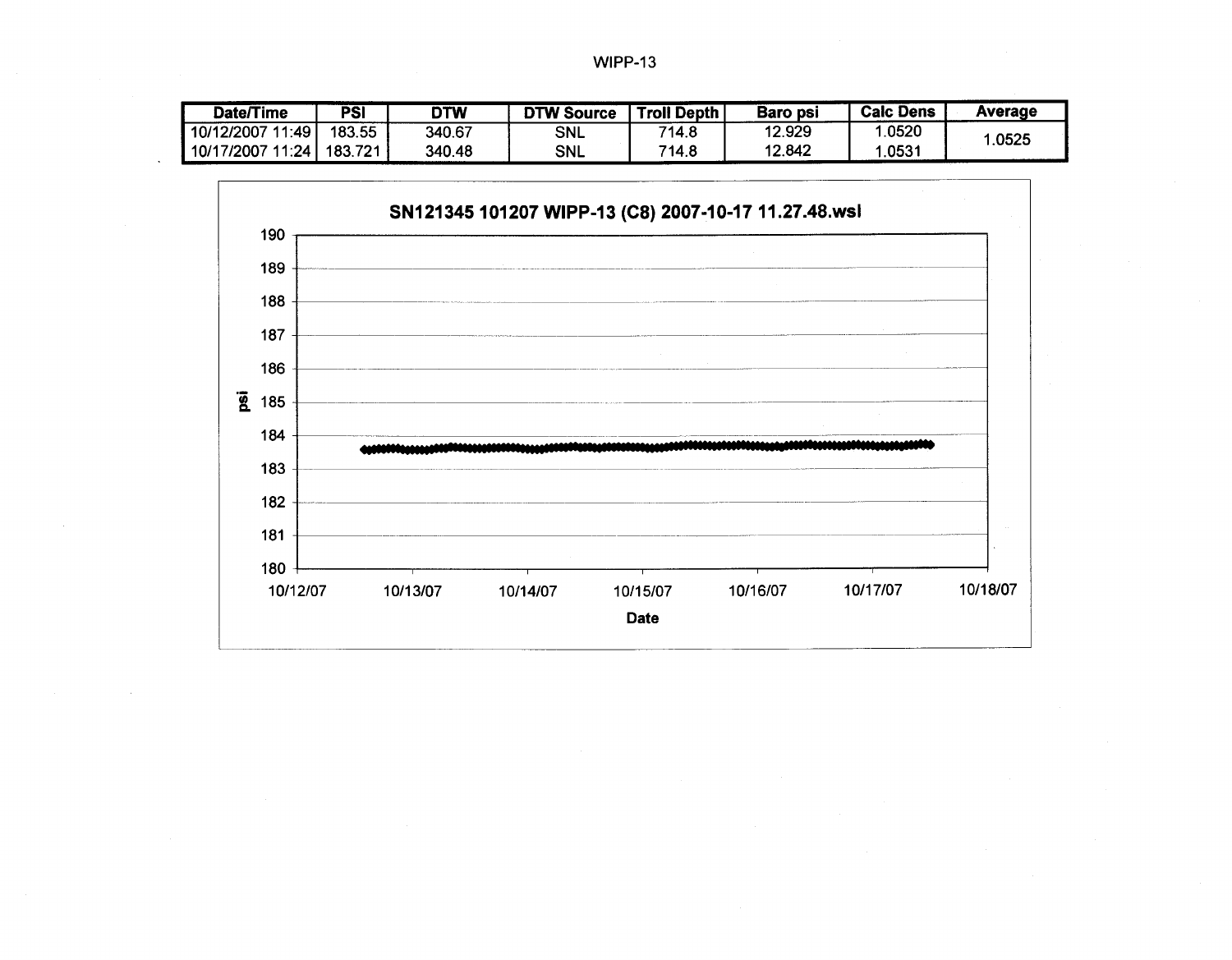|  | <b>WIPP-19</b> |  |
|--|----------------|--|
|--|----------------|--|

| Date/Time       | <b>PSI</b> | <b>DTW</b> | <b>DTW Source</b> |       | <b>Troll Depth Baro Pressure</b> | <b>Calc Densi</b> | <b>Average</b> |
|-----------------|------------|------------|-------------------|-------|----------------------------------|-------------------|----------------|
| 4/11/2007 8:07  | 172.576    | 388.55     | <b>WRES</b>       | 741.3 | 12.984                           | 1.0437            |                |
| 4/19/2007 13:42 | 172.504    | 388.54     | <b>SNL</b>        | 741.3 | 12.921                           | 1.0436            |                |
| 5/9/2007 14:05  | 172.635    | 388.60     | <b>WRES</b>       | 741.3 | 13.035                           | 1.0439            |                |
| 5/24/2007 7:21  | 172.683    | 388.50     | <b>SNL</b>        | 741.3 | 13.052                           | 1.0438            | 1.0438         |
| 6/13/2007 13:35 | 172.65     | 388.46     | <b>WRES</b>       | 741.3 | 12.99                            | 1.0438            |                |
| 6/19/2007 10:46 | 172.732    | 388.35     | <b>SNL</b>        | 741.3 | 13.007                           | 1.0439            |                |
| 6/26/2007 10:19 | 172.732    | 388.37     | <b>SNL</b>        | 741.3 | 13.015                           | 1.0439            |                |

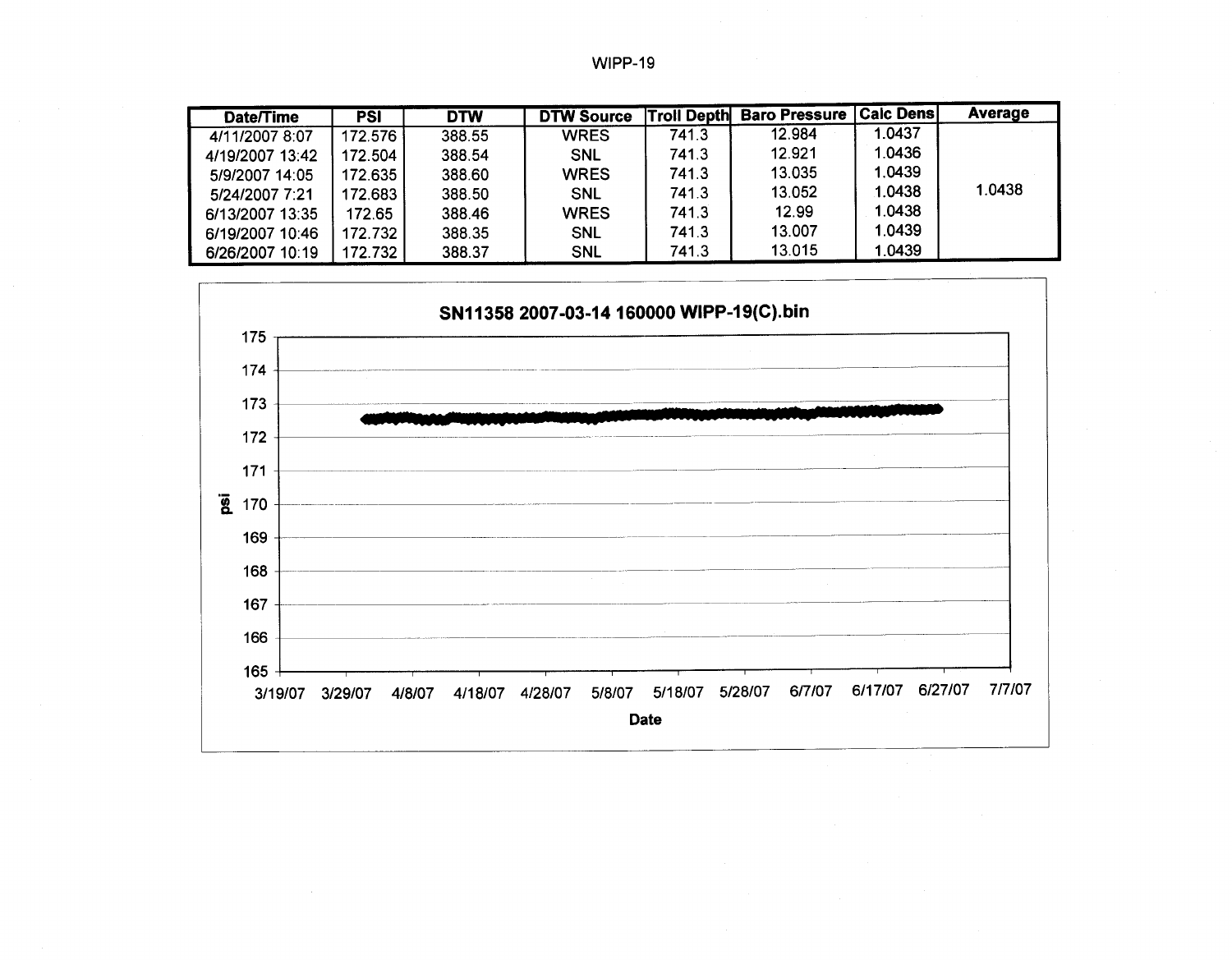WIPP-25

| Date/Time | PSI         | <b>DTW</b> | <b>IDTW SourceL7</b> | <b>Troll Depth Calc Dens</b> | Average |
|-----------|-------------|------------|----------------------|------------------------------|---------|
| ັ້        | -934<br>36. |            | <b>SNL</b>           | 459.                         |         |